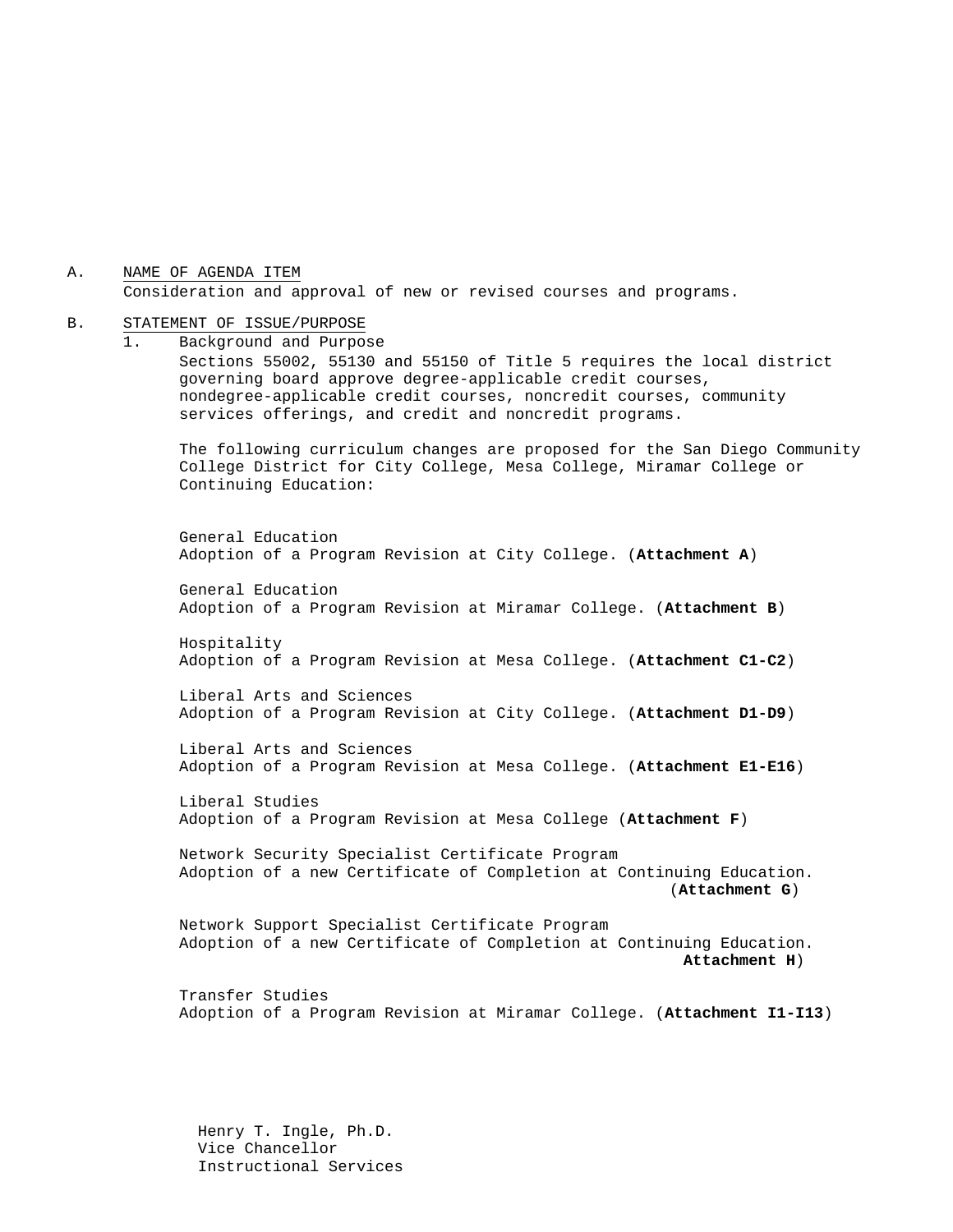#### 2. Cost and Funding

There is no additional cost to the District

#### C. PROPOSAL

The Board of Trustees hereby grants authority to take the action outlined in Part A.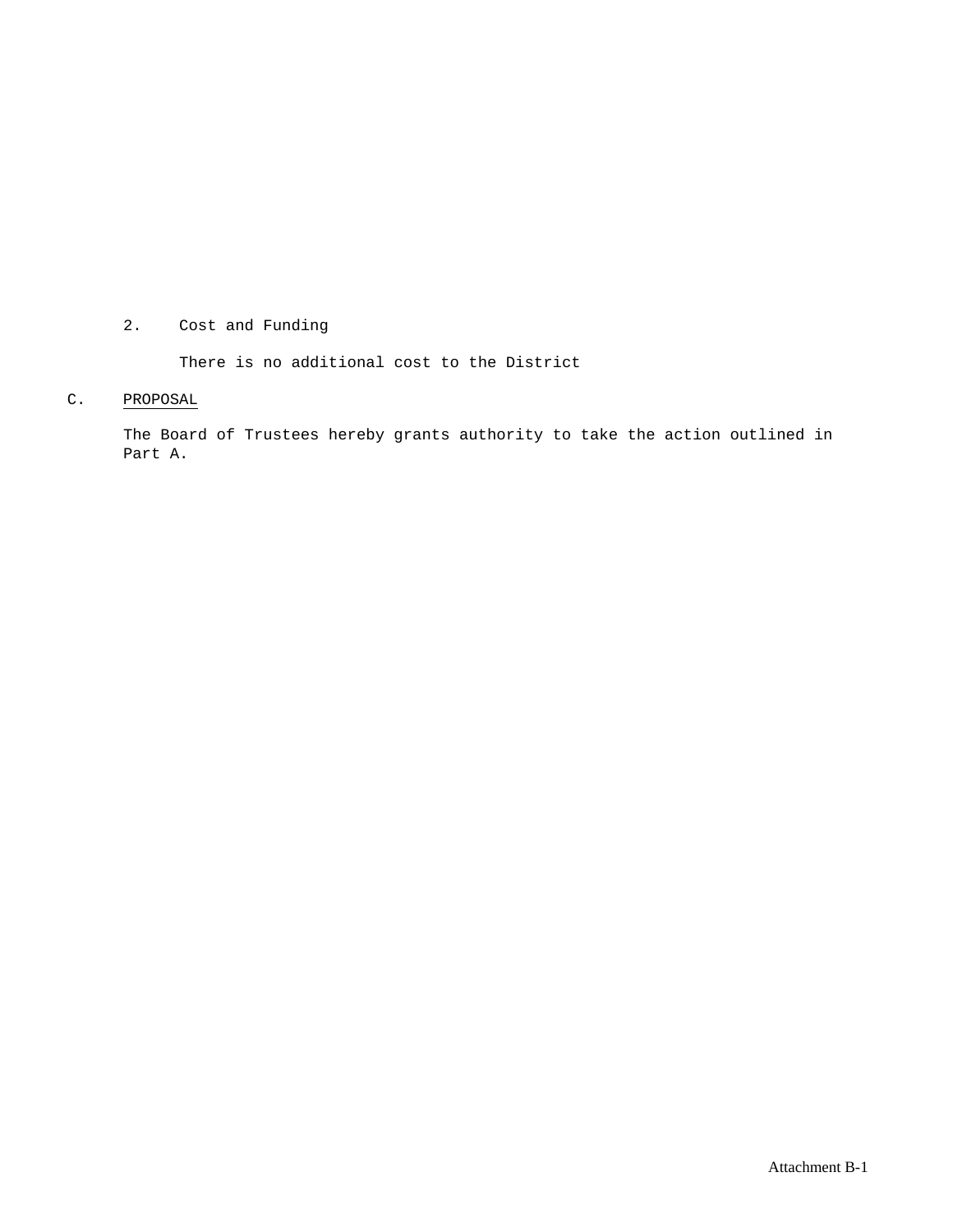Adoption of a Program Revision at City College.

Proposed Program Revision at City College:

Converting from a Non-Compliant Degree to a Compliant Degree

#### **Certificate of Achievement: General Education**

The General Education Certificate is designed for transfer students who intend to complete university general education requirements prior to transfer to a California State University (CSU) or University of California (UC) campus. General education (GE) is a set of courses from a variety of different subject areas that every student must complete in order to earn a degree, regardless of major. The goal is to provide a well-rounded or "liberal" education and to develop the knowledge, skills, and attitudes that together help make up an educated person. The completion of GE prior to transfer is not required for admission to most universities. However, it is usually in the students' best interest to complete an appropriate transfer GE pattern at the community college. This is because GE requirements that are not fulfilled prior to transfer must be completed later at the university, which often extends the time and expense of a university education.

The Certificate of Achievement in General Education is awarded upon completion of one of the following two transfer GE patterns:

#### **California State University General Education – Breadth Pattern (CSU GE) Option**

The student will select courses that fulfill the CSU GE certification pattern detailed on page 86 of the City College catalog. CSU GE is accepted by all CSU campuses and some private / independent or out of state universities. CSU GE is not accepted by the UC system.

#### **Total units = 39-40 Intersegmental General Education Transfer Curriculum (IGETC) Option**

The student will select courses that fulfill the IGETC certification pattern detailed on page 99 of the City College catalog. IGETC is accepted by all CSU campuses and most UC campuses and majors. It is also accepted by some private / independent or out of state universities.

**Total units = 37-40**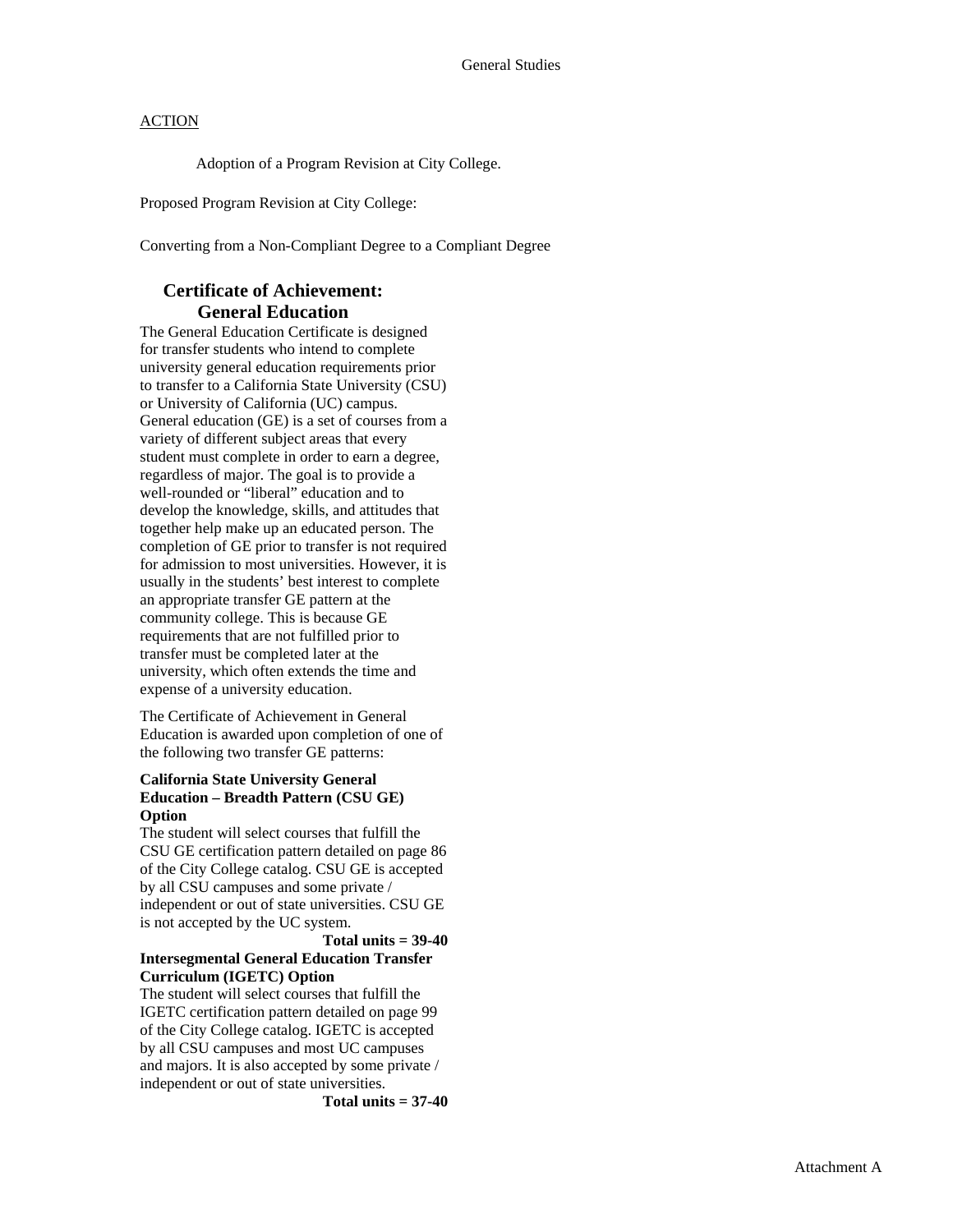Adoption of a Program Revision at Miramar College.

Proposed Program Revision at Miramar College:

Converting from a Non-Complaint Degree to a Compliant Degree

### **Certificate of Achievement: General Education**

This certificate is designed for transfer students who intend to complete university general education requirements prior to transfer to a California State University (CSU) or University of California (UC) campus. General education (GE) is a set of courses from a variety of different subject areas that every student must complete in order to earn a degree, regardless of major. The goal is to provide a well-rounded or "liberal" education and to develop the knowledge, skills, and attitudes that together help make up an educated person. The completion of GE prior to transfer is not required for admission to most universities. However, it is usually in the students' best interest to complete an appropriate transfer GE pattern at the community college. This is because GE requirements that are not fulfilled prior to transfer must be completed later at the university, which often extends the time and expense of a university education. The Certificate of Achievement in General Education is awarded upon completion of one of the following two transfer GE patterns:

#### **California State University General Education—Breadth Pattern (CSU GE) Option**

The student will select courses that fulfill the CSU GE certification pattern detailed on page ?? of this catalog. CSU GE is accepted by all CSU campuses and some private / independent or out of state universities. CSU GE is not accepted by the UC system.

#### **Total units = 39–40 Intersegmental General Education Transfer Curriculum (IGETC) Option**

The student will select courses that fulfill the IGETC certification pattern detailed on page ?? of this catalog. IGETC is accepted by all CSU campuses and most UC campuses and majors. It is also accepted by some private/independent or out of state universities.

**Total units = 37–40**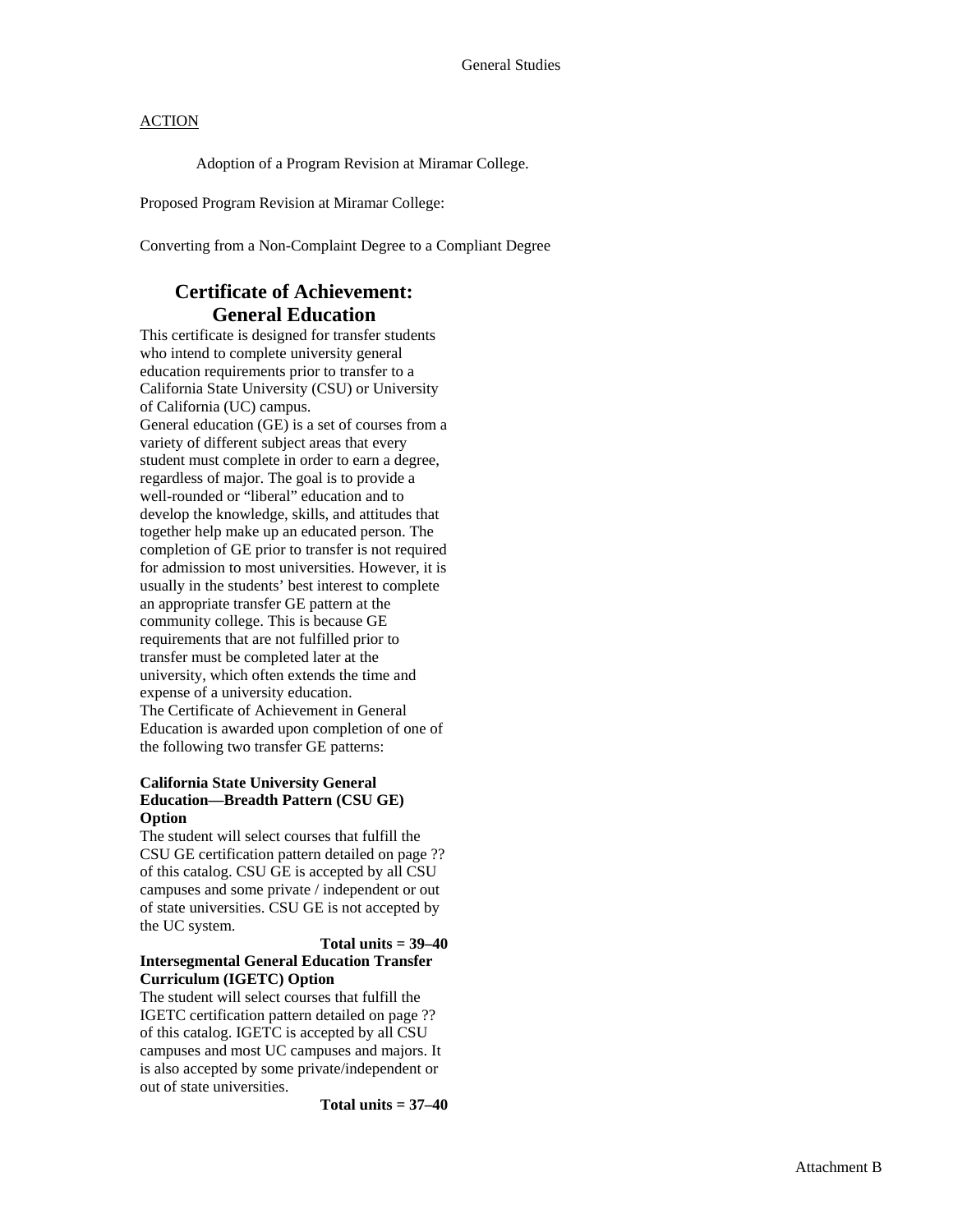Adoption of a Program Revision at Mesa College.

Proposed Program Revision at Mesa College:

## **Certificate of Achievement Destination & Event Management in Hospitality**

| <b>Courses Required for the Major:</b><br>Units       |
|-------------------------------------------------------|
| HOSP 101 Introduction to Hospitality & Tourism3       |
| HOSP 102 Hospitality Financial Reporting 3            |
|                                                       |
| HOSP 115 Strategic Leadership in Hospitality          |
|                                                       |
| HOSP 120 Event & Hospitality Sales & Marketing  3     |
| HOTL 110 Lodging Management & Operations 3            |
| <b>CACM 111 Professional Cooking &amp; Service in</b> |
|                                                       |
| <b>CACM 140 Food and Beverage Purchasing and</b>      |
|                                                       |
| TOUR 110 Event Destination Management2                |
| <b>TOUR 120 HOSP 160 Meeting and Convention</b>       |
|                                                       |
| TOUR 125 HOSP 165 Special Event Management3           |
| TOUR 135 HOSP 170 Event Promotion &                   |
| . 3<br>Sponsorship                                    |
| TOUR 130 HOSP 175 Event Convention Service &          |
|                                                       |
| TOUR 140 HOSP 180 Event & Meeting Facilities          |
| Management OR                                         |
| TOUR 120 HOSP 141 The Business of Wedding             |
| $\sim$ 3                                              |
| Total Units $= 29$                                    |

# **Associate in Science Degree Destination & Event Management in Hospitality**

| <b>Courses Required for the Major:</b><br><b>Units</b>             |
|--------------------------------------------------------------------|
| HOSP 101 Introduction to Hospitality & Tourism3                    |
| HOSP 102 Hospitality Financial Reporting3                          |
|                                                                    |
| HOTL HOSP 110 Lodging Management & Operations3                     |
| HOSP 111 Food and Beverage Management 3                            |
| HOSP 115 Strategic Leadership in Hospitality-Operations &          |
|                                                                    |
| HOSP 120 Event & Hospitality Sales & Marketing3                    |
|                                                                    |
| HOSP 150 Hospitality Human Resources 3                             |
| <b>TOUR 120 HOSP 160 Meeting and Convention Management</b>         |
| TOUR 125 HOSP 165 Special Event Management 3                       |
| TOUR 135 HOSP 170 Event Promotion & Sponsorship 3                  |
| TOUR 130 HOSP 175 Event Convention Service & Catering              |
|                                                                    |
| For The Major, Take Either:                                        |
| TOUR 140 HOSP 180 Event & Meeting Facilities                       |
| Management OR                                                      |
| TOUR 120 HOSP 141 The Business of Wedding Coordination             |
|                                                                    |
|                                                                    |
| CACM 111 Professional Cooking & Service in Hospitality 2           |
| <b>CACM 140 Food and Beverage Purchasing and Control3</b>          |
|                                                                    |
|                                                                    |
|                                                                    |
|                                                                    |
| Electives For The Major, Take 2 Courses From The                   |
| <b>Following Courses:</b>                                          |
| <b>TOUR 115 Tours: Guiding and Techniques OR</b>                   |
| <b>CACM 291 Culinary Practicum OR</b>                              |
| WORK 270 <sup>1</sup> Occupational Work Experience (Parallel Plan) |
|                                                                    |
| $1$ Students may complete 250 hours of Departmental                |
| approved industry practical training in lieu of this credit        |
| requirement.                                                       |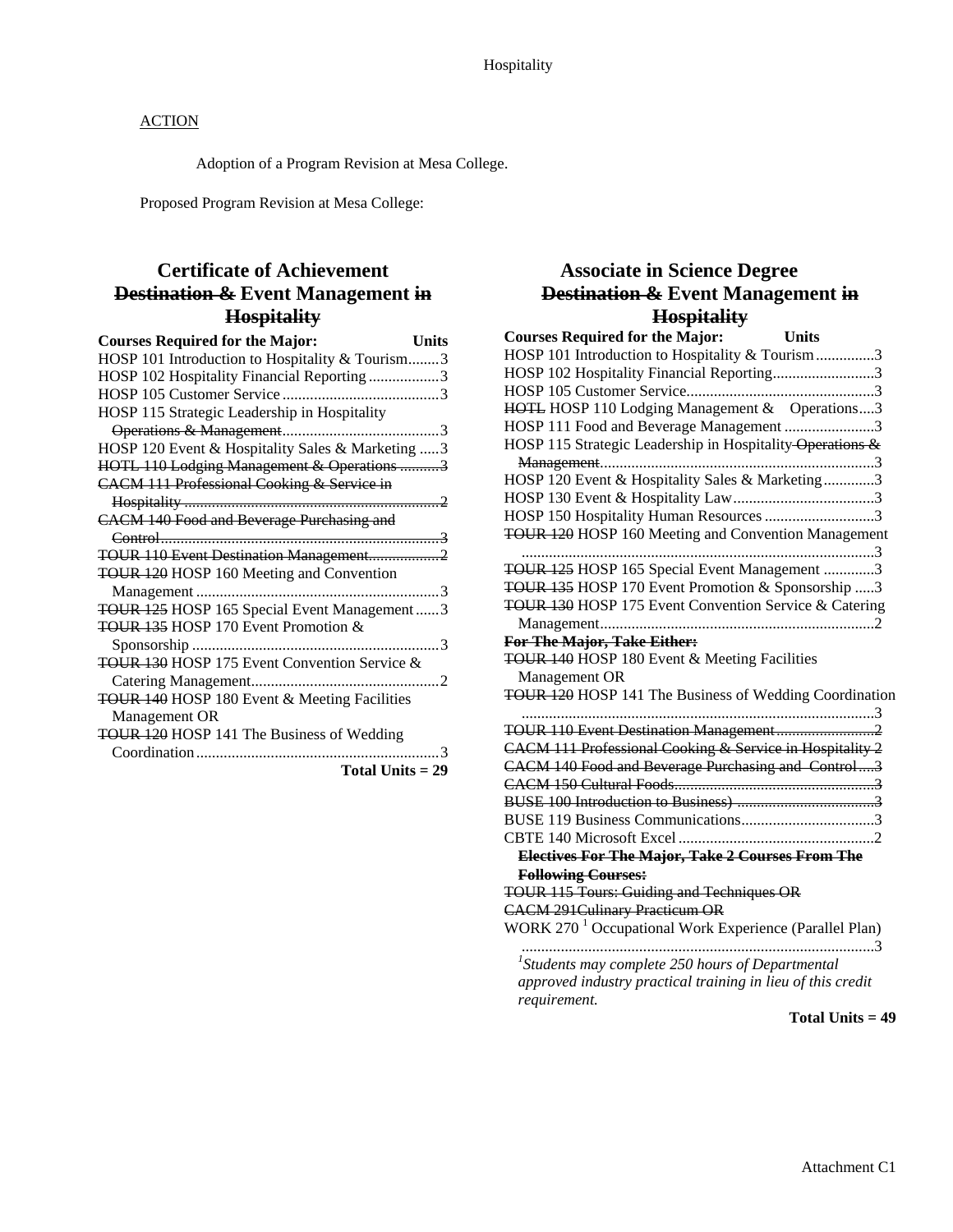# **Certificate of Achievement Hotel Management in Hospitality -**

| <b>Courses Required for the Major:</b>                       | Units |
|--------------------------------------------------------------|-------|
| HOSP 101 Introduction to Hospitality & Tourism3              |       |
| HOSP 102 Hospitality Financial Reporting 3                   |       |
|                                                              |       |
| HOTL HOSP 110 Lodging Management &                           |       |
|                                                              |       |
| HOSP 111 Food and Beverage Management3                       |       |
| HOSP 115 Strategic Leadership in Hospitality                 |       |
|                                                              |       |
| HOSP 120 Event & Hospitality Sales & Marketing  3            |       |
|                                                              |       |
| HOSP 150 Hospitality Human Resources3                        |       |
|                                                              |       |
| <b>TOUR 130 HOSP 175 Event Convention Service &amp;</b>      |       |
|                                                              |       |
| CACM 111 Professional Cooking & Service in                   |       |
|                                                              |       |
| <b>CACM 140 Food and Beverage Purchasing and</b>             |       |
|                                                              |       |
| WORK 270 <sup>1</sup> Occupational Work Experience (Parallel |       |
|                                                              |       |
| $^{1}$ Students may complete 250 hours of Departmental       |       |
| approved industry practical training in lieu of this         |       |
| credit requirements.                                         |       |
|                                                              |       |

**Total Units = 29** 

## **Associate in Science Degree Hotel Management in Hospitality -**

| <b>Courses Required for the Major:</b>                             | <b>Units</b> |
|--------------------------------------------------------------------|--------------|
| HOSP 101 Introduction to Hospitality & Tourism3                    |              |
| HOSP 102 Hospitality Financial Reporting3                          |              |
|                                                                    |              |
| HOTL HOSP 110 Lodging Management & Operations3                     |              |
| HOSP 111 Food and Beverage Management 3                            |              |
| HOSP 115 Strategic Leadership in Hospitality Operations &          |              |
|                                                                    |              |
| HOSP 120 Event & Hospitality Sales & Marketing3                    |              |
|                                                                    |              |
|                                                                    |              |
| HOSP 150 Hospitality Human Resources 3                             |              |
|                                                                    |              |
| HOTL 160 HOSP 161 Timeshare Management2                            |              |
| TOUR 130 HOSP 175 Event Convention Service & Catering              |              |
|                                                                    |              |
| HOTL 201 Hotel Management Simulations 1                            |              |
| CACM 111 Professional Cooking & Service in                         |              |
|                                                                    |              |
| CACM 140 Food and Beverage Purchasing and Control                  |              |
|                                                                    |              |
|                                                                    |              |
|                                                                    |              |
| CISC 181 Principles of Information Systems 4                       |              |
|                                                                    |              |
|                                                                    |              |
|                                                                    |              |
| <b>Take A Minimum Of 6 Units From The Following</b>                |              |
| Courses:                                                           |              |
| <b>TOUR 120 Meeting and Convention Management) OR</b>              |              |
| TOUR 140 Event & Meeting Facilities Management) OR                 |              |
| WORK 270 <sup>1</sup> Occupational Work Experience (Parallel Plan) |              |
| $1$ Students may complete 250 hours of Departmental approved       |              |

*industry practical training in lieu of this credit requirement.*  **Total Units = 45**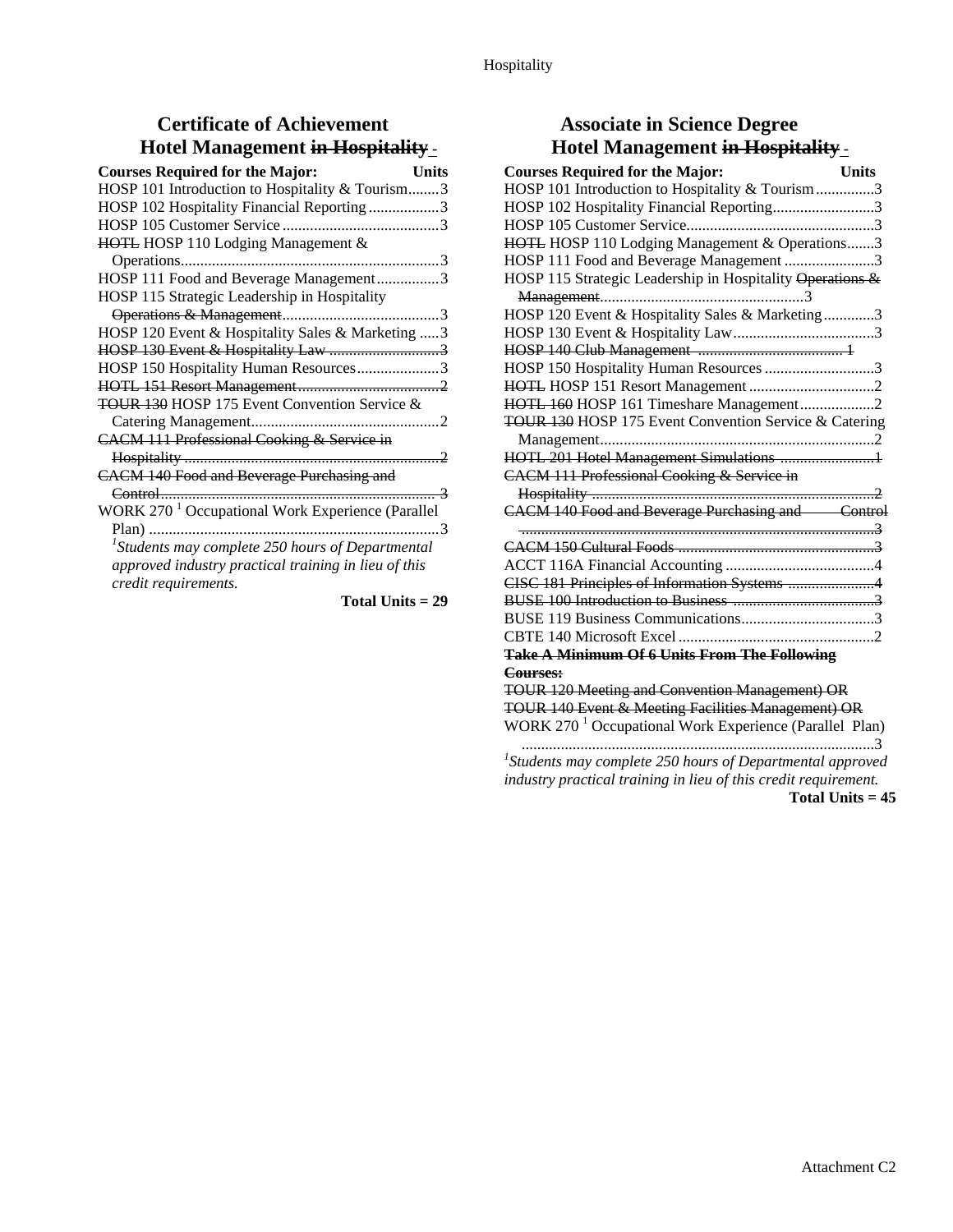Adoption of a Program Revision at City College.

Proposed Program Revision at City College:

Converting from a Non-Complaint Degree to a Compliant Degree

**Associate in Arts Degree: Liberal Arts and Sciences with an Emphasis in Visual and Performing Arts Courses Required for the Major: Units Students should complete a minimum of 18 units in Visual and Performing Arts courses:**  ARTF 100, Art Orientation ARTF 109, Nineteenth and Twentieth Century Art ARTF 110, Art History: Prehistoric to Gothic ARTF 111, Art History: Renaissance to Modern ARTF 113, African, Oceanic, and Native Art ARTF 115, African Art ARTF 150A, Design I ARTF 150B, Beginning Graphic Design ARTF 151, Three Dimensional Design ARTF 155A, Freehand Drawing I ARTF 155B, Freehand Drawing II ARTF 165A, Composition in Painting I ARTF 165B, Composition in Painting II ARTF 170A, Contemporary Crafts I ARTF 170B, Contemporary Crafts II ARTF 175A, Sculpture I ARTF 175B, Sculpture II ARTF 195A, Ceramics I ARTF 195B, Ceramics II ARTF 197A, Handbuilding Ceramics I ARTF 197B, Handbuilding II ARTF 210A, Life Drawing I ARTF 210B, Life Drawing II ARTF 220A, Life Sculpture I ARTF 220B, Life Sculpture II ARTG 100, Basic Graphic Design ARTG 106, Typography ARTG 118, Graphic Design History ARTG 125, Digital Media DANC 110, Ballet DANC 111, Ethnic Dance Forms DANC 115, Tap DANC 120, American Street Dance DANC 127, Body Modalities and Injury Prevention DANC 130, Dance Repertoire DANC 135, Jazz Dance DANC 140, Modern Dance DANC 177, Dance Improvisation DANC 178, Advanced Contemporary Dance DANC 179, Advanced Classical Dance DANC 181, Introduction to Dance

DANC 183, Music for Dance DANC 253, Choreography DANC 261, Dance Performance DANC 271, Dance Production DRAM 103, Acting for Non-majors DRAM 105, Introduction to Dramatic Arts DRAM 122, Makeup for the Stage DRAM 123, Beginning Stagecraft DRAM 126, Advanced Stagecraft DRAM 132, Beginning Acting DRAM 133, Intermediate Acting DRAM 134, Beginning Voice for Actors DRAM 136, History of Canonized Theatre-Ancient Greece to the Restoration DRAM 137, History of Canonized Western Theatre-Restoration to the Present DRAM 143, Beginning Costuming DRAM 165, Introduction to Stage Movement DRAM 200A, Fundamentals of Performance and Production III DRAM 250, Rehearsal, Production and Performance DRAM 251, Musical Comedy Rehearsal, Production and Performance MUSI 100, Introduction to Music MUSI 108, The Business of Music MUSI 109, World Music MUSI 111, Jazz – History and Development MUSI 115A, Class Piano I MUSI 115B, Class Piano II MUSI 120, Beginning Voice Class MUSI 121, Intermediate Voice MUSI 130A, College Chorus I MUSI 130B, College Chorus II MUSI 150A, Basic Musicianship MUSI 190, The Electronic Music Studio MUSI 201, Recording Arts MUSI 202, Computer Music MUSI 215A, Class Piano III MUSI 215B, Class Piano IV MUSI 230A-B, Jazz Improvisation MUSI 230C, Jazz Improvisation MUSI 268A MUSI 268B PHOT 100, Basic Black-and-White Photography PHOT 105, Introduction to Photography PHOT 135, Intermediate Black-and-White Photography PHOT 150, History of Photography ........................... 18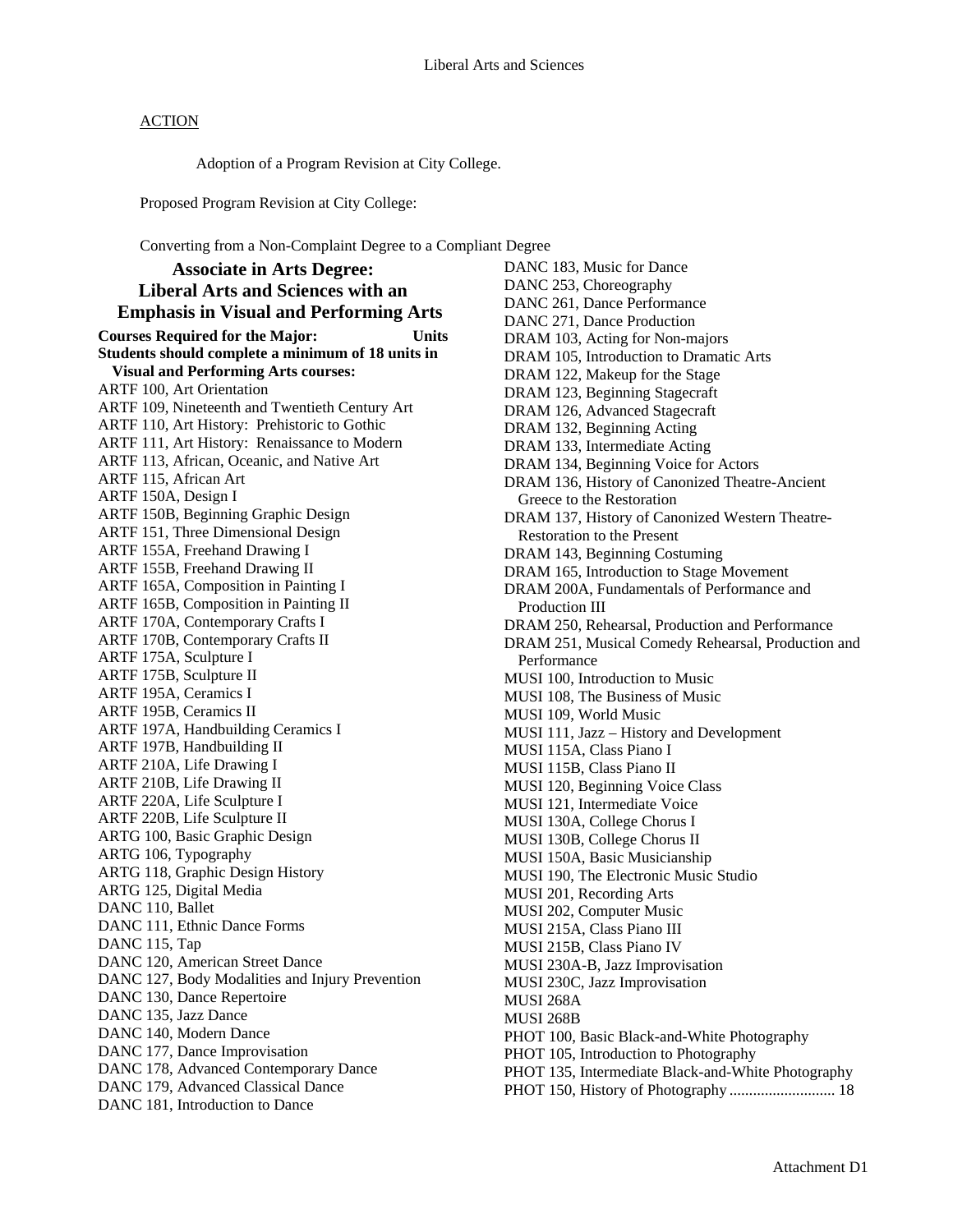#### **Associate in Arts Degree: Liberal Arts and Sciences with an Emphasis in Language Arts and Humanities**

**Courses Required for the Major: Units Students should complete a minimum of 18 units in Arts and Humanities courses:**  AMSL 115, American Sign Language Level I AMSL 116, American Sign Language Level II AMSL 215, American Sign Language Level III AMSL 216, American Sign Language Level IV ARAB 101, First Course in Arabic ARAB 102, Second Course in Arabic ANTH 103, Introduction to Cultural Anthropology BLAS 110, Afro-American Art BLAS 120, Black Music BLAS 155, Afro-American Literature CHIC 130, Mexican Literature in Translation CHIC 135, Chicano Literature CHIC 190, Chicano Images in Film CHIC 210, Chicano Culture ENGL 101, Reading and Composition or ENGL 105, Composition and Literature and ENGL 202, Introduction to Linguistics ENGL 205, Critical Thinking and Intermediate Composition ENGL 208, Introduction to Literature ENGL 209, Literary Approaches to Film ENGL 210, American Literature I ENGL 211, American Literature II ENGL 215, English Literature I: 800-1799 ENGL 216, English Literature II: 1800-Present ENGL 220, Masterpieces of World Literature I: 1500 BCE-1600CE ENGL 221, Masterpieces of World Literature II: 1600- Present ENGL 230, Asian American Literature ENGL 237, Women in Literature ENGL 238, Evaluating Children's Literature ENGL 240, Shakespeare ENGL 245, Writing Creative Nonfiction ENGL 247, Writing Seminar - Poetry ENGL 249, Introduction to Creative Writing ENGL 253, Fundamentals of Fiction Writing FREN 101, First Course in French FREN 102, Second Course in French FREN 201, Third Course in French FREN 202, Fourth Course in French GERM 101, First Course in German GERM102, Second Course in German GERM 201, Third Course in German HIST 100, World History I HIST 101, World History II HIST 105, Introduction to Western Civilization I HIST 106, Introduction to Western Civilization II

HIST 120, Introduction to Asian Civilizations HIST 121, Asian Civilizations in Modern Times HUMA 101, Introduction to the Humanities HUMA 102, Introduction to the Humanities II HUMA 103, Introduction to the New Testament HUMA 106, World Religions HUMA 201, Mythology ITAL 101, First Course in Italian ITAL 102, Second Course in Italian ITAL 201, Third Course in Italian JOUR 200, Introduction to News Writing and Reporting OR RTVC 140, Radio and Television News Writing JOUR 202, Introduction to Mass Communication OR RTVC 200, Introduction to Mass Communication JOUR 210A, Journalism Workshop I JOUR 210B, Journalism Workshop II JOUR 210C, Journalism Workshop III JOUR 210D, Journalism Workshop IV LABR 100, American Labor Movement LIBS 101, Information Literacy and Research Skills MATH 119, Elementary Statistics or PHIL 100, Logic and Critical Thinking PHIL 101, Symbolic Logic PHIL 102A, Introduction to Philosophy: Reality and Knowledge PHIL 102B, Introduction to Philosophy: Values PHIL 104A, History of Western Philosophy PHIL 104B, History of Western Philosophy PHIL 106, Asian Philosophy PHIL 107, Reflections on Human Nature PHIL 108, Perspectives on Human Nature and Society PHIL 111, Philosophy in Literature PHIL 125, Philosophy of Women PHIL 126, Introduction to Philosophy of Contemporary Gender Issues POLI 101, Introduction to Political Science POLI 102, The American Political System PSYC 101, General Psychology PSYC 258, Behavioral Science Statistics RTVC 107, Broadcast Audio RTVC 110, Media Writing RTVC 115, Radio and Television Management Principles RTVC 126, Staging for Television and Film RTVC 160, Introduction to Cinema RTVC 247A, Radio Broadcasting Practicum RTVC 247B, Radio Broadcasting Practicum RUSS 101, First Course in Russian RUSS 102, Second Course in Russian SPAN 101, First Course in Spanish SPAN 102, Second Course in Spanish SPAN 201, Third Course in Spanish OR SPAN 215, Spanish for Spanish Speakers I SPAN 202, Fourth Course in Spanish OR SPAN 216, Spanish for Spanish Speakers II SPEE 101, Voice and Articulation

- 
- SPEE 103, Oral Communication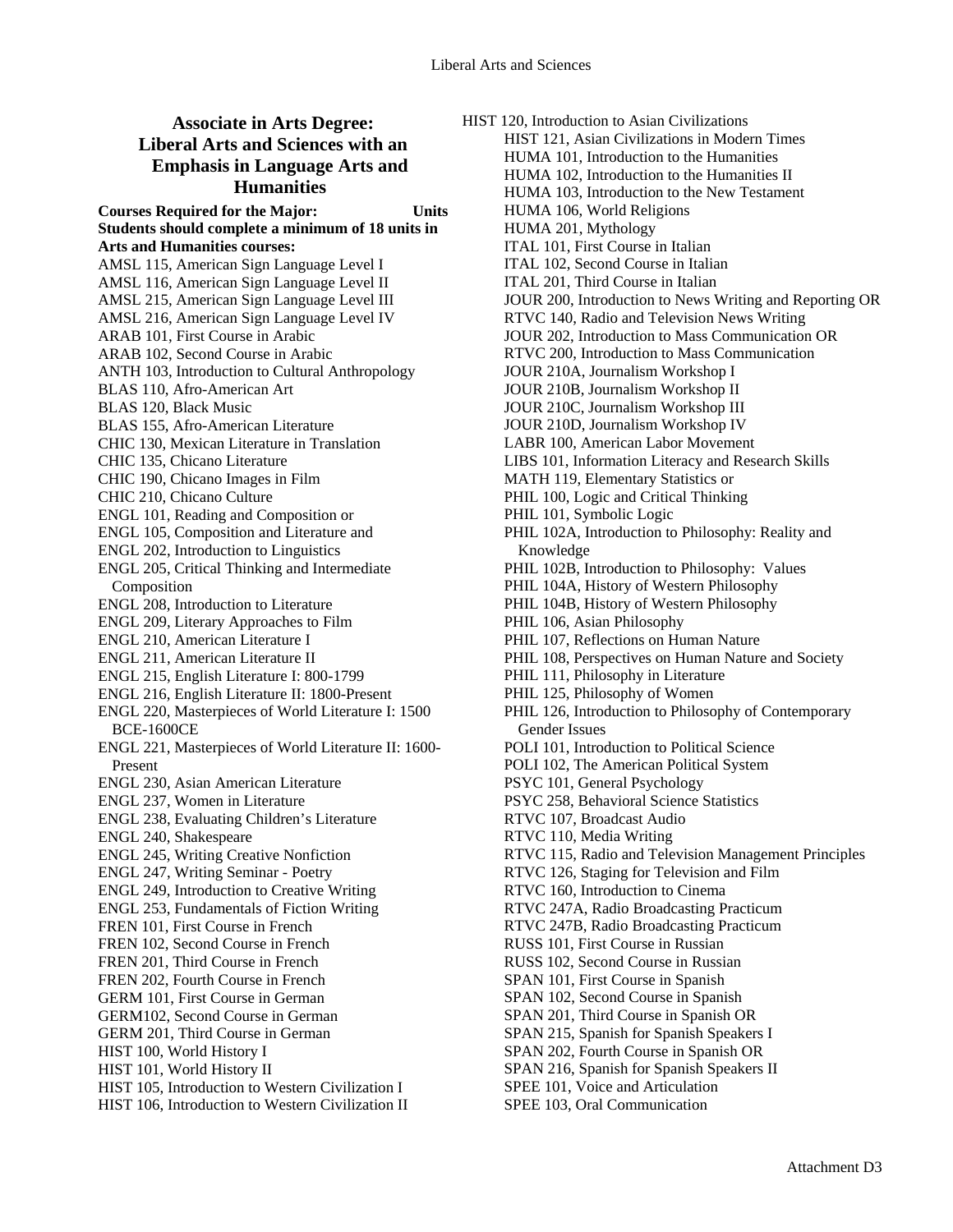| SPEE 104, Advanced Public Communication |
|-----------------------------------------|
| SPEE 111, Oral Interpretation           |
| SPEE 135, Interpersonal Communication   |
| SPEE 160, Argumentation                 |
| SPEE 170, Small Group Communication     |
|                                         |
|                                         |
|                                         |
|                                         |

**Associate in Arts Degree: Liberal Arts and Sciences with an Emphasis in Math and Science Biological Sciences Specialization**

**Courses Required for the Major: Units Students should complete a minimum of 18 units in Biological Science courses:**  BIOL 101, Issues in Environmental Biology BIOL 107, General Biology – Lecture and Laboratory BIOL 110, Introduction to Oceanography BIOL 115, Marine Biology BIOL 130, Human Heredity BIOL 180, Plants and People BIOL 200, Biological Statistics BIOL 205, General Microbiology BIOL 210A, Introduction to the Biological Sciences I BIOL 210B, Introduction to the Biological Sciences II BIOL 215, Introduction to Zoology BIOL 230, Human Anatomy BIOL 235, Human Physiology CHEM 200, General Chemistry I - Lecture CHEM 200L, General Chemistry I - Laboratory CHEM 201, General Chemistry II Lecture CHEM 201L, General Chemistry II Laboratory CISC 190, Java Programming CISC 192, C/C++ Programming PHYS 121A, General Physics Lab PHYS 121B, General Physics Lab PHYS 125, General Physics PHYS 126, General Physics II PHYS 180A, General Physics I PHYS 180B, General Physics II PHYS 195, Mechanics PHYS 196, Electricity and Magnetism PHYS 197, Waves, Optics and Modern Physics ................18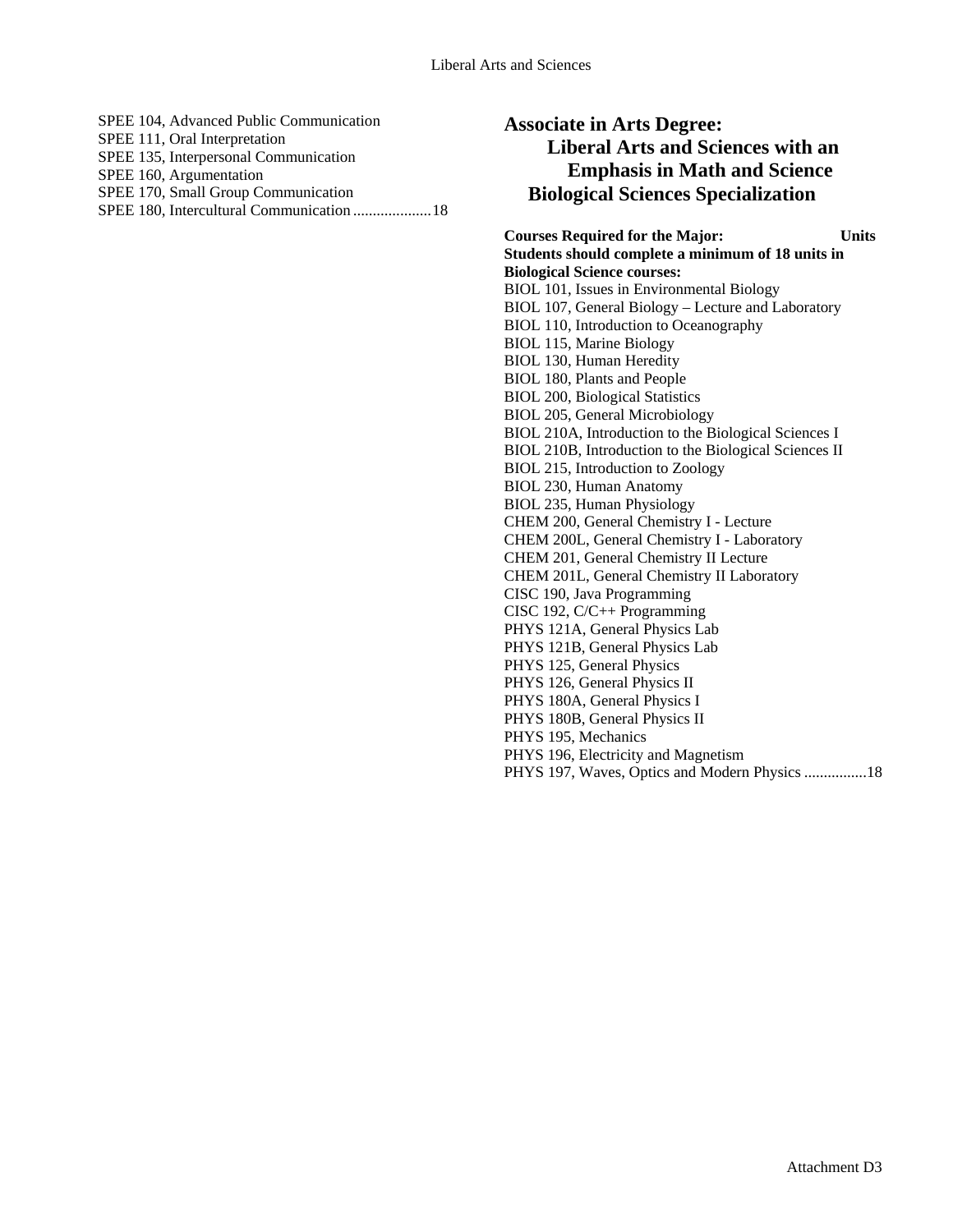## **Associate in Arts Degree: Liberal Arts and Sciences with an Emphasis in Math and Science Mathematics and Pre-Engineering Specialization**

**Courses Required for the Major: Units Students should complete a minimum of 18 units in Mathematics and Pre-Engineering courses:**  CHEM 200, General Chemistry I - Lecture CHEM 200L, General Chemistry I - Laboratory CHEM 201, General Chemistry II Lecture CISC 150, Introduction to Computer and Information Sciences CISC 181, Principles of Information Systems CISC 186, Visual Basic Programming CISC 187, Data Structures and Object Orientation CISC 189A, Introduction to Programming I AND CISC 189B Introduction to Programming II OR CISC 190, Java Programming CISC 192, C/C++ Programming CISC 205, Object Oriented Programming Using C++ ELCT 111, Electrical Theory I ELCT 111L, Electrical Laboratory I ELCT 121, Electrical Theory II ELCT 121L, Electrical Laboratory II ELDT 124, Basic DC/AC Electronics ELDT 124L, Basic DC/AC Laboratory ELDT 125, DC/AC Circuit Analysis with Pspice ELDT 125L, DC/AC Circuit Analysis Laboratory ELDT 230, Advanced Computer Designs ELDT 230L, Advanced Computer Designs Laboratory ENGE 101, Introduction to Engineering ENGE 115, FORTRAN and Numerical Methods for Engineers and Scientists ENGE 151, Engineering Drawing ENGE 152, Engineering Design ENGE 200, Statics ENGE 210, Properties of Materials ENGE 240, Digital Systems ENGE 250, Dynamics ENGE 260, Electric Circuits MATH 104, Trigonometry MATH 107, Introduction to Scientific Programming MATH 107L, Introduction to Scientific Programming Lab MATH 108, Intermediate Scientific Programming MATH 108L, Intermediate Scientific Programming Lab MATH 116, College and Matrix Algebra MATH 118, A Survey of Modern Mathematics MATH 119, Elementary Statistics MATH 121, Basic Techniques of Applied Calculus I MATH 122, Basic Techniques of Applied Calculus II MATH 141, Precalculus MATH 150, Calculus with Analytic Geometry I

MATH 151, Calculus with Analytic Geometry II MATH 181, Mecomtronics College Algebra and **Trigonometry** MATH 183, Mecomtronics Calculus I MATH 237, Machine and Assembly Language MATH 237L, Assembly Language Lab MATH 245, Discrete Mathematics MATH 252, Calculus with Analytic Geometry III MATH 254, Introduction to Linear Algebra MATH 255, Differential Equations MCTR 102A, DC Circuits MCTR 103A, AC Circuits MCTR 120A, Basic Physics for Technical Applications I MCTR 120B, Basic Physics for Technical Applications II MCTR 120C, Basic Physics for Technical Applications III MFET 101, Introduction to Manufacturing Engineering Technology OR MFET 101A, Introduction to Manufacturing I MFET 110, Industrial Safety MFET 120, Manufacturing Processes MFET 210, Statistical Process Control PHYS 180A, General Physics I PHYS 121A, General Physics Lab PHYS 195, Mechanics PHYS 196, Electricity and Magnetism

PHYS 197, Waves, Optics and Modern Physics ................18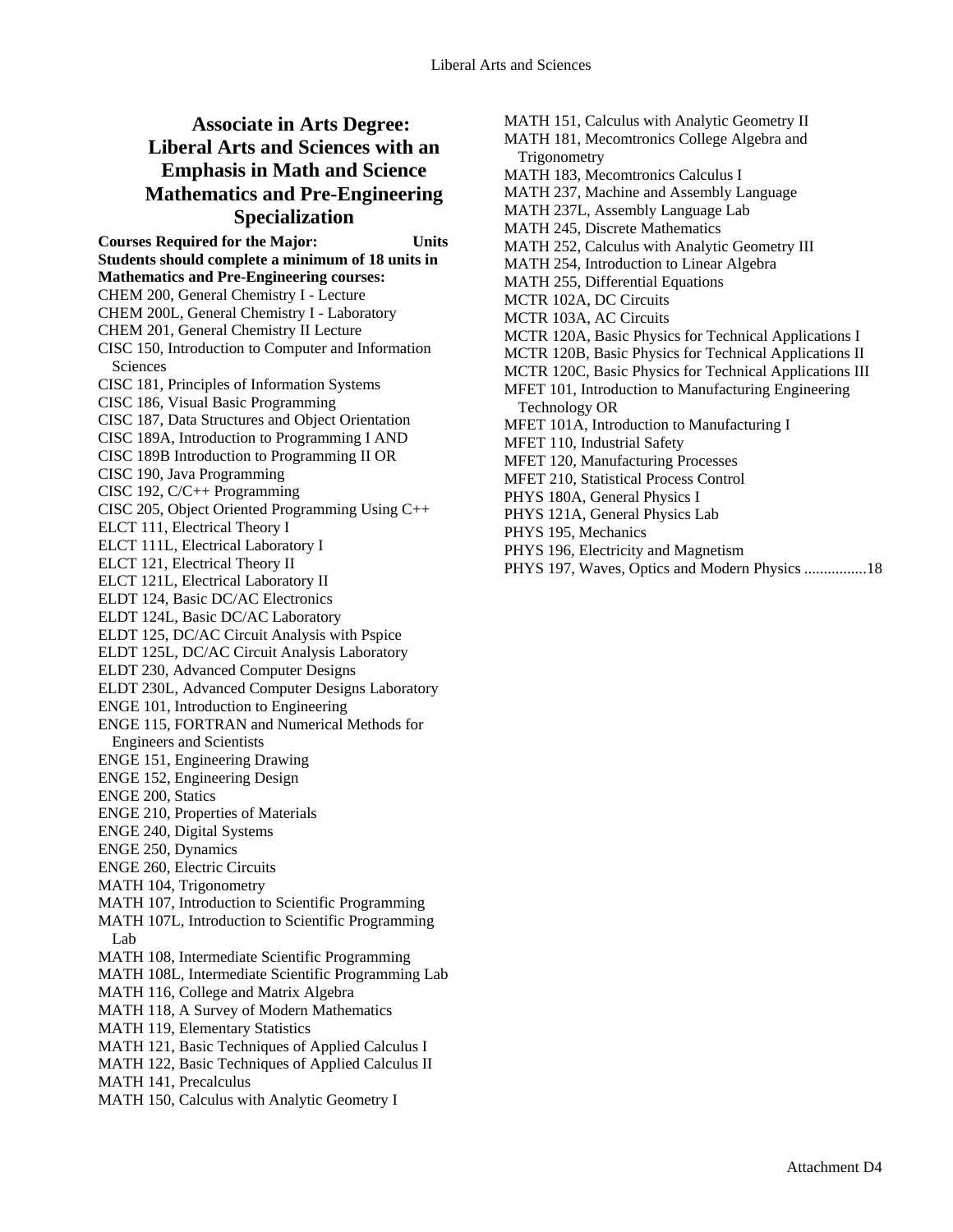## **Associate in Arts Degree: Liberal Arts and Sciences with an Emphasis in Math and Science Physical and Earth Sciences Specialization**

**Courses Required for the Major: Units**  Students should complete a minimum of 18 units in Physical and Earth Science courses: ASTR 101, Descriptive Astronomy ASTR 109, Practice in Observing ASTR 111, Astronomy Laboratory CHEM 100, Fundamentals of Chemistry CHEM 100L, Fundamentals of Chemistry Laboratory CHEM 130, Introduction to Organic and Biological **Chemistry** CHEM 130L, Introduction to Organic and Biological **Chemistry** CHEM 152, Introduction to General Chemistry CHEM 152L, Introduction to General Chemistry Laboratory CHEM 200, General Chemistry I - Lecture CHEM 200L, General Chemistry I - Laboratory CHEM 201, General Chemistry II Lecture CHEM 201L, General Chemistry II Laboratory CHEM 231, Organic Chemistry I - Lecture CHEM 231L, Organic Chemistry II - Laboratory CHEM 233, Organic Chemistry II - Lecture CHEM 233L, Organic Chemistry II - Laboratory CHEM 251, Analytic Chemistry CISC 181, Principles of Information Systems CISC 190, Java Programming or CISC 192, C/C++ Programming GEOG 101, Physical Geography GEOG 101L, Physical Geography Laboratory GEOG 102, Cultural Geography GEOG 104, World Regional Geography GEOL 100, General Geology GEOL 101, General Geology Laboratory GEOL 104, Earth Science GISG 104, Geographic Information Science and Spatial Reasoning MATH 119, Elementary Statistics MATH 150, Calculus with Analytic Geometry I MATH 151, Calculus with Analytic Geometry II MATH 252, Calculus with Analytic Geometry III PHYN 100, Survey of Physical Science PHYN 101, Survey of Physical Science Laboratory PHYS 100, Introductory Physics PHYS 121A, General Physics Lab PHYS 121B, General Physics Lab PHYS 125, General Physics PHYS 126, General Physics II PHYS 180A, General Physics I

PHYS 180B, General Physics II PHYS 195, Mechanics PHYS 196, Electricity and Magnetism PHYS 197, Waves, Optics and Modern Physics BIOL 200, Biological Statistics OR MATH 119, Elementary Statistics OR PSYC 258, Behavioral Science Statistics ................... 18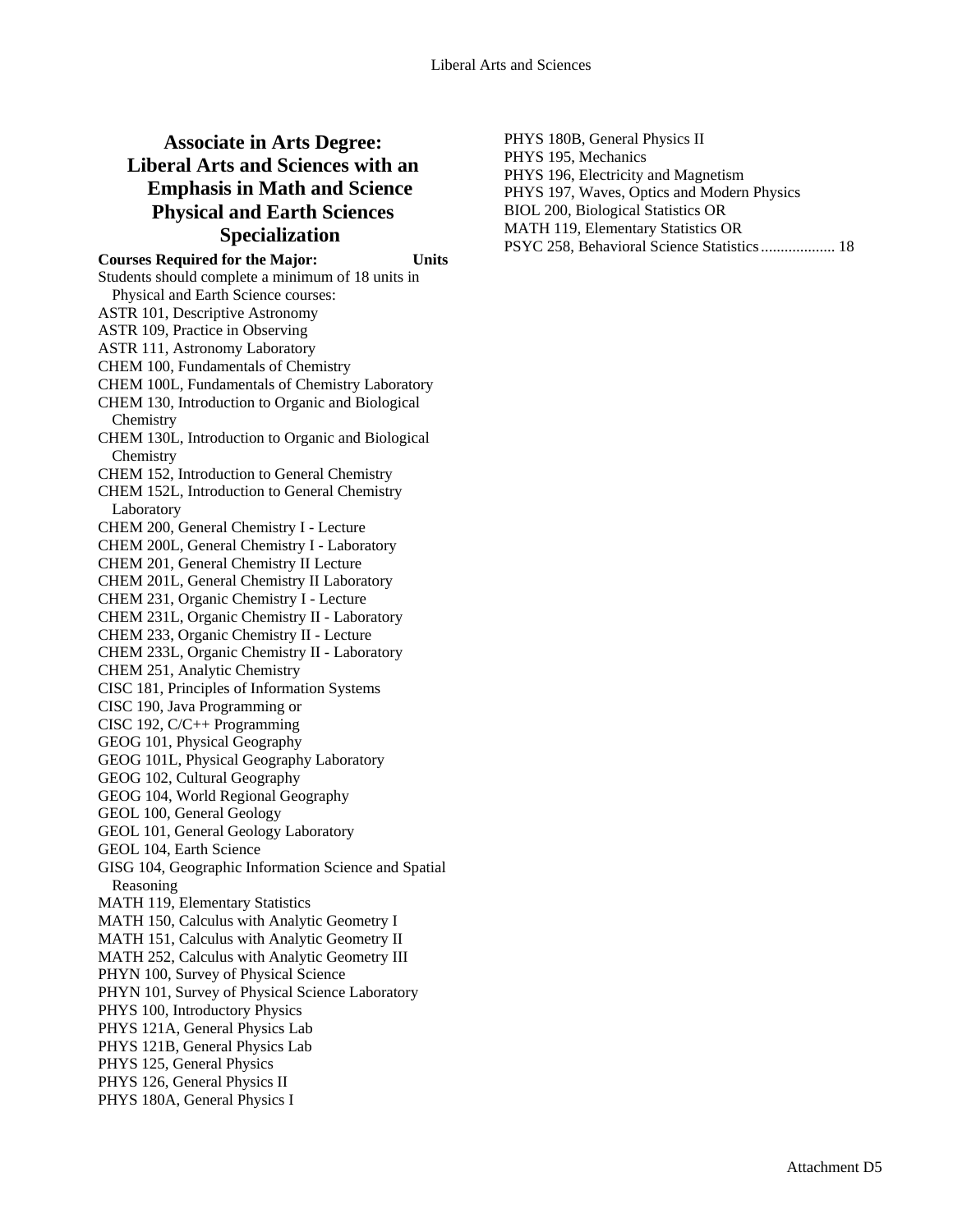## **Associate in Arts Degree: Liberal Arts and Sciences with an Emphasis in Math and Science Physical Education/Kinesiology Specialization**

**Courses Required for the Major: Units Students should complete a minimum of 18 units in Pre-Nursing courses:**  BIOL 107, General Biology – Lecture and Laboratory BIOL 200, Biological Statistics BIOL 230, Human Anatomy BIOL 235, Human Physiology CHEM 100, Fundamentals of Chemistry CHEM 100L, Fundamentals of Chemistry Laboratory CHEM 130, Introduction to Organic and Biological **Chemistry** CHEM 130L, Introduction to Organic and Biological **Chemistry** CHEM 152, Introduction to General Chemistry CHEM 152L, Introduction to General Chemistry Laboratory CHEM 200, General Chemistry I - Lecture CHEM 200L, General Chemistry I - Laboratory CHEM 201, General Chemistry II Lecture CHEM 201L, General Chemistry II Laboratory BIOL 205, General Microbiology BIOL 210A, Introduction to the Biological Sciences I BIOL 210B, Introduction to the Biological Sciences II DANCE 181, Introduction to Dance MATH 116, College and Matrix Algebra MATH 119, Elementary Statistics or MATH 121, Basic Techniques of Applied Calculus I MATH 141, Precalculus MATH 150, Calculus with Analytic Geometry I PHYE 103, Aerobic Dance PHYE 104, Step Aerobics PHYE 108, Badminton PHYE 112, Basketball PHYE 115, Bowling PHYE 126, Golf PHYE 132, Individual Conditioning PHYE 142, Racquetball PHYE 149, Soccer PHYE 151, Softball PHYE 159, Tennis PHYE 161, Volleyball PHYE 166, Weight Training PHYE 182, Adapted Weight Training or PHYE 184, Adapted Physical Fitness PHYE 232, Martial Arts PHYE 241, Introduction to Exercise Science/Physical Education PHYE 242, Techniques in Athletic Training PHYS 125, General Physics

PHYS 126, General Physics II

PHYS 180A, General Physics I

PHYS 121A, General Physics Laboratory

PHYS 180B, General Physics II

PHYS 121B, General Physics Laboratory

PSYC 101, General Psychology

PSYC 258, Behavioral Science Statistics

PSYC 260, Introduction to Physiological Psychology

SOCO 101, Principles of Sociology ........................... 18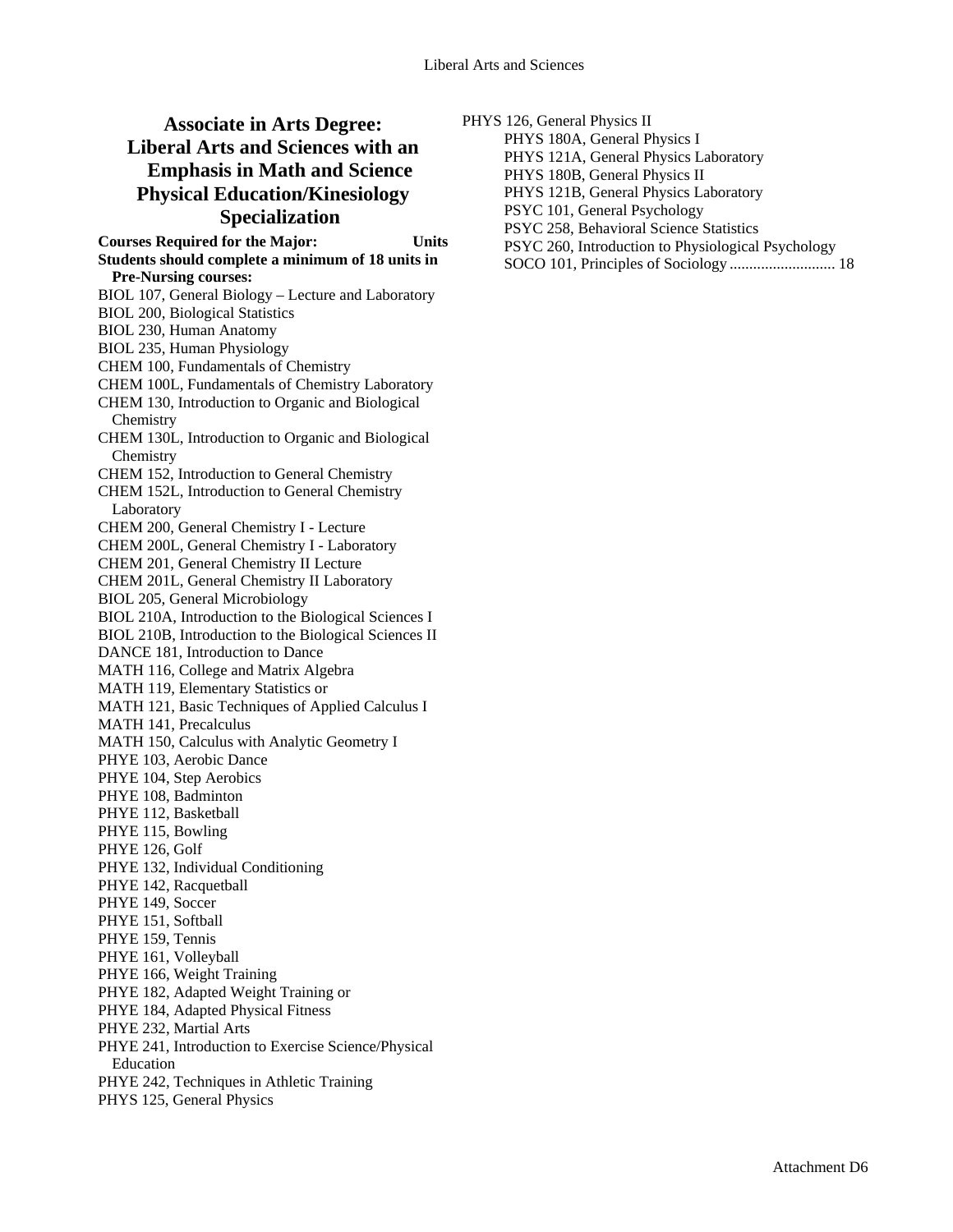## **Associate in Arts Degree: Liberal Arts and Sciences with an Emphasis in Math and Science Pre-Nursing Specialization**

**Courses Required for the Major: Units Students should complete a minimum of 18 units in Pre-Nursing courses:**  BIOL 107, General Biology – Lecture and Laboratory BIOL 205, General Microbiology BIOL 200 Biological Statistics or MATH 119, Elementary Statistics or PSYC 258, Behavioral Science Statistics BIOL 230, Human Anatomy BIOL 235, Human Physiology CHEM 100, Fundamentals of Chemistry CHEM 100L, Fundamentals of Chemistry Laboratory CHEM 130, Introduction to Organic and Biological **Chemistry** CHEM 130L, Introduction to Organic and Biological **Chemistry** CHIL 101, Human Growth and Development or CHIL 103, Lifespan Growth and Development or PSYC 230, Psychology of Lifespan Development MATH 116, College and Matrix Algebra PSYC 101, General Psychology SPEE 103, Oral Communication SOCO 101, Principles of Sociology...................................18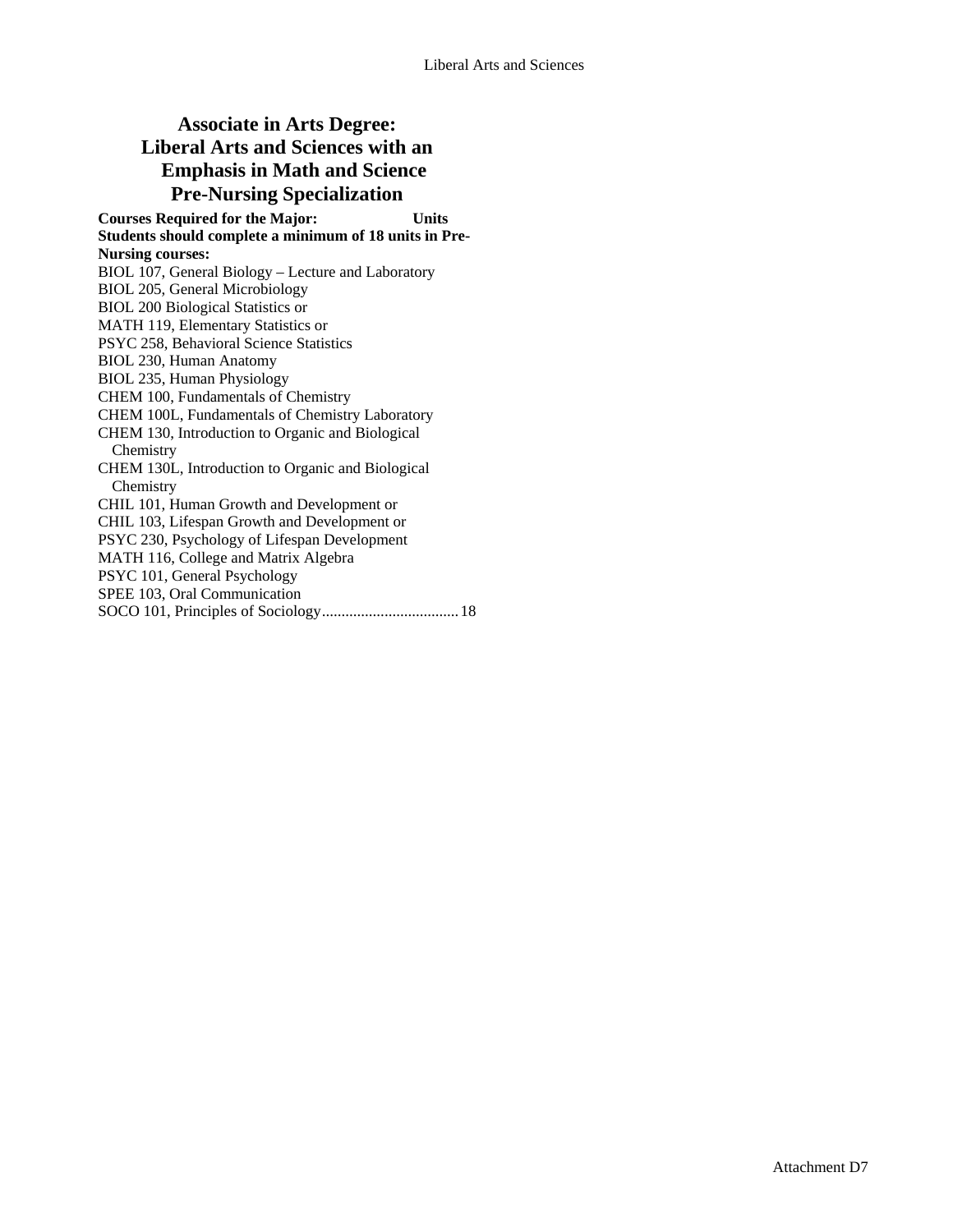# **Associate in Arts Degree: Liberal Arts and Sciences with an Emphasis in Elementary (Multiple Subject) Teaching Preparation**

**Courses Required for the Major: Units Students should complete a minimum of 18 units in Elementary (Multiple Subject) Teaching Preparation courses**: ARTF 100, Art Orientation BIOL 107, General Biology – Lecture and Laboratory BIOL 210A, Introduction to the Biological Sciences I BLAS 140A, History of the U.S., Black Perspectives BLAS 140B, History of the U.S., Black Perspectives CHIC 141A, United States History from a Chicano Perspective CHIC 141B, United States History from a Chicano Perspective CHIL 101, Human Growth and Development DANC 181, Introduction to Dance DRAM 105, Introduction to Dramatics Arts EDUC 200 Teaching as a Profession EDUC 203, Teaching as a Profession-Work Experience ENGL 101, Reading and Composition ENGL 105, Composition and Literature ENGL 205, Critical Thinking and Intermediate Composition ENGL 208, Introduction to Literature ENGL 220, Masterpieces of World Literature I: 1500 BCE – 1600 CE ENGL 221, Masterpieces of World Literature II: 1600 – Present GEOG 104, World Regional Geography GEOL 104, Earth Science HEAL 190, Health Education for Teachers HIST 100, World History I HIST 101, World History II HIST 109, History of the United States I HIST 110, History of the United States II LIBS 101, Information Literacy and Research Skills MATH 210A, Concepts of Elementary School Mathematics I MATH 210B, Concepts of Elementary School Mathematics II MATH 212, Children's Mathematical Thinking MUSIC 100, Introduction to Music MUSI 110, Music for Elementary School Teachers PHIL 100, Logic and Critical Thinking PHIL 103, Historical Introduction to Philosophy PHIL 205, Critical Thinking and Writing in Philosophy PHYE 240, Physical Education in the Elementary Schools PHYN 100, Survey of Physical Science POLI 102, The American Political System PSYC 101, General Psychology and

| PSYC 230, Psychology of Lifespan Development          |
|-------------------------------------------------------|
| SPAN 101, First Course in Spanish                     |
| SPAN 102, Second Course in Spanish                    |
| BLAS 106, Black Oral Expression and Interpretation OR |
| SPEE 103, Oral Communication                          |
| SPEE 135, Interpersonal Communication                 |
| SPEE 170, Small Group Communication                   |
|                                                       |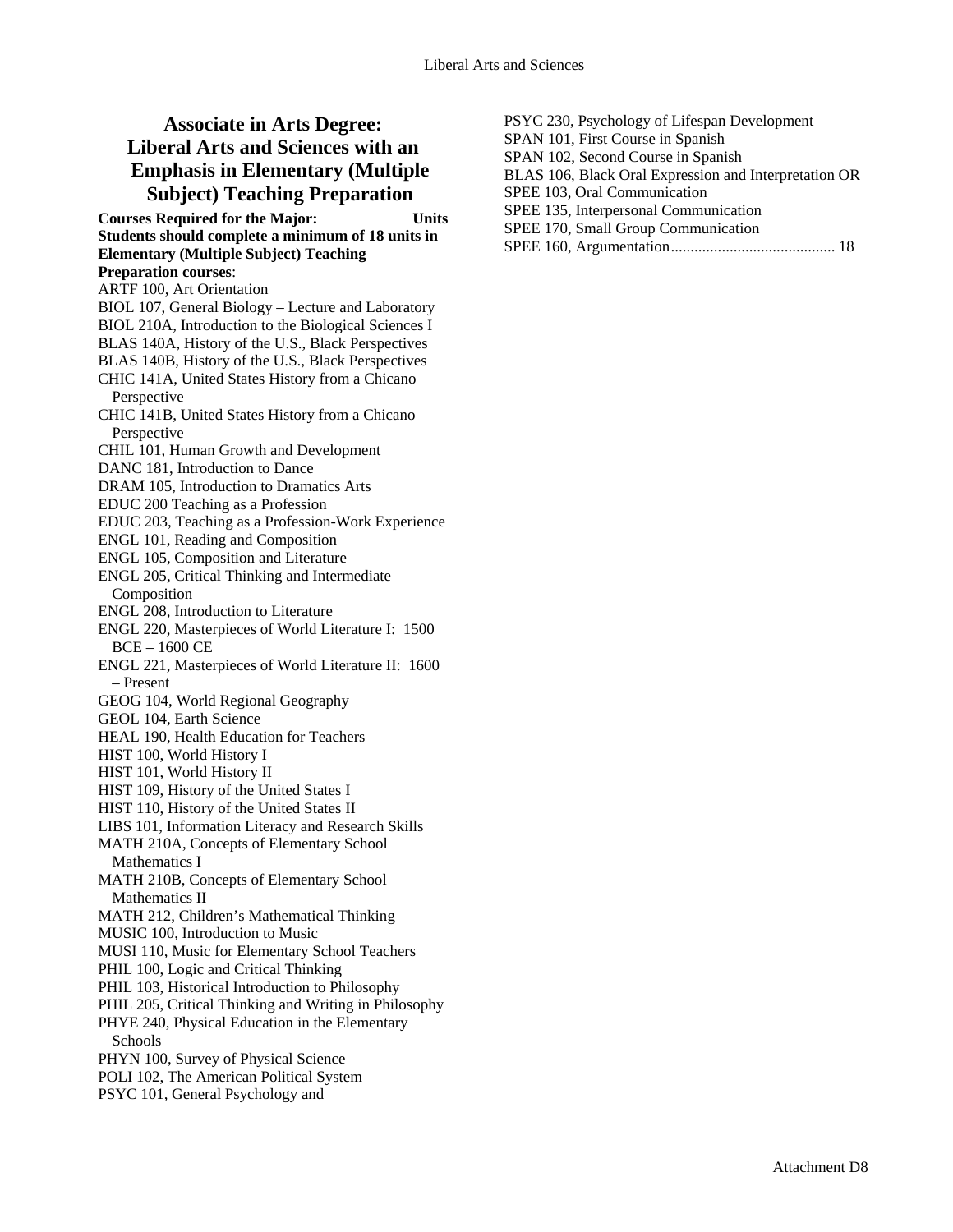### **Associate in Arts Degree: Liberal Arts and Sciences with an Emphasis in Social and Behavioral Sciences**

**Courses Required for the Major: Units Students should complete a minimum of 18 units in Social and Behavioral Science courses:**  ADJU 101, Introduction to Administration of Justice ADJU 102, Criminal Law I ANTH 102, Introduction to Physical Anthropology ANTH 103, Introduction to Cultural Anthropology ANTH 104, Laboratory in Physical Anthropology ANTH 107, Introduction To Archaeology ANTH 115, Introduction to Archeological Field Work ANTH 210, Introduction to California Indians ANTH 215, Cultures of Latin America BIOL 200, Biological Statistics or MATH 119, Elementary Statistics or PSYC 258, Behavioral Science Statistics BLAS 100, Introduction to Black Studies BLAS 104, Black Psychology BLAS 106, Black Oral Expression and Interpretation BLAS 115, Sociology from a Black Perspective BLAS 116, Contemporary Social Problems from a Black Perspective BLAS 120, Black Music BLAS 130, The Black Family BLAS 135, Introduction to Black Politics BLAS 140A, History of the U.S., Black Perspectives BLAS 140B, History of the U.S., Black Perspectives BLAS 145A, Introduction to African History BLAS 145B, Introduction to African History BLAS 150, Black Women in Literature and the Media BLAS 155, Afro-American Literature BLAS 165, Sexuality and Black Culture CHIC 110A, Introduction to Chicano Studies CHIC 110B, Introduction to Chicano Studies CHIC 130, Mexican Literature in Translation CHIC 135, Chicano Literature CHIC 138, Literature of La Raza in Latin America in Translation CHIC 141A, United States History from a Chicano Perspective CHIC 141B, United States History from a Chicano Perspective CHIC 150, History of Mexico CHIC 170, La Chicana CHIC 190, Chicano Images in Film CHIC 201, Pre-Columbian Cultures of MesoAmerica CHIC 210, Chicano Culture CHIL 101, Human Growth and Development CHIL 111, Curriculum: Music and Motor Skills CHIL 121, Curriculum: Art

CHIL 131, Curriculum Language/Science CHIL 141, The Child, Family and Community CHIL 151, Program Planning CHIL 152, School Age Program Planning CHIL 160, Observing and Understanding Children CHIL 161, Observations and Issues in Child Development CHIL 162, Observing and Guiding Child Behavior CHIL 165, Children with Special Needs CHIL 175, Infant-Toddler Growth and Development CHIL 176, Principles of Infant/Toddler Caregiving CHIL 180, Nutrition, Health and Safety for Children CHIL 202, Administration of Early Childhood Programs CHIL 210, Supervision of Early Childhood Programs CISC 181, Principles of Information Systems CISC 190, Java Programming GEOG 102, Cultural Geography GEOG 104, World Regional Geography HIST 100, World History I HIST 101, World History II HIST 105, Introduction to Western Civilization I HIST 106, Introduction to Western Civilization II HIST 109, History of the United States I HIST 110, History of the United States II HIST 115A, History of the Americas I HIST 115B, History of the Americas II HIST 120, Introduction to Asian Civilizations HIST 121, Asian civilizations in Modern Times HIST 123, U.S. History from the Asian Pacific American Perspective HUMS 101, Introduction to Human Aging HUMS 110, Social Work Fields of Service HUMS 120, Introduction to Social Work LIBS 101, Information Literacy and Research Skills POLI 101, Introduction to Political Science POLI 102, The American Political System POLI 103, Comparative Politics POLI 140, Contemporary International Politics PSYC 101, General Psychology PSYC 135, Marriage and Family Relations PSYC 137, Human Sexual Behavior PSYC 155, Introduction to Personality PSYC 166, Introduction to Social Psychology PSYC 211, Learning PSYC 230, Psychology of Lifespan Development PSYC 245, Abnormal Psychology PSYC 255, Introduction to Psychological Research PSYC 258, Behavioral Science Statistics PSYC 260, Introduction to Physiological Psychology SOCO 101, Principles of Sociology SOCO 110, Contemporary Social Problems SOCO 125, Sociology of the Family SOCO 201, Advanced Principles of Sociology SPAN 201, Third Course in Spanish ................18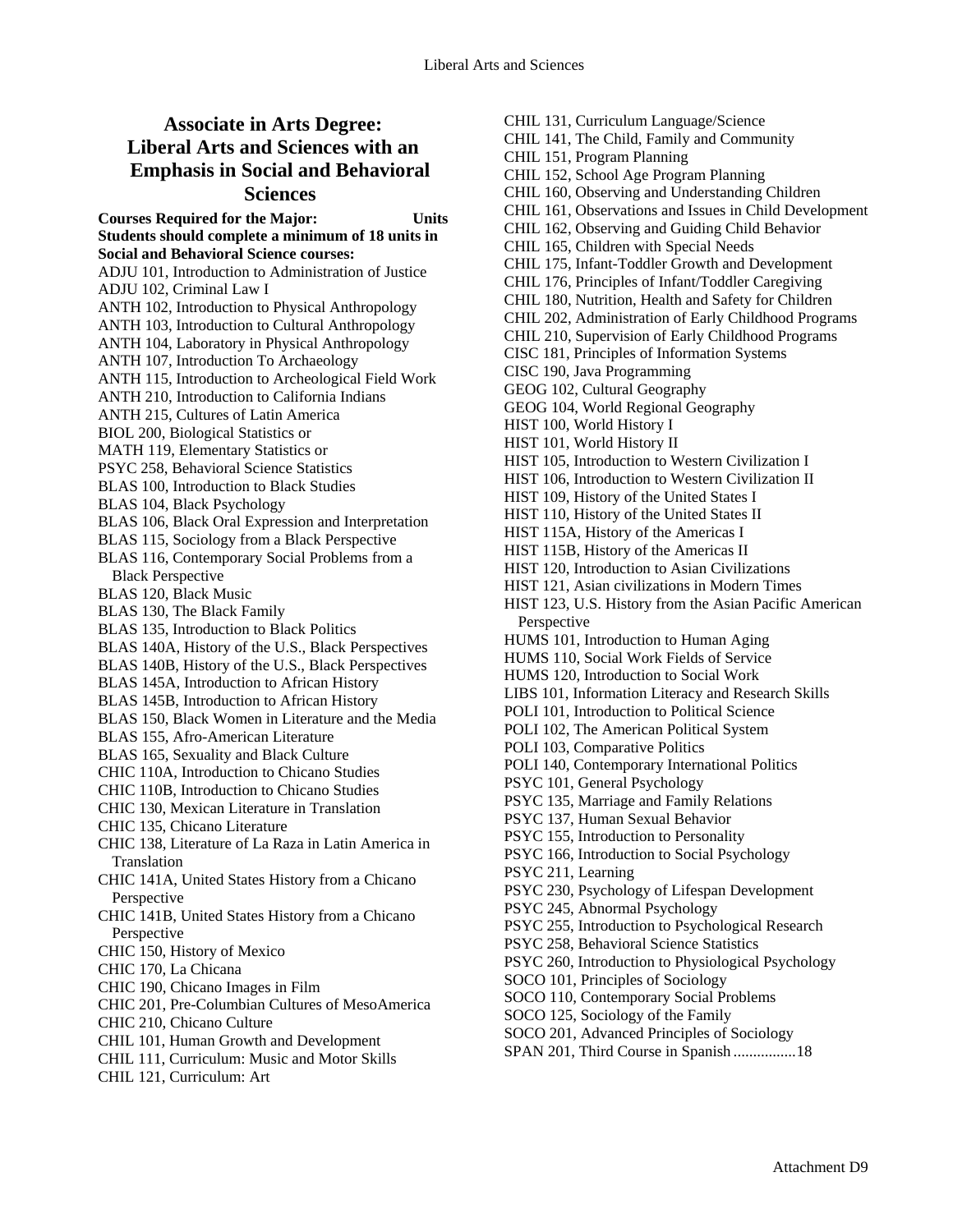Adoption of a Program Revision at Mesa College.

Proposed Program Revision at Mesa College:

Converting from a Non-Complaint Degree to a Compliant Degree

| <b>Associate in Arts Degree:</b>                    |  |
|-----------------------------------------------------|--|
| <b>Liberal Arts and Sciences with an</b>            |  |
| <b>Emphasis in Arts Studies- Art</b>                |  |
| Core courses (9 units)                              |  |
| ARTF 110, Art History: Prehistoric to Gothic 3      |  |
| ARTF 111, Art History: Renaissance to Modern3       |  |
|                                                     |  |
| Select a minimum of 9 units                         |  |
| <b>ARTF 100, Art Orientation</b>                    |  |
| ARTF 109, Nineteenth and Twentieth Century Art      |  |
| ARTF 113, African, Oceanic, and Native American Art |  |
| ARTF 150B, Beginning Graphic Design                 |  |
| ARTF 151, Three-Dimensional Design                  |  |
| ARTF 155A, Freehand Drawing I                       |  |
| ARTF 155B, Freehand Drawing II                      |  |
| ARTF 165A, Composition in Painting I                |  |
| ARTF 165B, Composition in Painting II               |  |
| ARTF 165C, Composition in Painting III              |  |
| ARTF 165D, Composition in Painting IV               |  |
| ARTF 174A, Book Arts I                              |  |
| ARTF 175A, Sculpture I                              |  |
| ARTF 175B, Sculpture II                             |  |
| ARTF 175C, Sculpture III                            |  |
| ARTF 190A, Black and White Art Photography          |  |
| ARTF 198A, Introduction to Printmaking I            |  |
| ARTF 198B, Introduction to Printmaking II           |  |
| ARTF 198C, Introduction to Printmaking III          |  |
| ARTF 210A, Life Drawing I                           |  |
| ARTF 210B, Life Drawing II                          |  |
| ARTF 210C, Life Drawing III                         |  |
| ARTF 220A, Life Sculpture I                         |  |
| ARTF 220B, Life Sculpture II                        |  |
| ARTF 220C, Life Sculpture III                       |  |
|                                                     |  |
| Total units $= 18$                                  |  |

## **Associate in Arts Degree: Liberal Arts and Sciences with an Emphasis in Arts Studies- Music**

#### **Core courses (8 units)**

# **Associate in Arts Degree: Liberal Arts and Sciences with an Emphasis in Arts Studies- Drama**

| Core courses (9 units)                          |
|-------------------------------------------------|
|                                                 |
|                                                 |
|                                                 |
| Select a minimum of 9 units                     |
| DRAM 100A, Fundamentals of Performance and      |
| Production I                                    |
| DRAM 100B, Fundamentals of Performance and      |
| Production II                                   |
| DRAM 200A, Fundamentals of Performance and      |
| <b>Production III</b>                           |
| DRAM 200B, Fundamentals of Performance and      |
| <b>Production IV</b>                            |
| DRAM 122, Makeup for the Stage                  |
| DRAM 151, Cinema as Art and Communication II    |
| DRAM 150, Cinema as Art and Communication I     |
| DRAM 250, Rehearsal, Production and Performance |
| DRAM 251, Musical Comedy Rehearsal, Production  |
| and Performance                                 |
| DRAM 267, Experimental Theatre                  |
|                                                 |
| Total units $= 18$                              |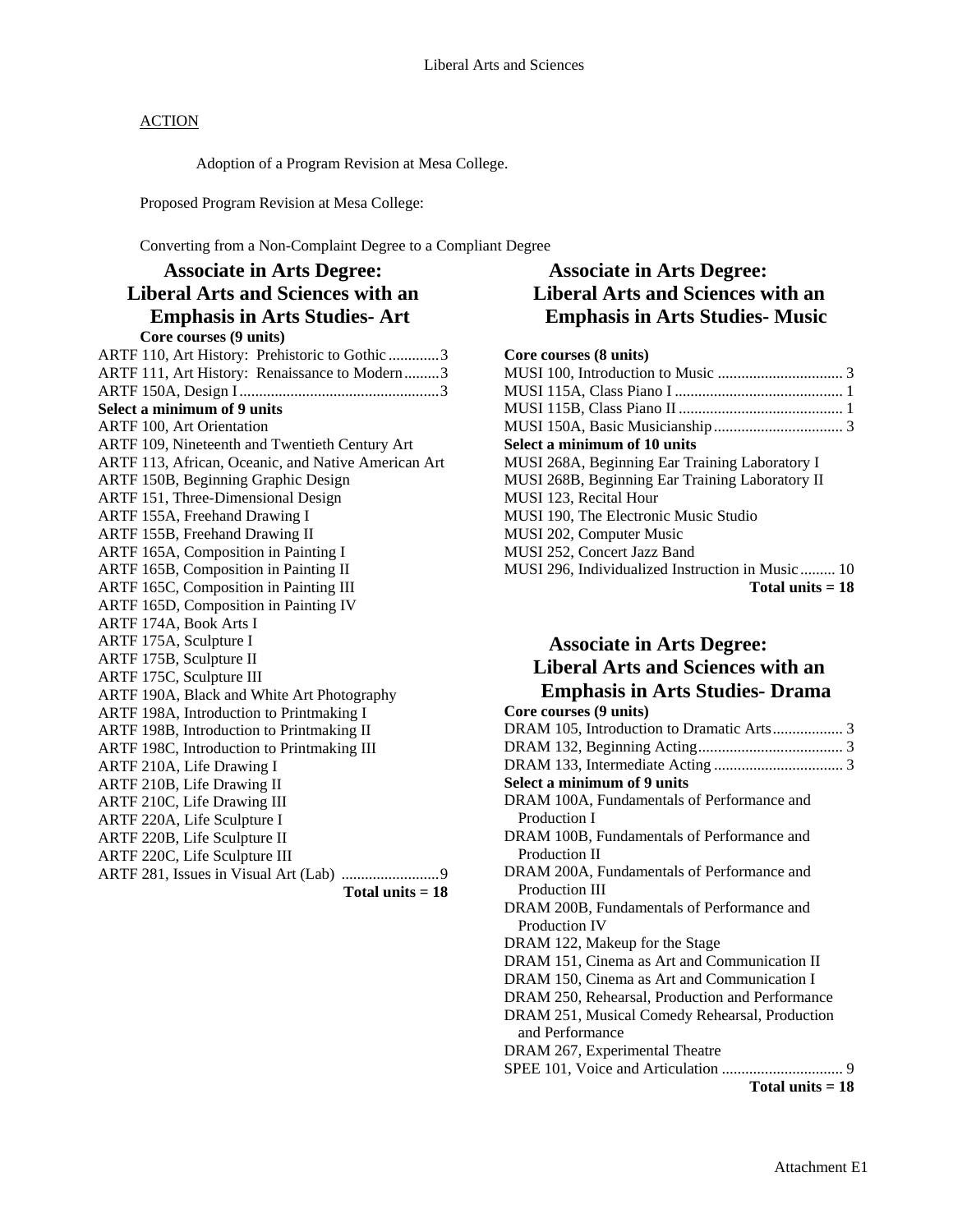### **Associate in Arts Degree: Liberal Arts and Sciences with an Emphasis in Arts Studies- Dance**

| епірнаяя ін ты ая элеміся — Dance         |       |
|-------------------------------------------|-------|
| <b>Courses Required for the Major:</b>    | Units |
| Core courses (5 units)                    |       |
|                                           |       |
|                                           |       |
| <b>Select 5 units of activity courses</b> |       |
|                                           |       |
|                                           |       |
|                                           |       |
|                                           |       |
| Select a minimum of 8 units               |       |
| DANC 111, Ethnic Dance Forms              |       |
| DANC 130, Dance Repertoire                |       |
| DANC 177, Dance Improvisation             |       |
| DANC 178, Advanced Contemporary Dance     |       |
| DANC 179, Advanced Classical Dance        |       |
| DANC 261, Dance Performance               |       |
|                                           |       |
| Total units $= 18$                        |       |

| <b>Associate in Arts Degree:</b>                       |
|--------------------------------------------------------|
| <b>Liberal Arts and Sciences with an</b>               |
| <b>Emphasis in Business Studies</b>                    |
| <b>Courses Required for the Major:</b><br><b>Units</b> |
| Core courses (14 Units)                                |
|                                                        |
| ACCT 116B, Managerial Accounting  4                    |
|                                                        |
|                                                        |
| Select a minimum of 4 units                            |
| <b>BUSE 100 Introduction to Business</b>               |
| <b>BUSE 119 Business Communications</b>                |
| BUSE 140, Business Law and the Legal Environment       |
| CHIC 141A, United States History from a Chicano        |
| Perspective                                            |
| CHIC 141B, United States History from a Chicano        |
| Perspective                                            |
| <b>CISC 181</b>                                        |
| HIST 100, World History I                              |
| HIST 101, World History II                             |
| HIST 105, Introduction to Western Civilization I       |
| HIST 106, Introduction to Western Civilization II      |
| HIST 109, History of the United States I               |
| HIST 110, History of the United States                 |
| HIST 115A, History of the Americas I                   |
| HIST 115B, History of the Americas II                  |
| HIST 120, Introduction to Asian Civilizations          |
| HIST 121, Asian civilizations in Modern Times          |
| HOSP 101 Introduction to Hospitality & Tourism         |
| MATH 116, College and Matrix Algebra                   |
| MATH 119, Elementary Statistics OR                     |
| PSYC 258, Behavioral Science Statistics                |
| MATH 121, Basic Techniques of Applied Calculus I       |
| MATH 122, Basic Techniques of Applied Calculus II      |
| MATH 150, Calculus with Analytic Geometry I            |
| POLI 102, The American Political System                |
| PSYC 101, General Psychology                           |
| SOCO 101, Principles of Sociology                      |
| ANY FOREIGN LANGUAGES, INCLUDING                       |
|                                                        |
| Total units $= 18$                                     |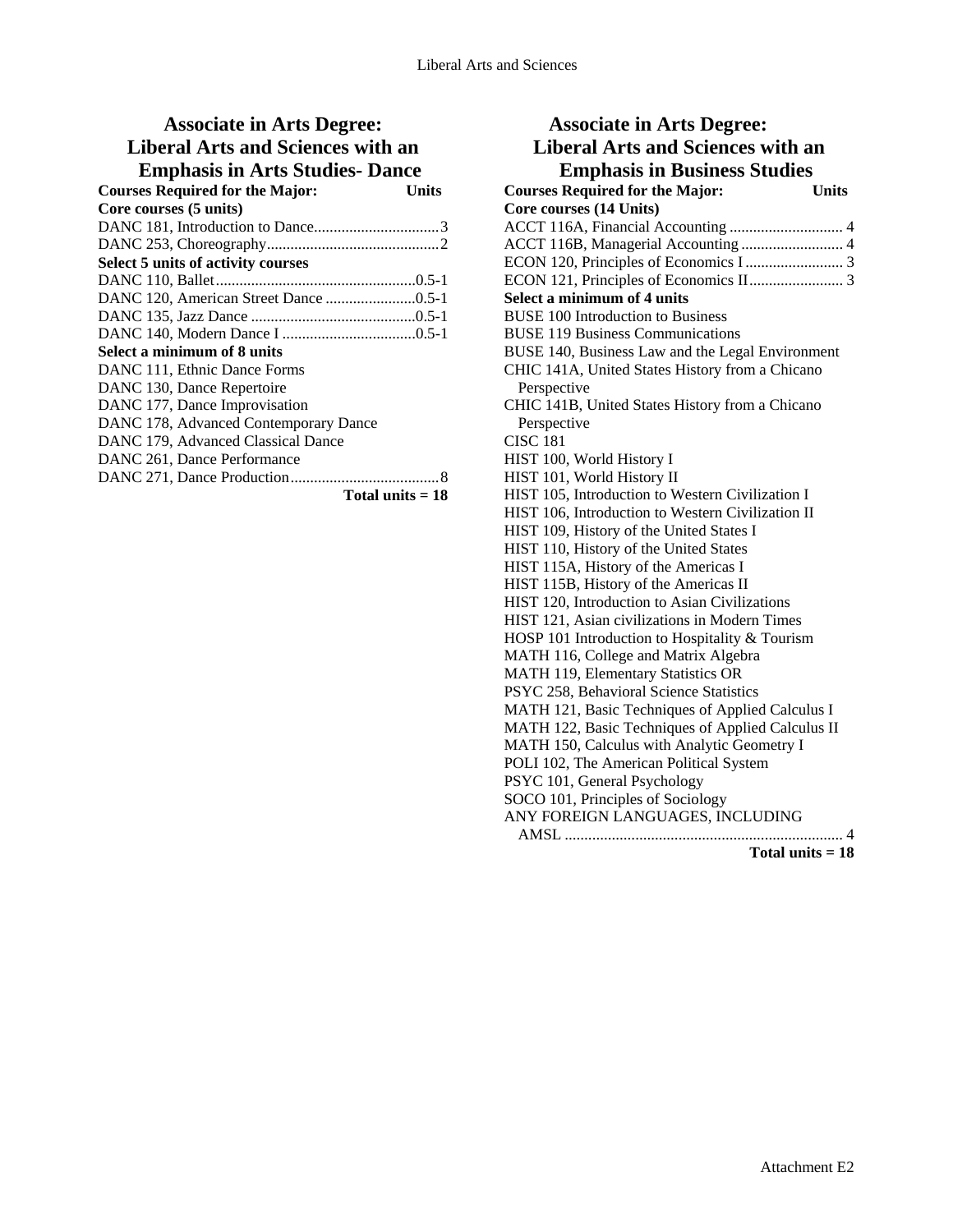# **Associate in Arts Degree: Liberal Arts and Sciences with an Emphasis in Language Arts and Humanities Studies- Philosophy**

| <b>Courses Required for the Major:</b>                | <b>Units</b> |
|-------------------------------------------------------|--------------|
| Core courses (6 units)                                |              |
| PHIL 102A, Introduction To Philosophy: Reality and    |              |
|                                                       |              |
| PHIL 102B, Introduction To Philosophy: Values 3       |              |
| Select a minimum of 12 units                          |              |
| PHIL 104A, History Of Western Philosophy              |              |
| PHIL 104B, History of Western Philosophy              |              |
| PHIL 103, Historical Introduction To Philosophy       |              |
| PHIL 100, Logic and Critical Thinking                 |              |
| PHIL 101, Symbolic Logic                              |              |
| PHIL 105, Contemporary Philosophy                     |              |
| PHIL 107, Reflections on Human Nature                 |              |
| PHIL 110, Philosophy of Religion                      |              |
| PHIL 111, Philosophy In Literature                    |              |
| PHIL 112, Philosophy of Science                       |              |
| PHIL 125, Philosophy of Science                       |              |
| PHIL 126, Introduction to Philosophy of Contemporary  |              |
| Gender Issues                                         |              |
| PHIL 205, Critical Thinking and Writing in Philosophy |              |
| HUMA 101, Introduction to the Humanities I            |              |
| HUMA 103, Introduction to the New Testament           |              |
| HUMA 104, Introduction to the Old Testament           |              |
|                                                       |              |
| Total units $= 18$                                    |              |

# **Associate in Arts Degree: Liberal Arts and Sciences with an Emphasis in Language Arts and Humanities Studies- English**

| <b>Courses Required for the Major:</b><br>Units       |  |
|-------------------------------------------------------|--|
| Core courses (6 units)                                |  |
|                                                       |  |
| ENGL 216, English Literature II: 1800 – Present  3    |  |
| Select a minimum of 12 units                          |  |
| ENGL 208, Introduction to Literature                  |  |
| ENGL 210, American Literature I                       |  |
| ENGL 211, American Literature II                      |  |
| ENGL 220, Masterpieces of World Literature I: 1500    |  |
| BCE - 1600                                            |  |
| ENGL 221, Masterpieces of World Literature II: 1600 - |  |
| Present                                               |  |
| <b>ENGL 245, Writing Creative Nonfiction</b>          |  |
| ENGL 247, Writing Seminar - Poetry                    |  |
| ENGL 249, Introduction to Creative Writing 12         |  |
| Total units $= 18$                                    |  |
|                                                       |  |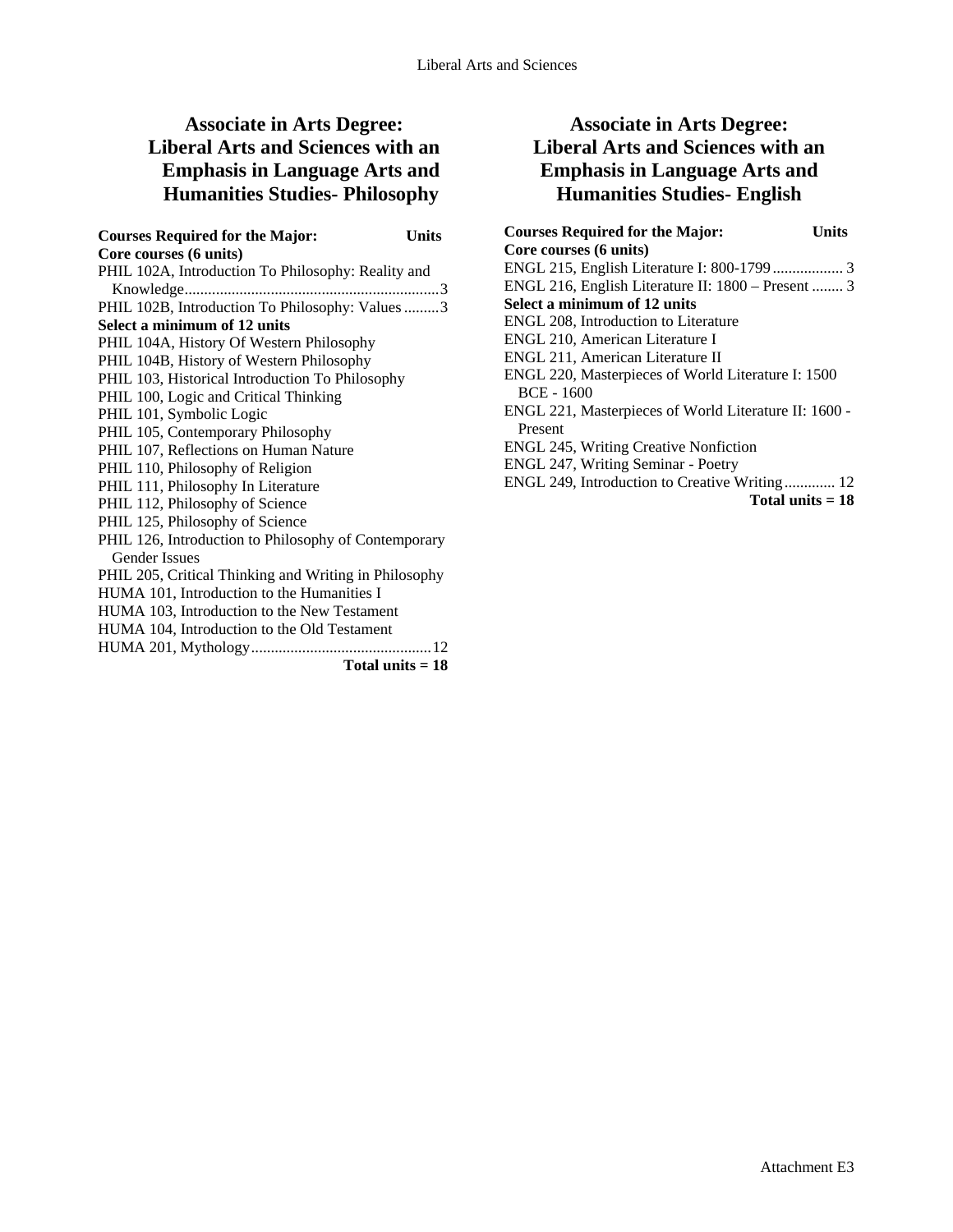# **Associate in Arts Degree: Liberal Arts and Sciences with an Emphasis in Language Arts and Humanities Studies- Spanish**

JOUR 202, Introduction to Mass Communication ....... 3 **Total units = 18** 

**Courses Required for the Major: Units Core courses (15 units)**  SPAN 100, First/Second Course in Spanish (Accelerated) OR SPAN 101, First Course in Spanish AND SPAN 102, Second Course in Spanish........................10 SPAN 201, Third Course in Spanish OR SPAN 215, Spanish for Spanish Speakers I .................5 **Select a minimum of 3 units**  SPAN 202, Fourth Course in Spanish SPAN 210, Conversation and Composition Spanish I SPAN 211, Conversation and Composition Spanish II SPAN 216, Spanish for Spanish Speakers II CHIN 101, First Course in Mandarin Chinese JAPN 101, First Course in Japanese FREN 101, First Course in French LATI 101, First Course in Latin GERM 101, First Course in German ITAL 101, First Course in Italian RUSS 101, First Course in Russian TAGA 101, First Course in Tagalog VIET 101, First Course in Vietnamese CHIN 102, Second Course in Mandarin Chinese JAPA 102, Second Course in Japanese FREN 102, Second Course in French LATI 102, Second Course in Latin GERM 102, Second Course in German ITAL 102, Second Course in Italian RUSS 102, Second Course in Russian TAGA 102, Second Course in Tagalog VIET 102, Second Course in Vietnamese CHIN 201, Third Course in Mandarin Chinese JAPA 201, Third Course in Japanese FREN 201, Third Course In French LATI 201, Third Course in Latin GERM 201, Third Course in German ITAL 201, Third Course in Italian RUSS 201, Third Course in Russian TAGA 201, Third Course in Tagalog VIET 201, Third Course in Vietnamese ENGL 202, Introduction to Linguistics ENGL 215, English Literature I: 800-1799 ENGL 216, English Literature II: 1800 - Present CHIC 135, Chicano Literature CHIC 138, Literature of La Raza in Latin America in **Translation** HIST 120, Introduction to Asian Civilizations HIST 121, Asian Civilizations in Modern Times SPEE 135, Interpersonal Communication SPEE 170, Small Group Communication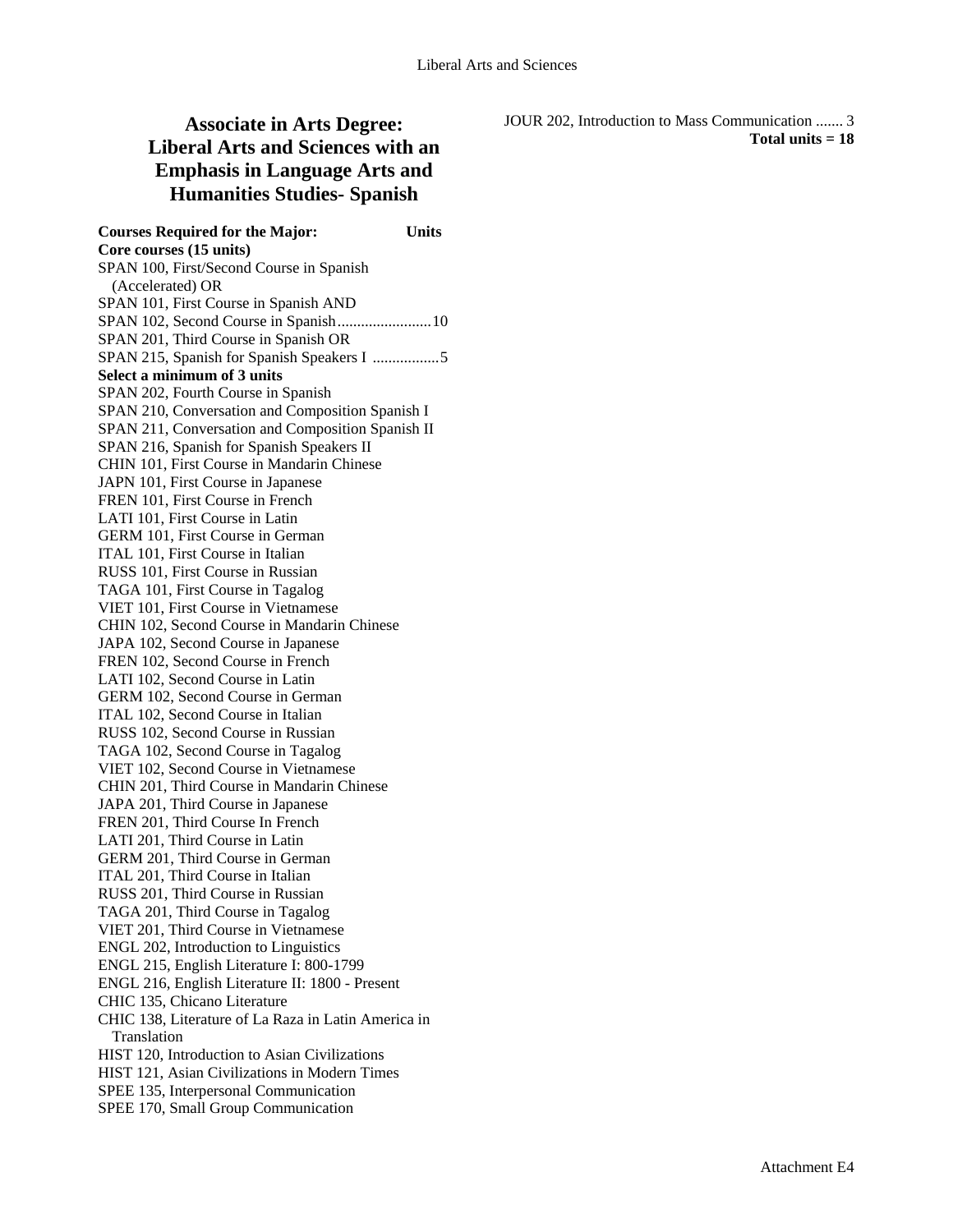#### **Associate in Arts Degree: Liberal Arts and Sciences with an Emphasis in Language Arts and Humanities Studies- French Courses Required for the Major: Units Core courses (15 units)**  FREN 101, First Course in French................................5 FREN 102, Second Course in French ...........................5 FREN 201, Third Course In French ..............................5 **Select a minimum of 3 units**  FREN 202, Fourth Course in French.............................5 FREN 210, The Grammar of Spoken French I..............3 FREN 211, The Grammar of Spoken French II ............3 CHIN 101, First Course in Mandarin Chinese JAPN 101, First Course in Japanese SPAN 101, First Course in Spanish LATI 101, First Course in Latin GERM 101, First Course in German ITAL 101, First Course in Italian RUSS 101, First Course in Russian TAGA 101, First Course in Tagalog VIET 101, First Course in Vietnamese CHIN 102, Second Course in Mandarin Chinese JAPA 102, Second Course in Japanese SPAN 102, Second Course in Spanish LATI 102, Second Course in Latin GERM 102, Second Course in German ITAL 102, Second Course in Italian RUSS 102, Second Course in Russian TAGA 102, Second Course in Tagalog VIET 102, Second Course in Vietnamese CHIN 201, Third Course in Mandarin Chinese JAPA 201, Third Course in Japanese SPAN 201, Third Course in Spanish LATI 201, Third Course in Latin GERM 201, Third Course in German ITAL 201, Third Course in Italian RUSS 201, Third Course in Russian TAGA 201, Third Course in Tagalog VIET 201, Third Course in Vietnamese ENGL 202, Introduction to Linguistics ENGL 215, English Literature I: 800-1799 ENGL 216, English Literature II: 1800 - Present CHIC 135, Chicano Literature CHIC 138, Literature of La Raza in Latin America in Translation HIST 120, Introduction to Asian Civilizations HIST 121, Asian Civilizations in Modern Times SPEE 135, Interpersonal Communication SPEE 170, Small Group Communication JOUR 202, Introduction to Mass Communication ........3

**Total units = 18** 

**Liberal Arts and Sciences with an Emphasis in Language Arts and Humanities Studies- German Courses Required for the Major: Units Core courses (15 units)**  GERM 101, First Course in German ........................... 5 GERM 102, Second Course in German........................ 5 GERM 201, Third Course in German........................... 5 **Select a minimum of 3 units**  CHIN 101, First Course in Mandarin Chinese JAPN 101, First Course in Japanese SPAN 101, First Course in Spanish LATI 101, First Course in Latin FREN 101, First Course in French ITAL 101, First Course in Italian RUSS 101, First Course in Russian TAGA 101, First Course in Tagalog VIET 101, First Course in Vietnamese CHIN 102, Second Course in Mandarin Chinese JAPA 102, Second Course in Japanese SPAN 102, Second Course in Spanish LATI 102, Second Course in Latin FREN 102, Second Course in French ITAL 102, Second Course in Italian RUSS 102, Second Course in Russian TAGA 102, Second Course in Tagalog VIET 102, Second Course in Vietnamese CHIN 201, Third Course in Mandarin Chinese JAPA 201, Third Course in Japanese SPAN 201, Third Course in Spanish LATI 201, Third Course in Latin FREN 201, Third Course In French ITAL 201, Third Course in Italian RUSS 201, Third Course in Russian TAGA 201, Third Course in Tagalog VIET 201, Third Course in Vietnamese ENGL 202, Introduction to Linguistics ENGL 215, English Literature I: 800-1799 ENGL 216, English Literature II: 1800 - Present CHIC 135, Chicano Literature CHIC 138, Literature of La Raza in Latin America in Translation HIST 120, Introduction to Asian Civilizations HIST 121, Asian Civilizations in Modern Times SPEE 135, Interpersonal Communication SPEE 170, Small Group Communication JOUR 202, Introduction to Mass Communication ....... 3

**Associate in Arts Degree:**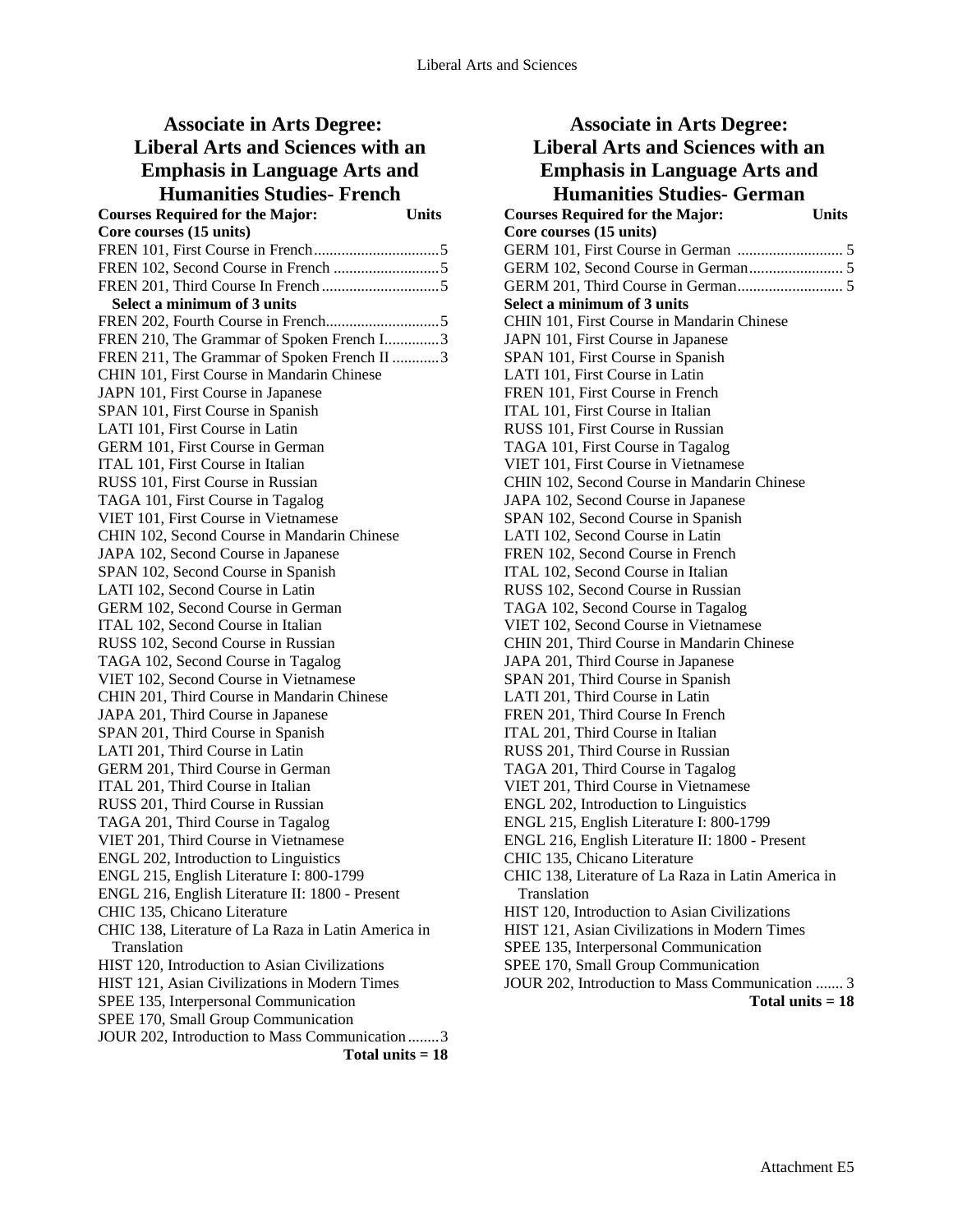#### **Associate in Arts Degree: Liberal Arts and Sciences with an Emphasis in Language Arts and Humanities Studies- Chinese Courses Required for the Major: Units**

**Core courses (15 units)**  CHIN 101, First Course in Mandarin Chinese ..............5 CHIN 102, Second Course in Mandarin Chinese..........5 CHIN 201, Third Course in Mandarin Chinese.............5 **Select a minimum of 3 units**  GERM 101, First Course in German JAPN 101, First Course in Japanese SPAN 101, First Course in Spanish LATI 101, First Course in Latin FREN 101, First Course in French ITAL 101, First Course in Italian RUSS 101, First Course in Russian TAGA 101, First Course in Tagalog VIET 101, First Course in Vietnamese GERM 102, Second Course in German JAPA 102, Second Course in Japanese SPAN 102, Second Course in Spanish LATI 102, Second Course in Latin FREN 102, Second Course in French ITAL 102, Second Course in Italian RUSS 102, Second Course in Russian TAGA 102, Second Course in Tagalog VIET 102, Second Course in Vietnamese GERM 201, Third Course in German JAPA 201, Third Course in Japanese SPAN 201, Third Course in Spanish LATI 201, Third Course in Latin FREN 201, Third Course In French ITAL 201, Third Course in Italian RUSS 201, Third Course in Russian TAGA 201, Third Course in Tagalog VIET 201, Third Course in Vietnamese ENGL 202, Introduction to Linguistics ENGL 215, English Literature I: 800-1799 ENGL 216, English Literature II: 1800 - Present CHIC 135, Chicano Literature CHIC 138, Literature of La Raza in Latin America in Translation HIST 120, Introduction to Asian Civilizations HIST 121, Asian Civilizations in Modern Times SPEE 135, Interpersonal Communication SPEE 170, Small Group Communication JOUR 202, Introduction to Mass Communication ........3 **Total units = 18** 

## **Associate in Arts Degree: Liberal Arts and Sciences with an Emphasis in Language Arts and Humanities Studies-Italian**

| <b>Courses Required for the Major:</b>              | <b>Units</b> |
|-----------------------------------------------------|--------------|
| Core courses (15 units)                             |              |
|                                                     |              |
|                                                     |              |
|                                                     |              |
| Select a minimum of 3 units                         |              |
| CHIN 101, First Course in Mandarin Chinese          |              |
| JAPN 101, First Course in Japanese                  |              |
| FREN 101, First Course in French                    |              |
| LATI 101, First Course in Latin                     |              |
| GERM 101, First Course in German                    |              |
| SPAN 101, First Course in Spanish                   |              |
| RUSS 101, First Course in Russian                   |              |
| TAGA 101, First Course in Tagalog                   |              |
| VIET 101, First Course in Vietnamese                |              |
| CHIN 102, Second Course in Mandarin Chinese         |              |
| JAPN 102, Second Course in Japanese                 |              |
| FREN 102, Second Course in French                   |              |
| LATI 102, Second Course in Latin                    |              |
| GERM 102, Second Course in German                   |              |
| SPAN 102, Second Course in Spanish                  |              |
| RUSS 102, Second Course in Russian                  |              |
| TAGA 102, Second Course in Tagalog                  |              |
| VIET 102, Second Course in Vietnamese               |              |
| CHIN 201, Third Course in Mandarin Chinese          |              |
| JAPN 201, Third Course in Japanese                  |              |
| FREN 201, Third Course In French                    |              |
| LATI 201, Third Course in Latin                     |              |
| GERM 201, Third Course in German                    |              |
| SPAN 201, Third Course in Spanish                   |              |
| RUSS 201, Third Course in Russian                   |              |
| TAGA 201, Third Course in Tagalog                   |              |
| VIET 201, Third Course in Vietnamese                |              |
| ENGL 202, Introduction to Linguistics               |              |
| ENGL 215, English Literature I: 800-1799            |              |
| ENGL 216, English Literature II: 1800 - Present     |              |
| CHIC 135, Chicano Literature                        |              |
| CHIC 138, Literature of La Raza in Latin America in |              |
| Translation                                         |              |
| HIST 120, Introduction to Asian Civilizations       |              |
| HIST 121, Asian Civilizations in Modern Times       |              |
| SPEE 135, Interpersonal Communication               |              |
| SPEE 170, Small Group Communication                 |              |
| JOUR 202, Introduction to Mass Communication  3     |              |
| Total units $=18$                                   |              |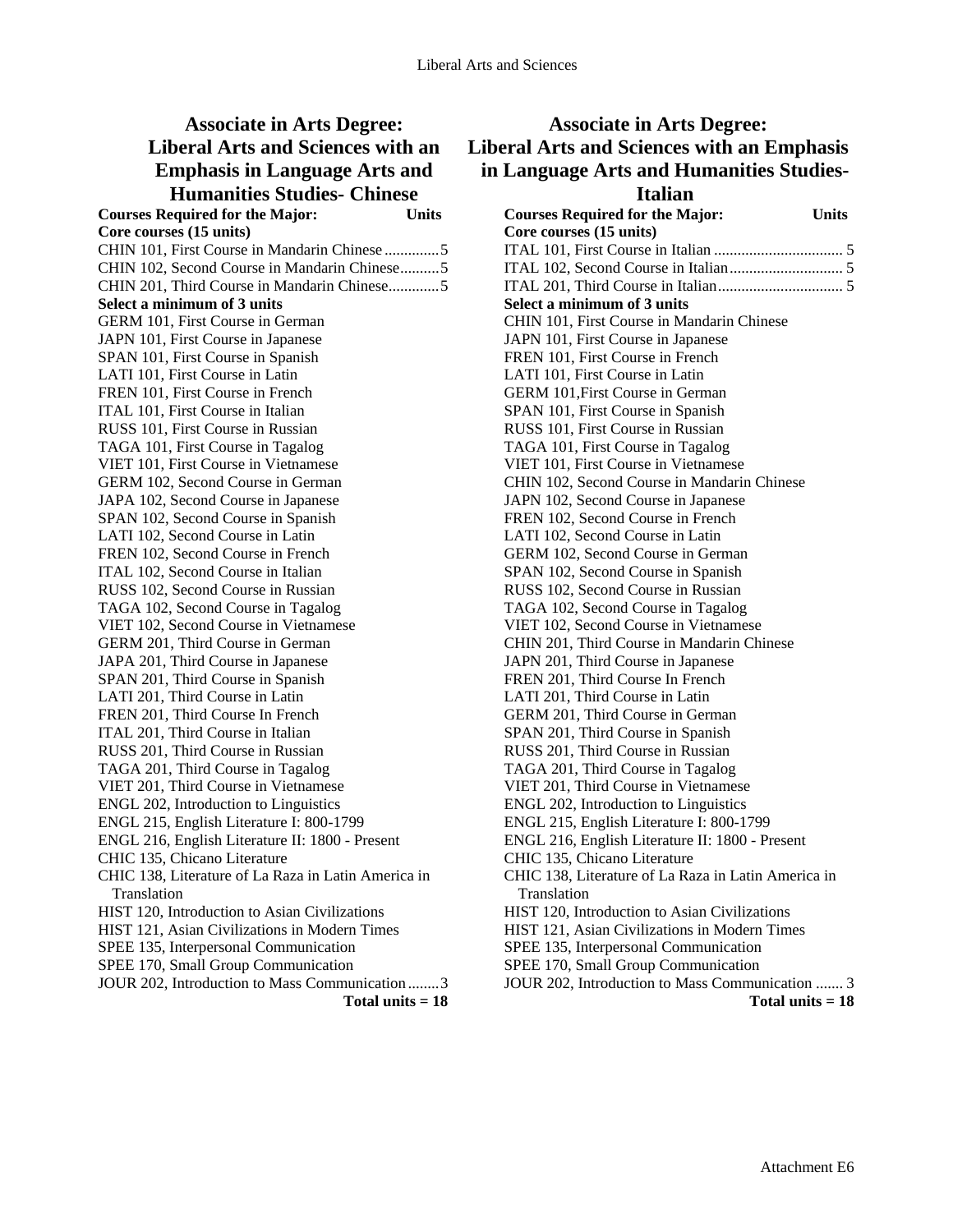## **Associate in Arts Degree: Liberal Arts and Sciences with an Emphasis in Language Arts and Humanities Studies- Japanese**

| <b>Courses Required for the Major:</b>              | <b>Units</b>       |
|-----------------------------------------------------|--------------------|
| Core courses (15 units)                             |                    |
|                                                     |                    |
|                                                     |                    |
|                                                     |                    |
| Select a minimum of 3 units                         |                    |
|                                                     |                    |
| CHIN 101, First Course in Mandarin Chinese          |                    |
| ITAL 101, First Course in Italian                   |                    |
| FREN 101, First Course in French                    |                    |
| LATI 101, First Course in Latin                     |                    |
| GERM 101, First Course in German                    |                    |
| SPAN 101, First Course in Spanish                   |                    |
| RUSS 101, First Course in Russian                   |                    |
| TAGA 101, First Course in Tagalog                   |                    |
| VIET 101, First Course in Vietnamese                |                    |
| CHIN 102, Second Course in Mandarin Chinese         |                    |
| ITAL 102, Second Course in Italian                  |                    |
| FREN 102, Second Course in French                   |                    |
| LATI 102, Second Course in Latin                    |                    |
| GERM 102, Second Course in German                   |                    |
| SPAN 102, Second Course in Spanish                  |                    |
| RUSS 102, Second Course in Russian                  |                    |
| TAGA 102, Second Course in Tagalog                  |                    |
| VIET 102, Second Course in Vietnamese               |                    |
| CHIN 201, Third Course in Mandarin Chinese          |                    |
| ITAL 201, Third Course in Italian                   |                    |
| FREN 201, Third Course In French                    |                    |
| LATI 201, Third Course in Latin                     |                    |
| GERM 201, Third Course in German                    |                    |
| SPAN 201, Third Course in Spanish                   |                    |
| RUSS 201, Third Course in Russian                   |                    |
| TAGA 201, Third Course in Tagalog                   |                    |
| VIET 201, Third Course in Vietnamese                |                    |
| ENGL 202, Introduction to Linguistics               |                    |
| ENGL 215, English Literature I: 800-1799            |                    |
| ENGL 216, English Literature II: 1800 - Present     |                    |
| CHIC 135, Chicano Literature                        |                    |
| CHIC 138, Literature of La Raza in Latin America in |                    |
| Translation                                         |                    |
| HIST 120, Introduction to Asian Civilizations       |                    |
| HIST 121, Asian Civilizations in Modern Times       |                    |
| SPEE 135, Interpersonal Communication               |                    |
| SPEE 170, Small Group Communication                 |                    |
| JOUR 202, Introduction to Mass Communication 3      |                    |
|                                                     | Total units $= 18$ |

| <b>Associate in Arts Degree:</b>                                                    |
|-------------------------------------------------------------------------------------|
| <b>Liberal Arts and Sciences with an</b>                                            |
| <b>Emphasis in Language Arts and</b>                                                |
| <b>Humanities Studies-Latin</b>                                                     |
| <b>Courses Required for the Major:</b><br><b>Units</b>                              |
| Core courses (15 units)                                                             |
|                                                                                     |
|                                                                                     |
|                                                                                     |
| Select a minimum of 3 units                                                         |
| CHIN 101, First Course in Mandarin Chinese                                          |
| JAPN 101, First Course in Japanese                                                  |
| FREN 101, First Course in French                                                    |
| GERM 101, First Course in German                                                    |
| ITAL 101, First Course in Italian                                                   |
| SPAN 101, First Course in Spanish                                                   |
| RUSS 101, First Course in Russian                                                   |
| TAGA 101, First Course in Tagalog                                                   |
| VIET 101, First Course in Vietnamese                                                |
| CHIN 102, Second Course in Mandarin Chinese                                         |
| JAPN 102, Second Course in Japanese                                                 |
| FREN 102, Second Course in French                                                   |
| GERM 102, Second Course in German                                                   |
| ITAL 102, Second Course in Italian                                                  |
| SPAN 102, Second Course in Spanish                                                  |
| RUSS 102, Second Course in Russian                                                  |
| TAGA 102, Second Course in Tagalog                                                  |
| VIET 102, Second Course in Vietnamese                                               |
| CHIN 201, Third Course in Mandarin Chinese                                          |
| JAPN 201, Third Course in Japanese                                                  |
| FREN 201, Third Course In French                                                    |
| GERM 201, Third Course in German                                                    |
| ITAL 201, Third Course in Italian                                                   |
| SPAN 201, Third Course in Spanish                                                   |
| RUSS 201, Third Course in Russian                                                   |
| TAGA 201, Third Course in Tagalog                                                   |
| VIET 201, Third Course in Vietnamese                                                |
| ENGL 202, Introduction to Linguistics                                               |
| ENGL 215, English Literature I: 800-1799                                            |
| ENGL 216, English Literature II: 1800 - Present                                     |
| CHIC 135, Chicano Literature<br>CHIC 138, Literature of La Raza in Latin America in |
| Translation                                                                         |
| HIST 120, Introduction to Asian Civilizations                                       |
| HIST 121, Asian Civilizations in Modern Times                                       |
| SPEE 135, Interpersonal Communication                                               |
| SPEE 170, Small Group Communication                                                 |
| JOUR 202, Introduction to Mass Communication  3                                     |
| Total units $= 18$                                                                  |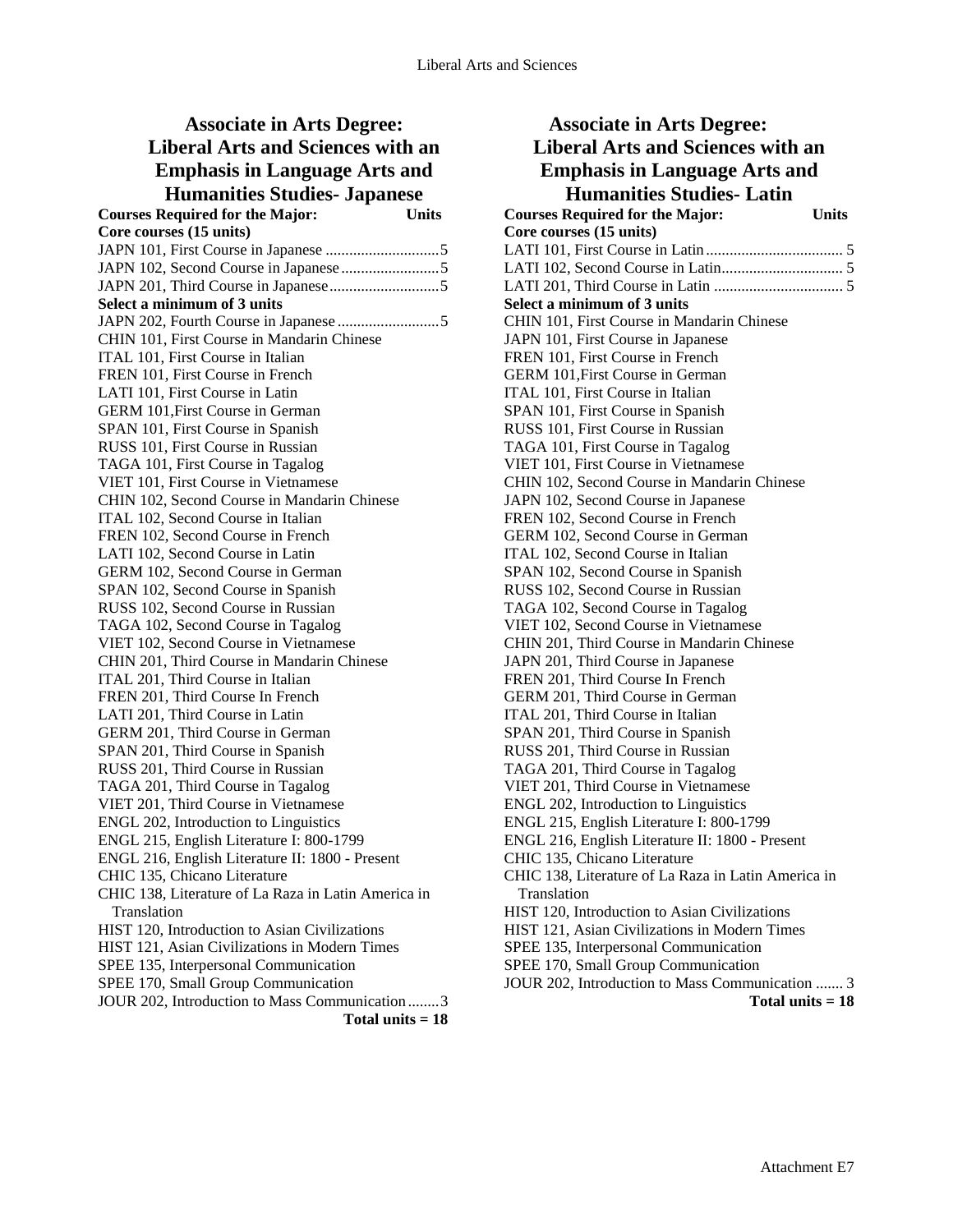#### **Associate in Arts Degree: Liberal Arts and Sciences with an Emphasis in Language Arts and Humanities Studies- Russian Courses Required for the Major: Units Core courses (15 units)**  RUSS 101, First Course in Russian...............................5 RUSS 102, Second Course in Russian ..........................5 RUSS 201, Third Course in Russian.............................5 **Select a minimum of 3 units**  CHIN 101, First Course in Mandarin Chinese JAPN 101, First Course in Japanese FREN 101, First Course in French GERM 101,First Course in German ITAL 101, First Course in Italian SPAN 101, First Course in Spanish LATI 101, First Course in Latin TAGA 101, First Course in Tagalog VIET 101, First Course in Vietnamese CHIN 102, Second Course in Mandarin Chinese JAPN 102, Second Course in Japanese FREN 102, Second Course in French GERM 102, Second Course in German ITAL 102, Second Course in Italian SPAN 102, Second Course in Spanish LATI 102, Second Course in Latin TAGA 102, Second Course in Tagalog VIET 102, Second Course in Vietnamese CHIN 201, Third Course in Mandarin Chinese JAPN 201, Third Course in Japanese FREN 201, Third Course In French GERM 201, Third Course in German ITAL 201, Third Course in Italian SPAN 201, Third Course in Spanish LATI 201, Third Course in Latin TAGA 201, Third Course in Tagalog VIET 201, Third Course in Vietnamese ENGL 202, Introduction to Linguistics ENGL 215, English Literature I: 800-1799 ENGL 216, English Literature II: 1800 - Present CHIC 135, Chicano Literature CHIC 138, Literature of La Raza in Latin America in Translation HIST 120, Introduction to Asian Civilizations

HIST 121, Asian Civilizations in Modern Times SPEE 135, Interpersonal Communication SPEE 170, Small Group Communication

JOUR 202, Introduction to Mass Communication ........3

| <b>Associate in Arts Degree:</b>                                       |
|------------------------------------------------------------------------|
| <b>Liberal Arts and Sciences with an</b>                               |
| <b>Emphasis in Language Arts and</b>                                   |
| <b>Humanities Studies- Tagalog</b>                                     |
| <b>Courses Required for the Major:</b><br><b>Units</b>                 |
| Core courses (15 units)                                                |
|                                                                        |
|                                                                        |
|                                                                        |
| Select a minimum of 3 units                                            |
| CHIN 101, First Course in Mandarin Chinese                             |
| JAPN 101, First Course in Japanese                                     |
| FREN 101, First Course in French                                       |
| GERM 101, First Course in German                                       |
| ITAL 101, First Course in Italian                                      |
| SPAN 101, First Course in Spanish                                      |
| RUSS 101, First Course in Russian                                      |
| LATI 101, First Course in Latin                                        |
| VIET 101, First Course in Vietnamese                                   |
| CHIN 102, Second Course in Mandarin Chinese                            |
| JAPN 102, Second Course in Japanese                                    |
| FREN 102, Second Course in French                                      |
| GERM 102, Second Course in German                                      |
| ITAL 102, Second Course in Italian                                     |
| SPAN 102, Second Course in Spanish                                     |
| RUSS 102, Second Course in Russian                                     |
| LATI 102, Second Course in Latin                                       |
| VIET 102, Second Course in Vietnamese                                  |
| CHIN 201, Third Course in Mandarin Chinese                             |
| JAPN 201, Third Course in Japanese<br>FREN 201, Third Course In French |
| GERM 201, Third Course in German                                       |
| ITAL 201, Third Course in Italian                                      |
| SPAN 201, Third Course in Spanish                                      |
| RUSS 201, Third Course in Russian                                      |
| LATI 201, Third Course in Latin                                        |
| VIET 201, Third Course in Vietnamese                                   |
| ENGL 202, Introduction to Linguistics                                  |
| ENGL 215, English Literature I: 800-1799                               |
| ENGL 216, English Literature II: 1800 - Present                        |
| CHIC 135, Chicano Literature                                           |
| CHIC 138, Literature of La Raza in Latin America in                    |
| Translation                                                            |
| HIST 120, Introduction to Asian Civilizations                          |
| HIST 121, Asian Civilizations in Modern Times                          |
| SPEE 135, Interpersonal Communication                                  |
| SPEE 170, Small Group Communication                                    |
| JOUR 201, Advanced Newswriting and Reporting                           |
| JOUR 202, Introduction to Mass Communication  3                        |
| Total units $= 18$                                                     |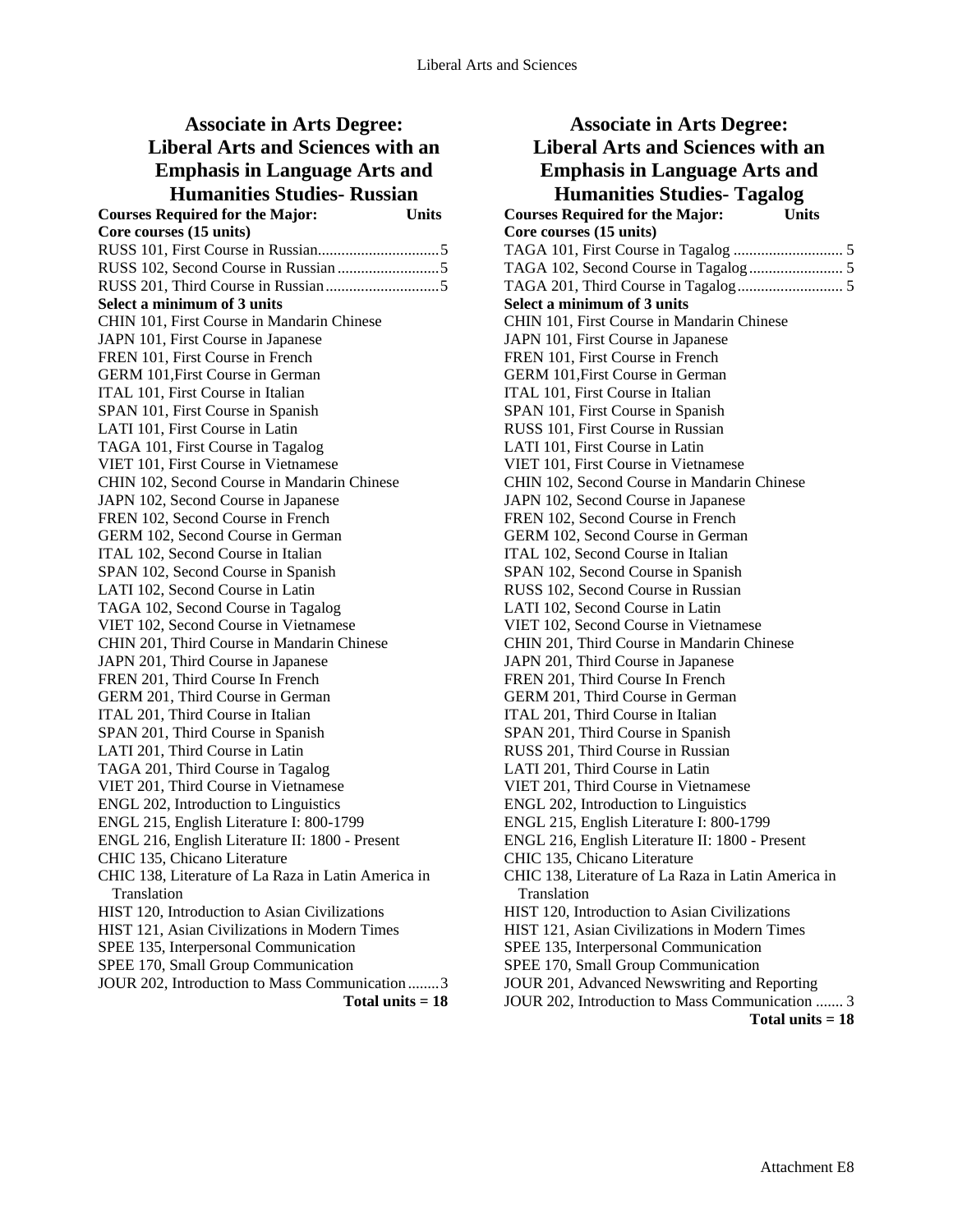| <b>Associate in Arts Degree:</b>                                  |
|-------------------------------------------------------------------|
| <b>Liberal Arts and Sciences with an</b>                          |
| <b>Emphasis in Language Arts and</b>                              |
| <b>Humanities Studies- Vietnamese</b>                             |
| <b>Units</b>                                                      |
| <b>Courses Required for the Major:</b><br>Core courses (15 units) |
|                                                                   |
|                                                                   |
|                                                                   |
| Select a minimum of 3 units                                       |
| CHIN 101, First Course in Mandarin Chinese                        |
| JAPN 101, First Course in Japanese                                |
| FREN 101, First Course in French                                  |
| GERM 101, First Course in German                                  |
| ITAL 101, First Course in Italian                                 |
| SPAN 101, First Course in Spanish                                 |
| LATI 101, First Course in Latin                                   |
| TAGA 101, First Course in Tagalog                                 |
| RUSS 101, First Course in Russian                                 |
| CHIN 102, Second Course in Mandarin Chinese                       |
| JAPN 102, Second Course in Japanese                               |
| FREN 102, Second Course in French                                 |
| GERM 102, Second Course in German                                 |
| ITAL 102, Second Course in Italian                                |
| SPAN 102, Second Course in Spanish                                |
| LATI 102, Second Course in Latin                                  |
| TAGA 102, Second Course in Tagalog                                |
| RUSS 102, Second Course in Russian                                |
| CHIN 201, Third Course in Mandarin Chinese                        |
| JAPN 201, Third Course in Japanese                                |
| FREN 201, Third Course In French                                  |
| GERM 201, Third Course in German                                  |
| ITAL 201, Third Course in Italian                                 |
| SPAN 201, Third Course in Spanish                                 |
| LATI 201, Third Course in Latin                                   |
| TAGA 201, Third Course in Tagalog                                 |
| RUSS 201, Third Course in Russian                                 |
| ENGL 202, Introduction to Linguistics                             |
| ENGL 215, English Literature I: 800-1799                          |
| ENGL 216, English Literature II: 1800 - Present                   |
| CHIC 135, Chicano Literature                                      |
| CHIC 138, Literature of La Raza in Latin America in               |
| Translation                                                       |
| HIST 120, Introduction to Asian Civilizations                     |
| HIST 121, Asian Civilizations in Modern Times                     |
| SPEE 135, Interpersonal Communication                             |
| SPEE 170, Small Group Communication                               |
| JOUR 202, Introduction to Mass Communication 3                    |
| Total units $= 18$                                                |

### **Associate in Arts Degree: Liberal Arts and Sciences with an Emphasis in Language Arts and Humanities Studies- Communications and Journalism**

| <b>Courses Required for the Major:</b><br>Units     |
|-----------------------------------------------------|
| Core (6 units)                                      |
|                                                     |
| JOUR 202, Introduction to Mass Communication  3     |
| Select a minimum of 12 units                        |
| ECON 120, Principles of Economics I                 |
| JOUR 200, Introduction to Newswriting and Reporting |
| POLI 101, Introduction to Political Science         |
| POLI 102, The American Political System             |
| SPEE 104, Advanced Public Communication 12          |
| Total units $= 18$                                  |

**Associate in Arts Degree: Liberal Arts and Sciences with an Emphasis in Mathematics and Pre-Engineering Studies- Mathematics Courses Required for the Major: Units Core courses (13 units)**  MATH 150, Calculus with Analytic Geometry I.......... 5 MATH 151, Calculus with Analytic Geometry II ........ 4 MATH 252, Calculus with Analytic Geometry III ...... 4 **Select a minimum of 5 units**  MATH 119, Elementary Statistics MATH 254, Introduction to Linear Algebra MATH 255, Differential Equations MATH 245, Discrete Mathematics MATH 107, Introduction to Scientific Programming MATH 107L, Introduction to Scientific Programming Lab MATH 108, Intermediate Scientific Programming MATH 108L, Intermediate Scientific Programming Lab MATH 237, Machine and Assembly Language MATH 237L, Assembly Language Lab CISC 190, Java Programming CISC 192, C/C++ Programming .................................. 5 **Total units = 18**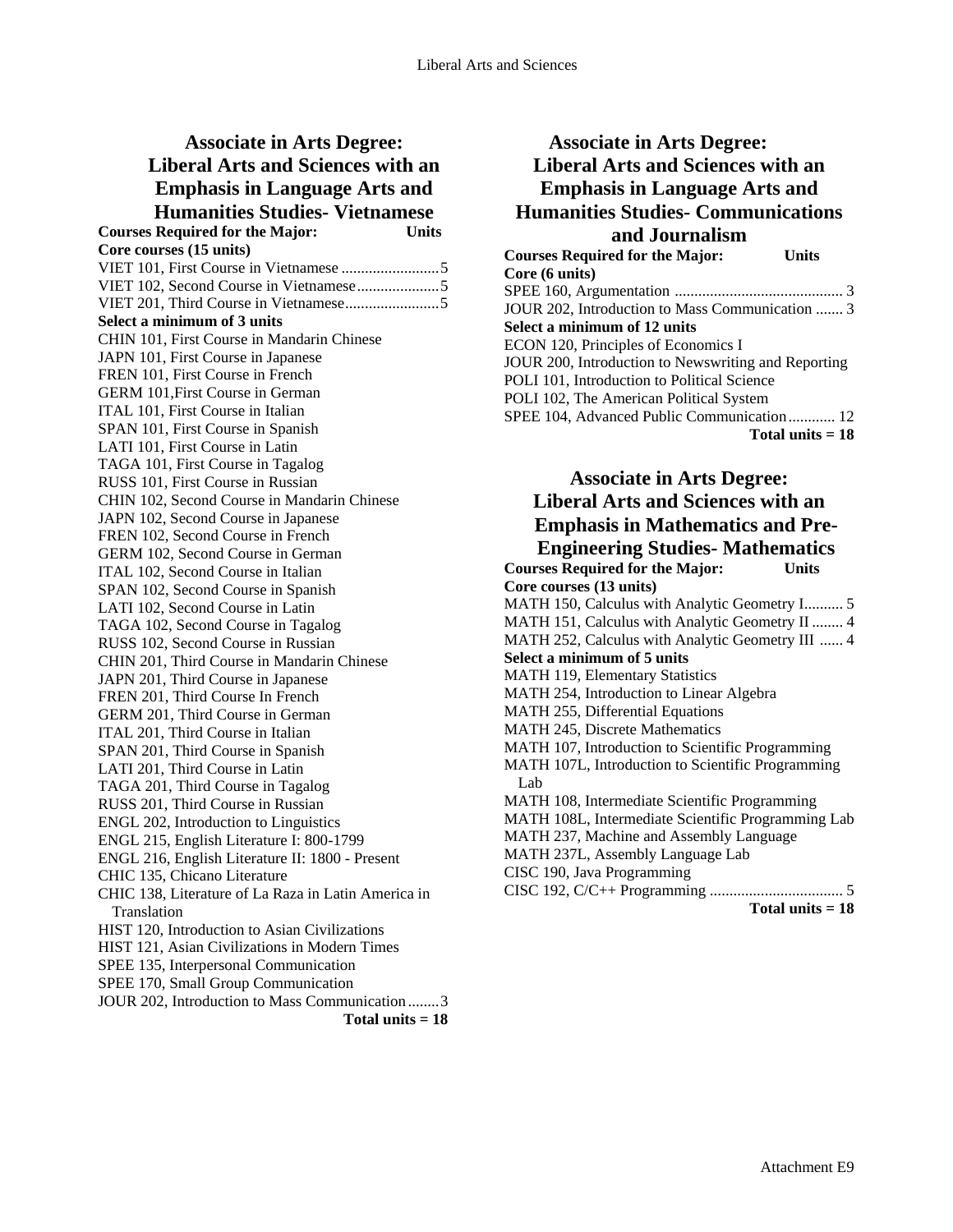# **Associate in Arts Degree: Liberal Arts and Sciences with an Emphasis in Mathematics and Pre-Engineering Studies- Computer Science**

| suuu                                                  |                    |
|-------------------------------------------------------|--------------------|
| <b>Courses Required for the Major:</b>                | <b>Units</b>       |
| Core courses (13 units)                               |                    |
| MATH 150, Calculus with Analytic Geometry I 5         |                    |
| MATH 151, Calculus with Analytic Geometry II4         |                    |
| MATH 252, Calculus with Analytic Geometry III 4       |                    |
| Select a minimum of 5 units                           |                    |
| CHEM 200, General Chemistry I Lecture                 |                    |
| CHEM 200L, General Chemistry I Laboratory             |                    |
| CHEM 201, General Chemistry II Lecture                |                    |
| CHEM 201L, General Chemistry II Laboratory            |                    |
| BIOL 210A, Introduction to the Biological Sciences I  |                    |
| BIOL 210B, Introduction to the Biological Sciences II |                    |
| PHYS 195, Mechanics                                   |                    |
| PHYS 196, Electricity and Magnetism                   |                    |
| PHYS 197, Waves, Optics and Modern Physics            |                    |
| MATH 119, Elementary Statistics                       |                    |
| MATH 254, Introduction to Linear Algebra              |                    |
| <b>MATH 255, Differential Equations</b>               |                    |
| <b>MATH 245, Discrete Mathematics</b>                 |                    |
| MATH 107, Introduction to Scientific Programming      |                    |
| MATH 107L, Introduction to Scientific Programming     |                    |
| Lab                                                   |                    |
| MATH 108, Intermediate Scientific Programming         |                    |
| MATH 108L, Intermediate Scientific Programming Lab    |                    |
| MATH 237, Machine and Assembly Language               |                    |
| MATH 237L, Assembly Language Lab                      |                    |
| CISC 190, Java Programming                            |                    |
|                                                       |                    |
|                                                       | Total units $= 18$ |

| <b>Associate in Arts Degree:</b>                       |
|--------------------------------------------------------|
| <b>Liberal Arts and Sciences with an</b>               |
| <b>Emphasis in Mathematics and Pre-</b>                |
| <b>Engineering Studies- Engineering</b>                |
| <b>Courses Required for the Major:</b><br><b>Units</b> |
| Core courses (15 units)                                |
| MATH 150, Calculus with Analytic Geometry I 5          |
|                                                        |
| CHEM 200, General Chemistry I Lecture  3               |
| CHEM 200L, General Chemistry I Laboratory  2           |
| Select a minimum of 3 units                            |
| CHEM 201, General Chemistry II - Lecture               |
| CHEM 201L, General Chemistry II - Laboratory           |
| MATH 151, Calculus with Analytic Geometry II           |
| MATH 252, Calculus with Analytic Geometry III          |
| <b>MATH 245, Discrete Mathematics</b>                  |
| MATH 254, Introduction to Linear Algebra               |
| <b>MATH 255, Differential Equations</b>                |
| PHYS 196, Electricity and Magnetism                    |
| PHYS 197, Waves, Optics and Modern Physics             |
| ENGE 115, FORTRAN and Numerical Methods for            |
| Engineers & Scientists                                 |
| <b>ENGE 200, Statics</b>                               |
| <b>ENGE 210, Properties of Materials</b>               |
| <b>ENGE 240, Digital Systems</b>                       |
| <b>ENGE 250, Dynamics</b>                              |
| <b>ENGE 260, Electric Circuits</b>                     |
| CISC 190, Java Programming                             |
|                                                        |
| Total units $= 18$                                     |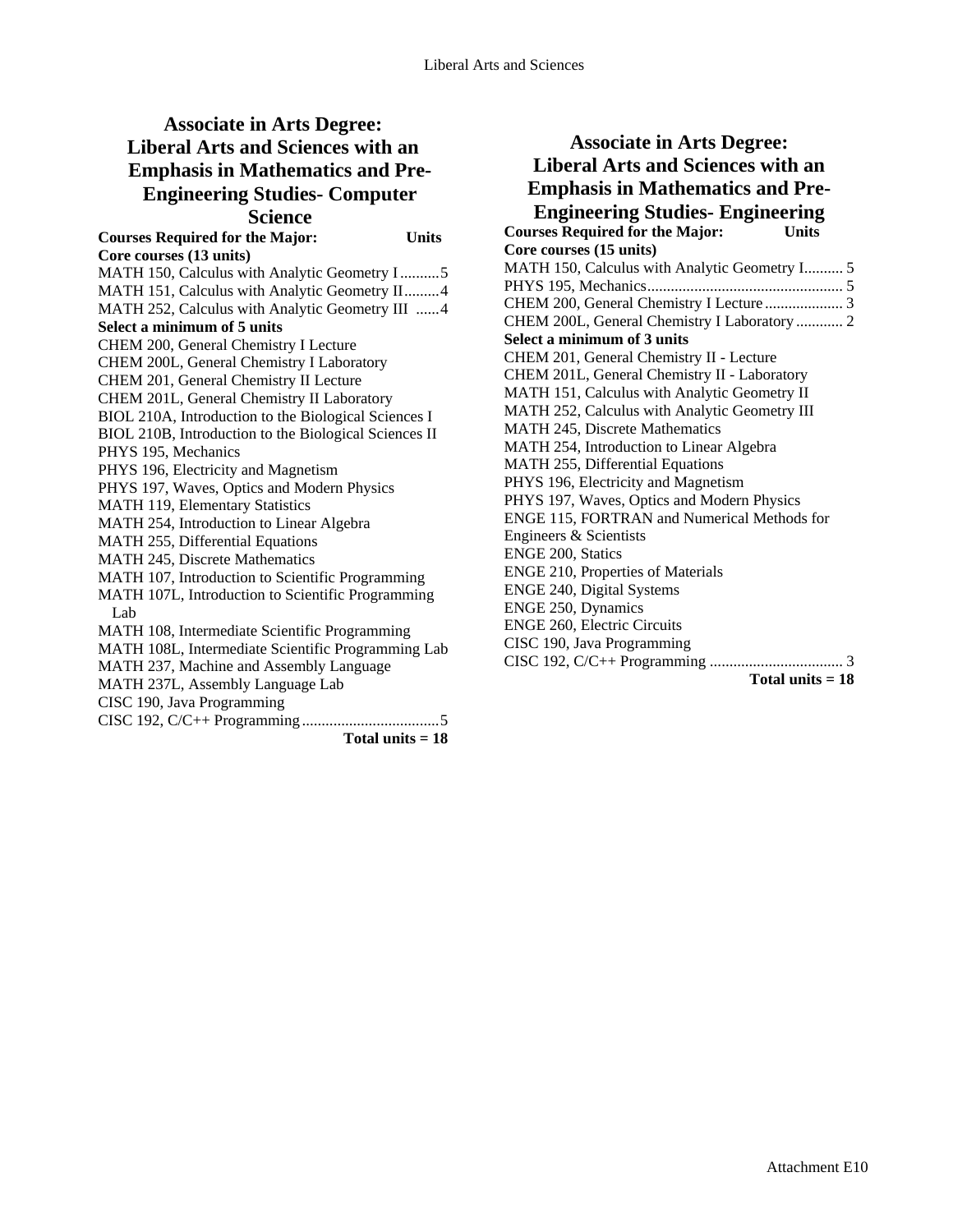# **Associate in Arts Degree: Liberal Arts and Sciences with an Emphasis in Science Studies-Biological Sciences**

| <b>Courses Required for the Major:</b>            | <b>Units</b> |
|---------------------------------------------------|--------------|
| Core courses (8 units)                            |              |
| BIOL 210A, Introduction to the Biological         |              |
|                                                   |              |
| BIOL 210B, Introduction to the Biological         |              |
|                                                   |              |
| Select a minimum of 10 units                      |              |
| CHEM 200, General Chemistry I Lecture             |              |
| CHEM 200L, General Chemistry I Laboratory         |              |
| CHEM 201, General Chemistry II Lecture            |              |
| CHEM 201L, General Chemistry II Laboratory        |              |
| CHEM 231, Organic Chemistry I Lecture             |              |
| CHEM 231L, Organic Chemistry I Laboratory         |              |
| CHEM 233, Organic Chemistry II-Lecture            |              |
| CHEM 233L, Organic Chemistry II-Laboratory        |              |
| CHEM 251, Analytic Chemistry                      |              |
| CISC 186, Visual Basic Programming                |              |
| CISC 189A, Introduction to Programming I          |              |
| CISC 189B, Introduction to Programming II         |              |
| CISC 190, Java Programming                        |              |
| CISC 192, $C/C++$ Programming                     |              |
| MATH 121, Basic Techniques of Applied Calculus I  |              |
| MATH 122, Basic Techniques of Applied Calculus II |              |
| MATH 150, Calculus with Analytic Geometry I       |              |
| MATH 151, Calculus with Analytic Geometry II      |              |
| <b>MATH 119, Elementary Statistics</b>            |              |
| <b>BIOL 200, Biological Statistics</b>            |              |
| PHYS 125, General Physics                         |              |
| PHYS 126, General Physics II                      |              |
| PHYS 195, Mechanics                               |              |
| PHYS 196, Electricity and Magnetism               |              |
| PHYS 197, Waves, Optics and Modern Physics 10     |              |
| Total units $= 18$                                |              |
|                                                   |              |

| <b>Associate in Arts Degree:</b>                       |
|--------------------------------------------------------|
| <b>Liberal Arts and Sciences with an</b>               |
| <b>Emphasis in Science Studies-Physical</b>            |
| <b>Sciences-Chemistry</b>                              |
| <b>Courses Required for the Major:</b><br><b>Units</b> |
| Core courses (10 units)                                |
| CHEM 200, General Chemistry I Lecture  3               |
| CHEM 200L, General Chemistry I Laboratory  2           |
| CHEM 201, General Chemistry II Lecture 3               |
| CHEM 201L, General Chemistry II Laboratory 2           |
| Select a minimum of 8 units                            |
| CHEM 231, Organic Chemistry I Lecture                  |
| CHEM 231L, Organic Chemistry I Laboratory              |
| CHEM 233, Organic Chemistry II-Lecture                 |
| CHEM 233L, Organic Chemistry II-Laboratory             |
| CHEM 251, Analytic Chemistry                           |
| PHYS 195, Mechanics                                    |
| PHYS 196, Electricity and Magnetism                    |
| PHYS 197, Waves, Optics and Modern Physics             |
| MATH 150, Calculus with Analytic Geometry I            |
| MATH 151, Calculus with Analytic Geometry II           |
| MATH 119, Elementary Statistics                        |
| MATH 245, Discrete Mathematics                         |
| MATH 252, Calculus with Analytic Geometry III          |
| MATH 254, Introduction to Linear Algebra               |
| MATH 255, Differential Equations                       |
| CISC 186, Visual Basic Programming                     |
| CISC 189A, Introduction to Programming I               |
| CISC 189B, Introduction to Programming II              |
| CISC 190, Java Programming                             |
| CISC 192, C/C++ Programming<br>. 8                     |
| Total units $= 18$                                     |

## **Associate in Arts Degree: Liberal Arts and Sciences with an Emphasis in Science Studies-Physical Sciences-Physics**

| <b>Courses Required for the Major:</b>         | <b>Units</b> |
|------------------------------------------------|--------------|
| Core courses (15 units)                        |              |
|                                                |              |
|                                                |              |
| PHYS 197, Waves, Optics and Modern Physics  5  |              |
| Select a minimum of 3 units                    |              |
| MATH 150, Calculus with Analytic Geometry I    |              |
| MATH 151, Calculus with Analytic Geometry II   |              |
| MATH 252, Calculus with Analytic Geometry III  |              |
| CHEM 200, General Chemistry I Lecture          |              |
| CHEM 200L, General Chemistry I Laboratory  3-5 |              |
| Total units $= 18-20$                          |              |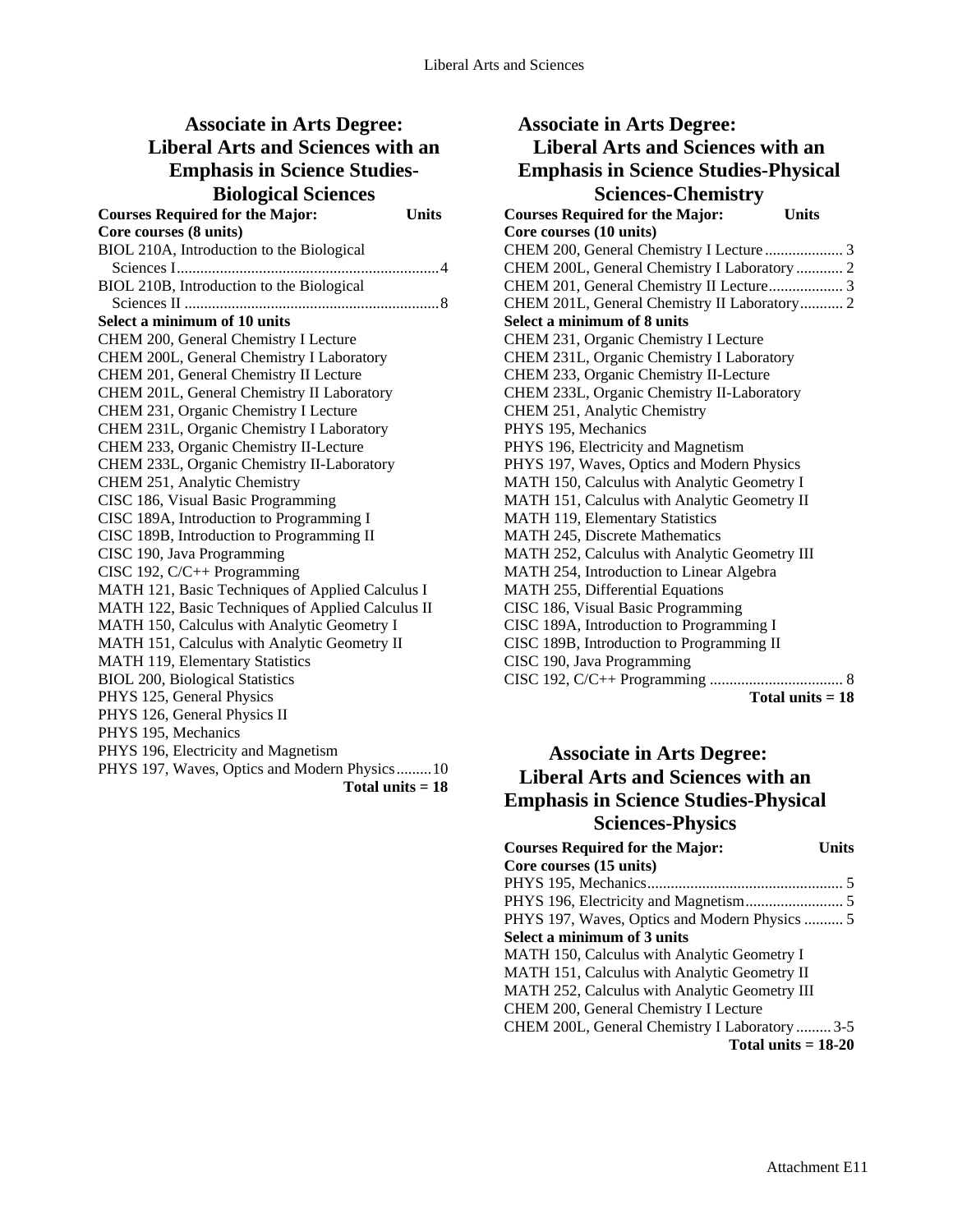### **Associate in Arts Degree: Liberal Arts and Sciences with an Emphasis in Science Studies-Physical Sciences-Earth Sciences**

| <b>Courses Required for the Major:</b>               | Units |
|------------------------------------------------------|-------|
| <b>Core courses</b>                                  |       |
| GEOG 101, Physical Geography AND                     |       |
| GEOG 101L, Physical Geography Laboratory OR          |       |
| GEOL 100, General Geology AND                        |       |
| GEOL 101, General Geology Laboratory OR              |       |
|                                                      |       |
| Select a minimum of 15 units                         |       |
| <b>ASTR 101, Descriptive Astronomy</b>               |       |
| GISG 104, Geographic Information Science and Spatial |       |
| Reasoning                                            |       |
| PHYS 195, Mechanics                                  |       |
| PHYS 196, Electricity and Magnetism                  |       |
| PHYS 197, Waves, Optics and Modern Physics           |       |
| CHEM 200, General Chemistry I Lecture                |       |
| CHEM 200L, General Chemistry I Laboratory            |       |
| CHEM 201, General Chemistry II Lecture               |       |
| CHEM 201L, General Chemistry II Laboratory           |       |
| MATH 150, Calculus with Analytic Geometry I          |       |
| MATH 151, Calculus with Analytic Geometry II         |       |
| MATH 252, Calculus with Analytic Geometry III  15    |       |
| Total units $= 18-19$                                |       |

### **Associate in Arts Degree: Liberal Arts and Sciences with an Emphasis in Science Studies-Physical Sciences-Pre-Nursing**

| <b>Courses Required for the Major: Units</b>       |
|----------------------------------------------------|
| Core (17 units)                                    |
| BIOL 107, General Biology-Lecture and Laboratory 4 |
| CHEM 100, Fundamentals of Chemistry3               |
| CHEM 100L, Fundamentals of Chemistry               |
|                                                    |
|                                                    |
|                                                    |
| Select a minimum of 3 units                        |
| BIOL 235, Human Physiology                         |
| CHEM 130, Introduction to Organic and Biological   |
| Chemistry                                          |
| CHEM 130L, Introduction to Organic and Biological  |
| <b>Chemistry Laboratory</b>                        |
| SPEE 103, Oral Communication                       |
| PSYC 101, General Psychology                       |
|                                                    |
| Total units $= 20$                                 |

#### **Associate in Arts Degree: Liberal Arts and Sciences with an Emphasis in Science Studies-Physical Sciences-Kinesiology and Nutrition Courses Required for the Major: Units Core (12 units)**  BIOL 107, General Biology-Lecture and Laboratory... 4 CHEM 100, Fundamentals of Chemistry AND CHEM 100L, Fundamentals of Chemistry Laboratory OR CHEM 152, Introduction to General Chemistry AND CHEM 152L, Introduction to General Chemistry Laboratory................................................................. 4 BIOL 230, Human Anatomy ........................................ 4 **Select a minimum of 6 units**  ACCT 116A, Financial Accounting BIOL 205, General Microbiology BIOL 210A, Introduction to the Biological Sciences I CHEM 130, Introduction to Organic and Biological **Chemistry** CHEM 130L, Introduction to Organic and Biological Chemistry Laboratory CHEM 160, Introductory Biochemistry CHEM 200, General Chemistry I Lecture CHEM 200L, General Chemistry I Laboratory CHEM 201, General Chemistry II Lecture CHEM 201L, General Chemistry II Laboratory PHYS 125, General Physics PHYS 126, General Physics II PHYE 166, Weight Training PHYE 241, Introduction to Exercise Science/Physical Education PHYE 242, Techniques in Athletic Training PSYC 101, General Psychology PSYC 258, Behavioral Science Statistics SOCO 101, Principles of Sociology ............................. 6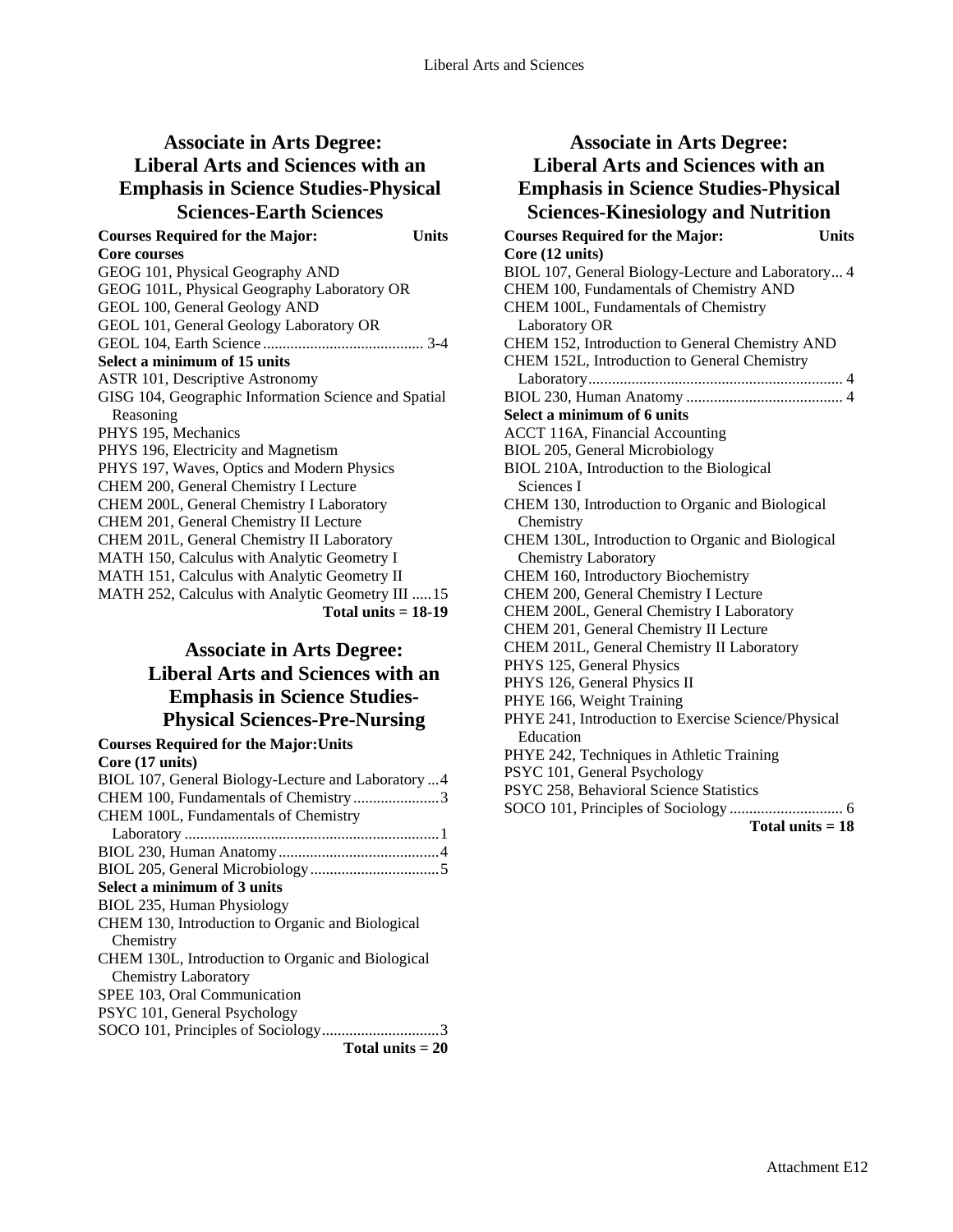## **Associate in Arts Degree: Liberal Arts and Sciences with an Emphasis in Science Studies-Physical Sciences-Psychology**

**Courses Required for the Major: Units Core (6-13 units)**  MATH 121, Basic Techniques of Applied Calculus I AND MATH 122, Basic Techniques of Applied Calculus II OR MATH 150, Calculus with Analytic Geometry I AND MATH 151, Calculus with Analytic Geometry II AND MATH 252, Calculus with Analytic Geometry III .........................................................6-13 **Select a minimum of 5 units (total of 18 units)**  BIOL 107, General Biology-Lecture and Laboratory BIOL 210A, Introduction to the Biological Sciences I BIOL 210B, Introduction to the Biological Sciences II CHEM 100, Fundamentals of Chemistry CHEM 100L, Fundamentals of Chemistry Laboratory CHEM 152, Introduction to General Chemistry CHEM 200, General Chemistry I Lecture CHEM 200L, General Chemistry I Laboratory CHEM 201, General Chemistry II Lecture CHEM 201L, General Chemistry II Laboratory PHYS 195, Mechanics PHYS 196, Electricity and Magnetism PHYS 197, Waves, Optics and Modern Physics CISC 182, Fluency with Information Technology CISC 190, Java Programming..................................5-11 \*Certain transfer institutions may require the science based prep for major. See Science Studies.

**Total units = 18** 

## **Associate in Arts Degree: Liberal Arts and Sciences with an Emphasis in Social and Behavioral Sciences -Anthropology**

| <b>Courses Required for the Major:</b><br>Units       |  |
|-------------------------------------------------------|--|
| Core: (6 Units)                                       |  |
| ANTH 102, Introduction to Physical Anthropology 3     |  |
| ANTH 103, Introduction to Cultural Anthropology  3    |  |
| Select a minimum of 12 units                          |  |
| BIOL 210A, Introduction to the Biological Sciences I  |  |
| BIOL 210B, Introduction to the Biological Sciences II |  |
| <b>CBTE 140, Microsoft Excel</b>                      |  |
| CBTE 140A, Introduction to Microsoft Excel            |  |
| CBTE 151, Introduction to Microsoft Access            |  |
| CBTE 161, Learning the Internet                       |  |
| CBTE 162, Web Page Creation                           |  |
| LIBS 101, Information Literacy and Research Skills    |  |
| MATH 119, Elementary Statistics OR PSYC 258           |  |
| <b>Behavioral Science Statistics</b>                  |  |
| ANY FOREIGN LANGUAGE COURSE,                          |  |
|                                                       |  |
| Total units $= 18$                                    |  |

### **Associate in Arts Degree: Liberal Arts and Sciences with an Emphasis in Social and Behavioral Sciences –Child Development**

| <b>Courses Required for the Major:</b>           | Units |
|--------------------------------------------------|-------|
| Core: (12 Units)                                 |       |
| CHIL 101, Human Growth and Development 3         |       |
| CHIL 141, The Child, Family and Community 3      |       |
|                                                  |       |
|                                                  |       |
| Select a minimum of 6 units:                     |       |
| CHIL 151, Program Planning                       |       |
| CHIL 160, Observing and Understanding Children   |       |
| CHIL 111, Curriculum: Music/Motor Skills         |       |
| CHIL 121, Curriculum: Art                        |       |
| CHIL 131, Curriculum: Language/Science           |       |
| BIOL 107, General Biology-Lecture and Laboratory |       |
| <b>MATH 119, Elementary Statistics OR</b>        |       |
|                                                  |       |
| Total units $= 18$                               |       |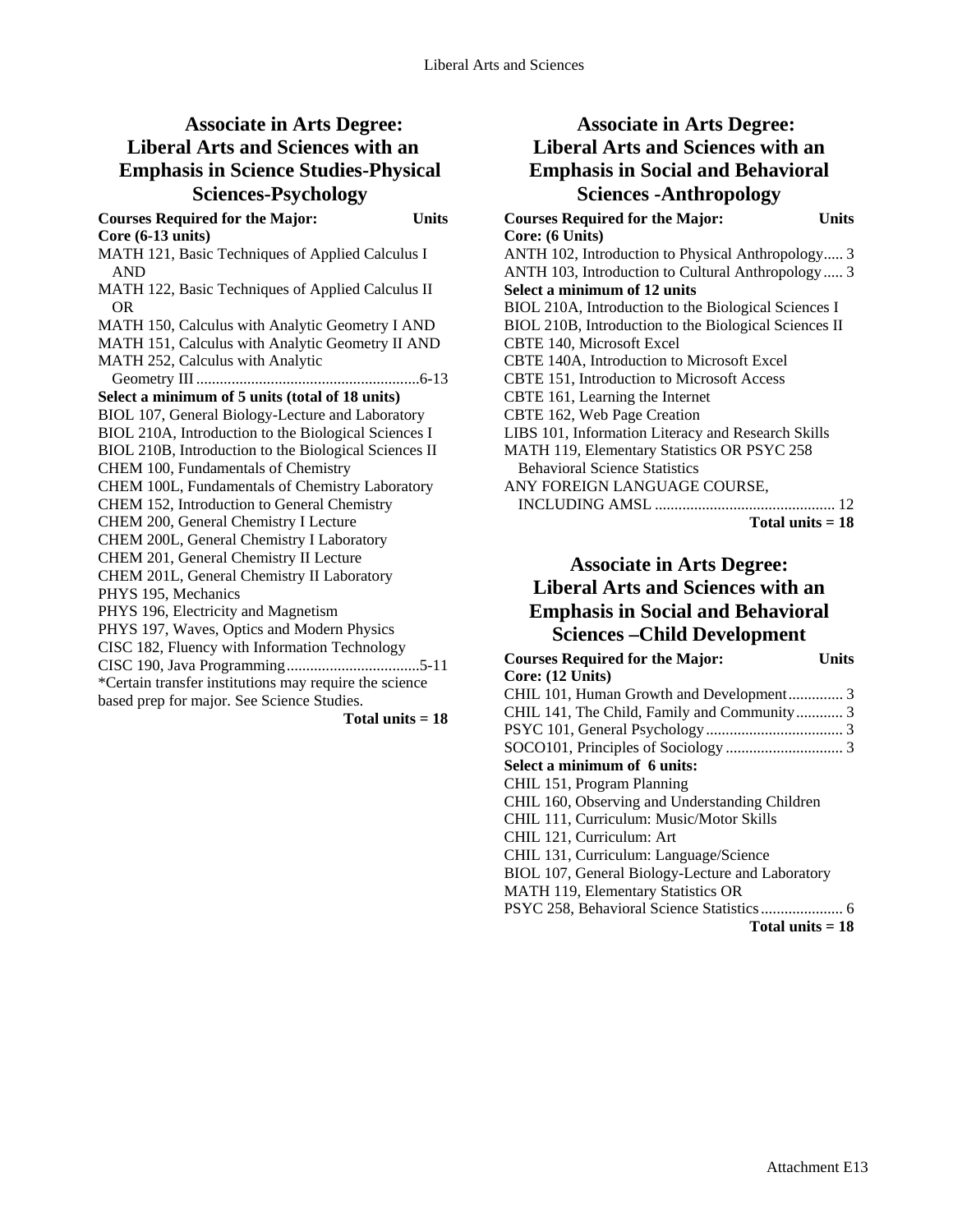# **Associate in Arts Degree: Liberal Arts and Sciences with an Emphasis in Social and Behavioral Sciences -Economics**

| <b>Courses Required for the Major:</b>            | <b>Units</b> |
|---------------------------------------------------|--------------|
| Core: (6 units)                                   |              |
| ECON 120 Principles of Economics I3               |              |
| ECON 121 Principles of Economics II 3             |              |
| Select a minimum of 12 units                      |              |
| <b>ACCT 116A Financial Accounting</b>             |              |
| <b>ACCT 116B Managerial Accounting</b>            |              |
| <b>CBTE 140 Microsoft Excel</b>                   |              |
| <b>CBTE 140A Introduction to Microsoft Excel</b>  |              |
| CBTE 151 Introduction to Microsoft Access         |              |
| CBTE 161 Learning the Internet                    |              |
| CISC 181 Principles of Information Systems        |              |
| LIBS 101 Information Literacy and Research Skills |              |
| <b>MATH 119 Elementary Statistics OR</b>          |              |
| PSYC 258 Behavioral Science Statistics            |              |
| MATH 121 Basic Techniques of Applied Calculus I   |              |
| MATH 122 Basic Techniques of Calculus II          |              |
| MATH 150 Calculus with Analytic Geometry I        |              |
| MATH 151 Calculus with Analytic Geometry II       |              |
| MATH 252 Calculus with Analytic Geometry III      |              |
| MATH 254 Introduction to Linear Algebra           |              |
| <b>MATH 255 Differential Equations</b>            |              |
| SPEE 160 Argumentation                            |              |
| ANY FOREIGN LANGUAGE COURSES,                     |              |
|                                                   |              |
| Total units $= 18$                                |              |

## **Associate in Arts Degree: Liberal Arts and Sciences with an Emphasis in Social and Behavioral Sciences –Human Development**

**Courses Required for the Major: Units Core: (14-15 Units) Select 7-8 units from the following:**  BIOL 107, General Biology-Lecture and Laboratory BIOL 210A, Introduction to the Biological Sciences I BIOL 210B, Introduction to the Biological Sciences II PSYC 260, Introduction to Physiological Psychology.................................................. 7-8 CISC 182, Fluency with Information Technology OR CISC 190, Java Programming OR CISC 192, C/C++ Programming ........................4 MATH 119, Elementary Statistics OR PSYC 258, Behavioral Science Statistics ..........3 **Select a minimum 3-4 units to complete 18 units from:**  MATH 121, Basic Techniques of Applied Calculus I MATH 122, Basic Techniques of Calculus II MATH 150, Calculus with Analytic Geometry I MATH 151, Calculus with Analytic Geometry II MATH 252, Calculus with Analytic Geometry III PHIL 101, Symbolic Logic ANTH 103, Introduction to Cultural Anthropology BLAS 140B, History of the U.S., Black Perspectives CHIC 110B, Introduction to Chicano Studies CHIC 141B, United States History from a Chicano Perspective HIST 123, U.S. History from the Asian Pacific American Perspective SOCO 101, Principles of Sociology .......................... 3-4 **Total units = 18**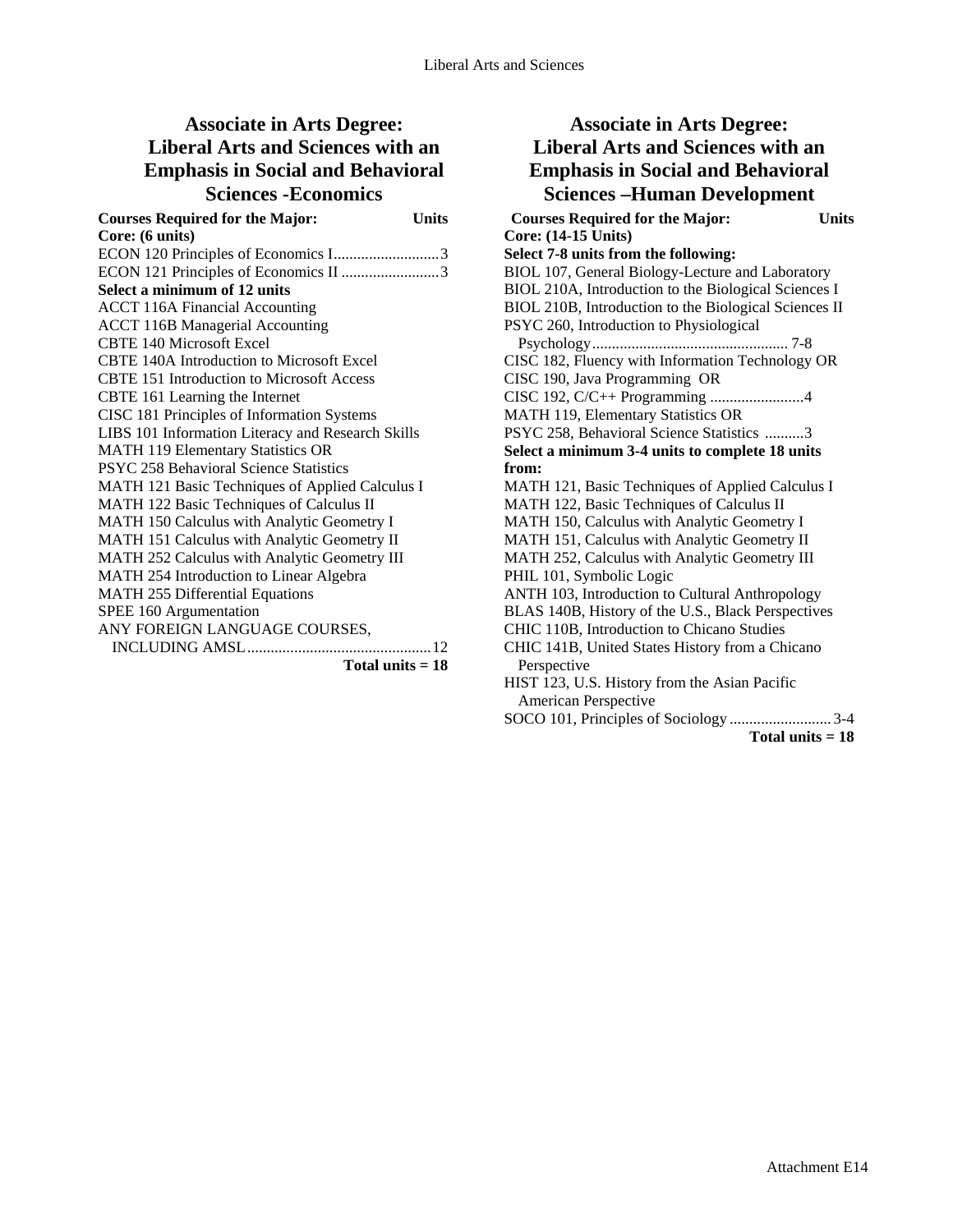## **Associate in Arts Degree: Liberal Arts and Sciences with an Emphasis in Social and Behavioral Sciences -History**

**Courses Required for the Major: Units Core: 6 Units Sequence from**  HIST 100 World History I AND HIST 101 World History II OR HIST 105 Introduction to Western Civilization I AND HIST 106 Introduction to Western Civilization II OR HIST 109 History of the United States I AND HIST 110 History of the United States II OR HIST 115A History of the Americas I AND HIST 115B History of the Americas II OR HIST 120 Introduction to Asian Civilizations AND HIST 121 Asian Civilizations in Modern Times OR HIST 150 Native Americans in United States History AND HIST 151 Native Americans in United States History.......................................................................6 **Select a minimum of 12 units**  BLAS 140A History of the U.S., Black Perspectives BLAS 140B History Of The U.S., Black Perspectives CHIC 110B Introduction to Chicano Studies CHIC 141B United States History from a Chicano Perspective HIST 123 U.S. History from the Asian Pacific American Perspective..............................................12 **Total units = 18** 

### **Associate in Arts Degree: Liberal Arts and Sciences with an Emphasis in Social and Behavioral Sciences –Political Science**

| <b>Courses Required for the Major:</b>        | Units |
|-----------------------------------------------|-------|
| Core: (6 units)                               |       |
| POLI 102, The American Political System 3     |       |
|                                               |       |
| Select a minimum of 12 units                  |       |
| POLI 101, Introduction to Political Science   |       |
| POLI 140, Contemporary International Politics |       |
| MATH 119, Elementary Statistics OR            |       |
| PSYC 258, Behavioral Science Statistics       |       |
| ANY FOREIGN LANGUAGE COURSES,                 |       |
|                                               |       |
| Total units $= 18$                            |       |

## **Associate in Arts Degree: Liberal Arts and Sciences with an Emphasis in Social and Behavioral Sciences –Psychology\***

| <b>Courses Required for the Major:</b><br>Units        |
|--------------------------------------------------------|
| Core: (6 units)                                        |
|                                                        |
|                                                        |
| Select a minimum of 12 units                           |
| PSYC 211, Learning                                     |
| PSYC 230, Psychology of Lifespan Development           |
| PSYC 260, Introduction to Physiological Psychology     |
| BIOL 107, General Biology-Lecture and                  |
| Laboratory OR                                          |
| BIOL 210A, Introduction to the Biological Sciences I   |
| ANY FOREIGN LANGUAGE COURSES,                          |
|                                                        |
| *Certain transfer institutions may require the science |
| based prep for major. See Science Studies.             |
| Total units = 18                                       |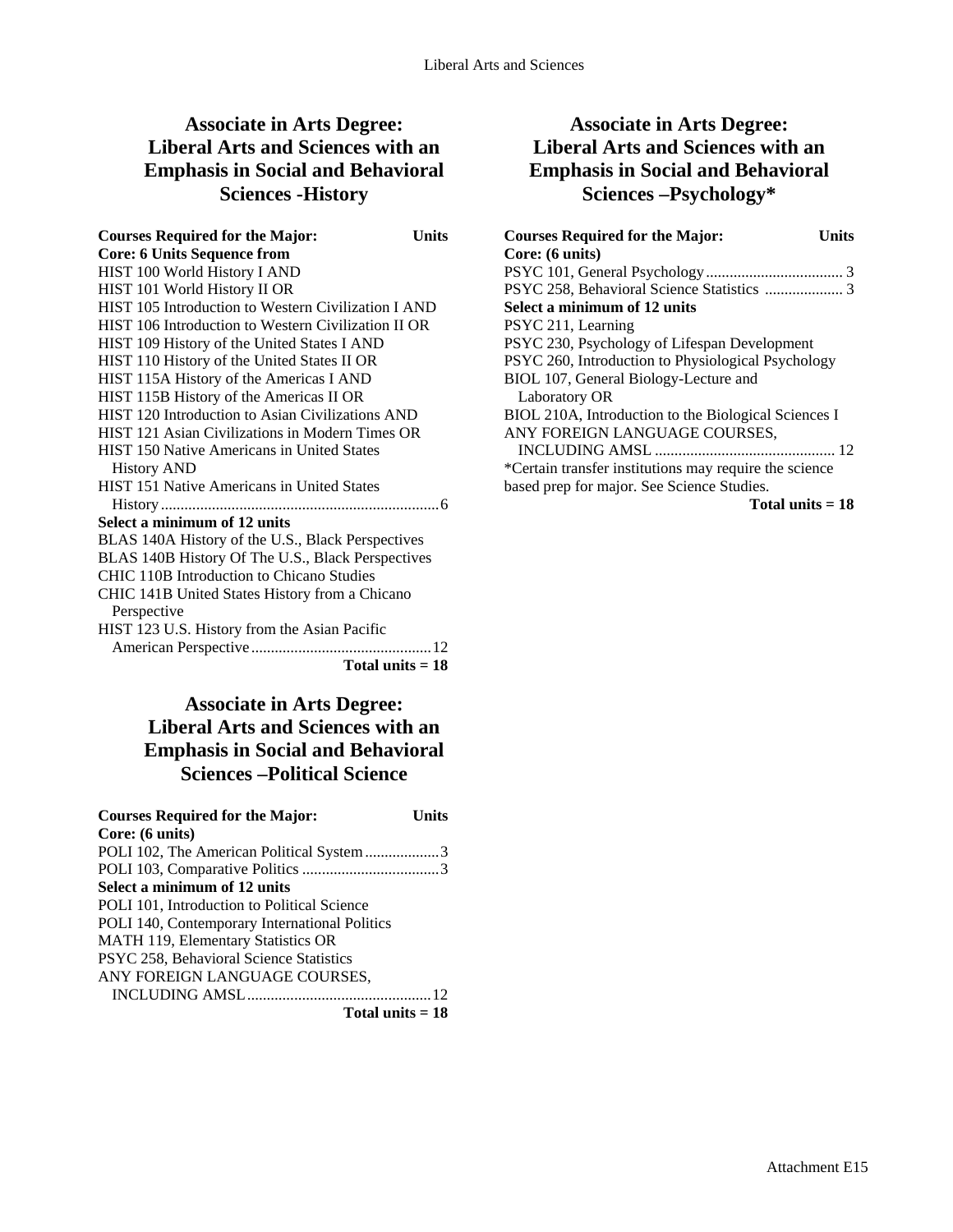# **Associate in Arts Degree: Liberal Arts and Sciences with an Emphasis in Social and Behavioral Sciences –Social Sciences**

| <b>Courses Required for the Major:</b><br>Units  |  |
|--------------------------------------------------|--|
| Core: (3 units)                                  |  |
| <b>BIOL 200 Biological Statistics OR</b>         |  |
| <b>MATH 119 Elementary Statistics OR</b>         |  |
| PSYC 258 Behavioral Science Statistics3          |  |
| Select a minimum of 15 units                     |  |
| ANTH 102 Introduction to Physical Anthropology   |  |
| ANTH 103 Introduction to Cultural Anthropology   |  |
| CHIC 141A United States History from a Chicano   |  |
| Perspective                                      |  |
| CHIC 141B United States History from a Chicano   |  |
| Perspective                                      |  |
| ECON 120 Principles of Economics I               |  |
| <b>ECON 121 Principles of Economics II</b>       |  |
| GEOG 101 Physical Geography                      |  |
| GEOG 102 Cultural Geography                      |  |
| HIST 105 Introduction to Western Civilization I  |  |
| HIST 106 Introduction to Western Civilization II |  |
| HIST 109 History of the United States I          |  |
| HIST 110 History of the United States II         |  |
| HIST 115A History of the Americas I              |  |
| HIST 115B History of the Americas II             |  |
| POLI 101 Introduction to Political Science       |  |
| POLI 102 The American Political System           |  |
| POLI 103 Comparative Politics                    |  |
| SOCO 101 Principles of Sociology                 |  |
| SOCO 110 Contemporary Social Problems  15        |  |
| Total units $= 18$                               |  |

## **Associate in Arts Degree: Liberal Arts and Sciences with an Emphasis in Social and Behavioral Sciences -Sociology**

| <b>Courses Required for the Major:</b><br>Units  |
|--------------------------------------------------|
| Core: (6 units)                                  |
|                                                  |
| MATH 119, Elementary Statistics OR               |
|                                                  |
| Select a minimum of 12 units                     |
| CISC 181, Principles of Information Systems      |
| <b>CBTE 140, Microsoft Excel</b>                 |
| CBTE 140A, Introduction to Microsoft Excel       |
| CBTE 151, Introduction to Microsoft Access       |
| CBTE 161, Learning the Internet                  |
| CBTE 162, Web Page Creation                      |
| PSYC 255, Introduction to Psychological Research |
| SOCO 110, Contemporary Social Problems           |
| SOCO 201, Advanced Principles of Sociology       |
| ANY FOREIGN LANGUAGE COURSES,                    |
|                                                  |
| Total units $= 18$                               |

# **Associate in Arts Degree: Liberal Arts and Sciences with an Emphasis in Social and Behavioral Sciences –Women's Studies**

| <b>Courses Required for the Major:</b>               | I Inite |
|------------------------------------------------------|---------|
| Core: (6 units)                                      |         |
| PSYC 133, Psychology of Women OR                     |         |
| PHIL 126, Introduction to Philosophy of Contemporary |         |
|                                                      |         |
|                                                      |         |
| Select a minimum of 12 units                         |         |
| PSYC 133, Psychology of Women OR                     |         |
| PHIL 126, Introduction to Philosophy of Contemporary |         |
| Gender Issues (if not taken in core)                 |         |
| ANY FOREIGN LANGUAGE COURSES,                        |         |
|                                                      |         |
| Total units $= 18$                                   |         |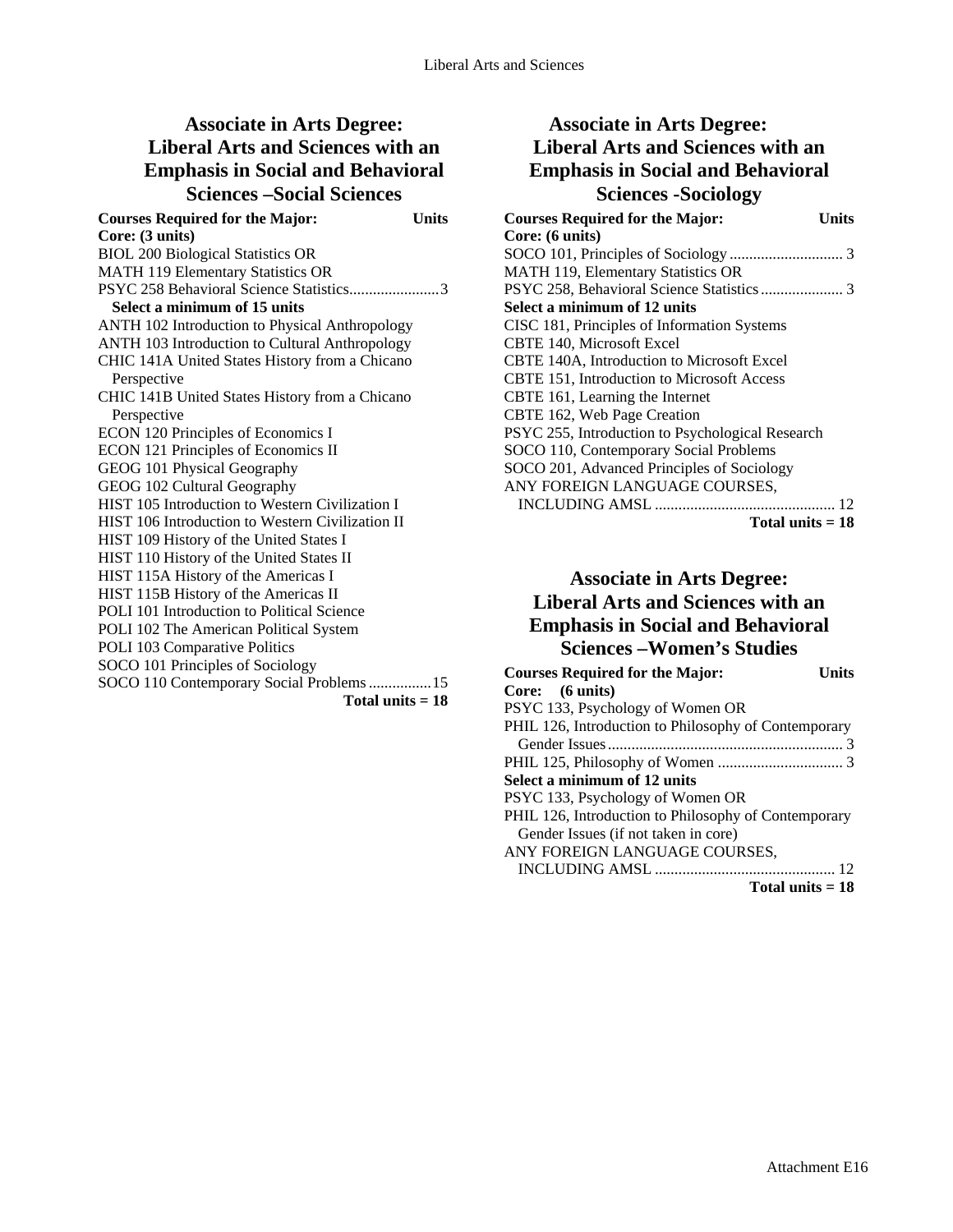Adoption of a Program Revision at Mesa College.

Proposed Program Revision at Mesa College:

Converting from a Non-Complaint Degree to a Compliant Degree

## **Associate in Arts Degree: Liberal Studies Elementary Education Preparation**

| <b>Courses Required for the Major:</b>               | Units |
|------------------------------------------------------|-------|
|                                                      |       |
| MATH 210B, Concepts of Elem Math 2 3                 |       |
| MATH 212, Childrens Mathematical Thinking 1          |       |
| MUSI 110, Music for Elem School Teachers 3           |       |
|                                                      |       |
| GEOG 104, World Regional Geography 3                 |       |
|                                                      |       |
| EDUC 203, Service Learning for Prospective for       |       |
|                                                      |       |
| PHYE 240, P.E. in Elementary Schools 3               |       |
| Select one course from the following:                |       |
| <b>SPEE 103. OR</b>                                  |       |
|                                                      |       |
| Select one course from the following:                |       |
| ENGL 205, Critical Thinking, OR                      |       |
| PHIL 100, Logic and Critical Thinking, OR            |       |
| PHIL 103, Hist Intro to Philosophy, OR               |       |
| PHIL 205, Critical Thinking, OR                      |       |
|                                                      |       |
| Select one course from the following:                |       |
| ENGL 220, Masterpieces of World Lit I OR             |       |
| ENGL 221, Masterpieces of World Lit II OR            |       |
| ENGL 208, Intro to World Literature 3                |       |
| Select one course from the following:                |       |
| BLAS 140A, History of the U.S., Black Perspective OR |       |
| CHIC 141A, U.S. History, Chicano Perspective OR      |       |
|                                                      |       |
| Select one course from the following:                |       |
| BLAS 140B, History of the U.S. Black Perspective OR  |       |
| CHIC 141B, U,S. History, Chicano Perspective OR      |       |
| HIST 110, History of the U.S. II OR                  |       |
| POLI 102, American Political System 3                |       |
| Select one course from the following:                |       |
| CHIL 101, Human Growth and Development OR            |       |
| PSYC 101, General Psychology AND                     |       |
| PSYC 230, Psych lifespan Development  3-6            |       |
| Total Units = $40-43$                                |       |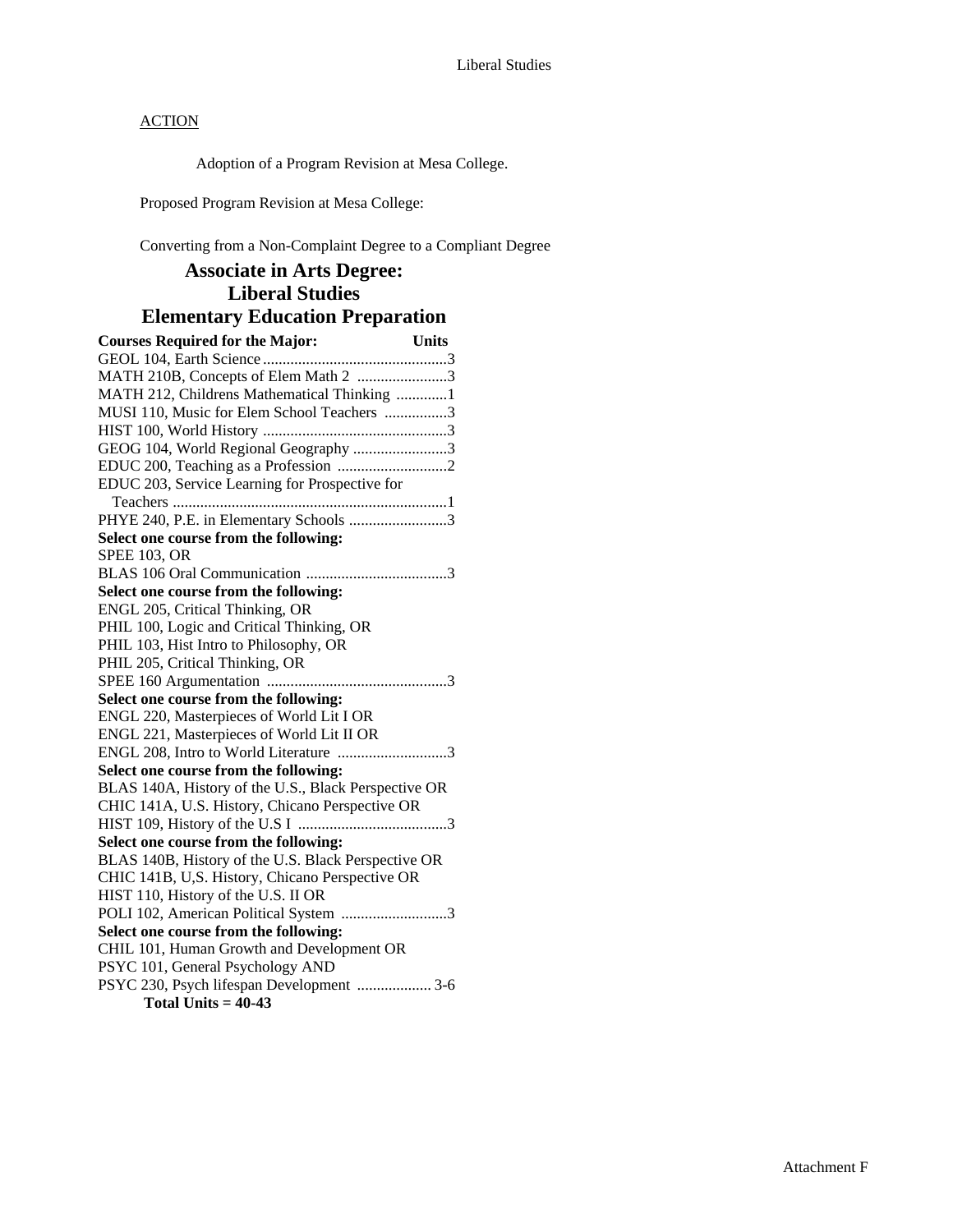Pursuant to Section 78016 of the Education Code, the following is a program review summary: Network Security Specialist Program

| A          | Labor Market Information <sup>1</sup> : | The annual average number of persons employed in the Network<br>Security Specialist program area is 24,200 in San Diego County in the<br>2004 Employment year. Approximately 14,300 new job openings are<br>projected through 2014. |
|------------|-----------------------------------------|-------------------------------------------------------------------------------------------------------------------------------------------------------------------------------------------------------------------------------------|
| <b>B</b> . | Duplication <sup>2</sup> :              | None.                                                                                                                                                                                                                               |
| C.         | Effectiveness <sup>3</sup> :            | Program Area OR the projected enrollment 225 students for the 2008-<br>2009 year in a New Program area.                                                                                                                             |

- 1. Information was obtained from California Labor Market Info at www.ca.gov
- 2. Information was obtained from the following school websites: www.grossmont.edu; www.swccd.edu; www.cuyamaca.edu; www.sdccd.edu; www.mircosta.edu; www.imperial.edu
- 3. Information was obtained from CE Business Information Technology Program.

#### ACTION

Adoption of a new Certificate of Completion at Continuing Education.

Proposed Certificate of Completion at Continuing Education:

# **Certificate of Completion: Network Security Specialist Certificate Program**

#### **Courses Required for the Major:**

COMP 600, Introduction to Networking COMP 601, Intro to Router Configuration COMP 602, Local Area Network Design COMP 603, Wide Area Network Design COMP 606, Intro to Network Security 1 COMP 607, Intro to Network Security 2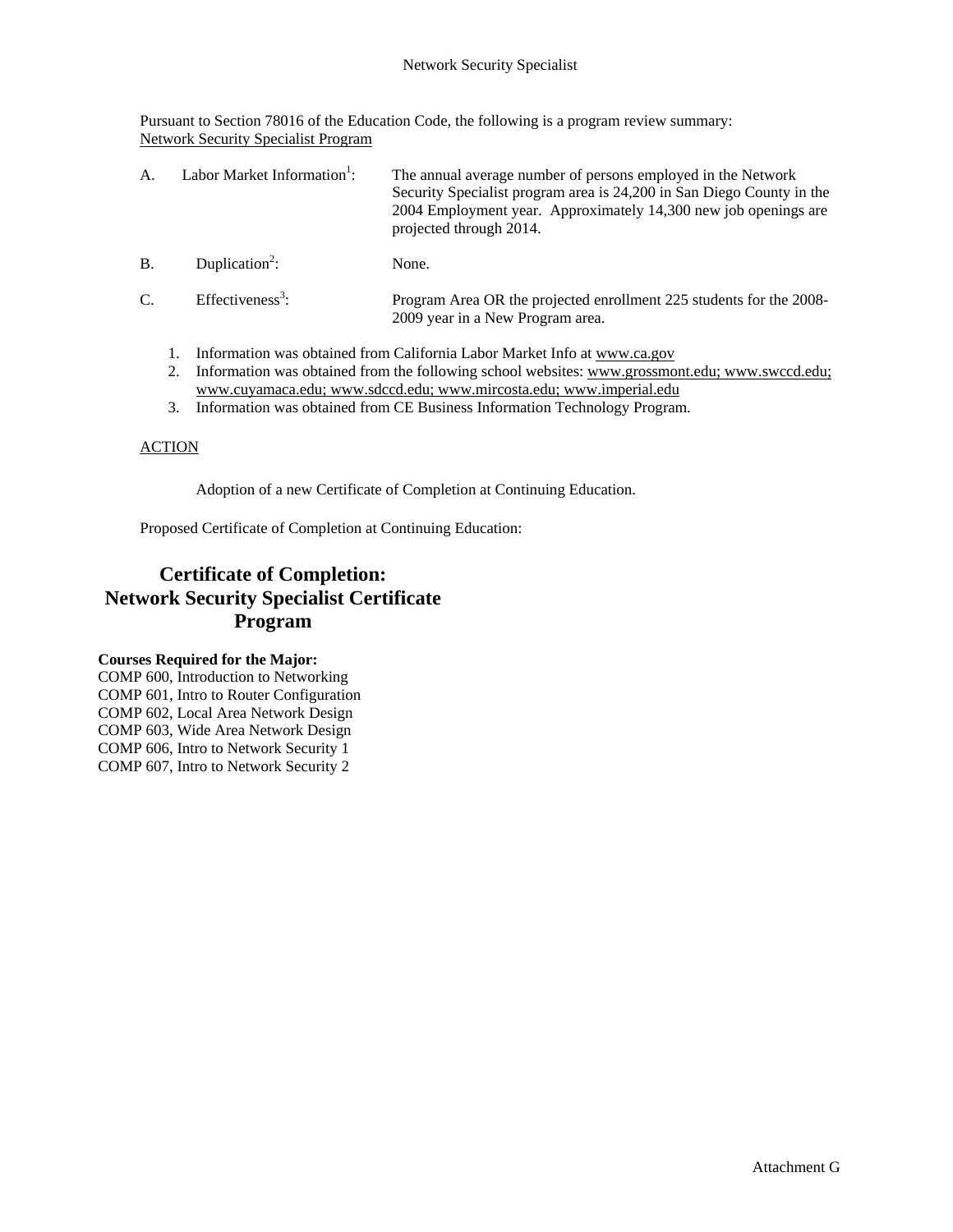Pursuant to Section 78016 of the Education Code, the following is a program review summary: Network Support Specialist Program

- A. Labor Market Information<sup>1</sup>: : The annual average number of persons employed in the Network Security Specialist program area is 29,600 in San Diego County in the 2004 Employment year. Approximately 12,400 new job openings are projected through 2014.
- $B.$  Duplication<sup>2</sup>: None.
- $C.$  Effectiveness<sup>3</sup>: Program Area OR the projected enrollment 200 students for the 2008-2009 year in a New Program area.
	- 1. Information was obtained from California Labor Market Info at www.ca.gov
	- 2. Information was obtained from the following school websites: www.grossmont.edu; www.swccd.edu; www.cuyamaca.edu; www.sdccd.edu; www.mircosta.edu; www.imperial.edu
	- 3. Information was obtained from CE Business Information Technology Program.

#### ACTION

Adoption of a new Certificate of Completion at Continuing Education.

Proposed Certificate of Completion at Continuing Education:

## **Certificate of Completion: Network Support Specialist Certificate Program**

#### **Courses Required for the Major:**

COMP 600, Introduction to Networking COMP 601, Intro to Router Configuration COMP 602, Local Area Network Design COMP 603, Wide Area Network Design COMP 604, Intro to Wireless LANs COMP 605, Intro to Network Operating Sys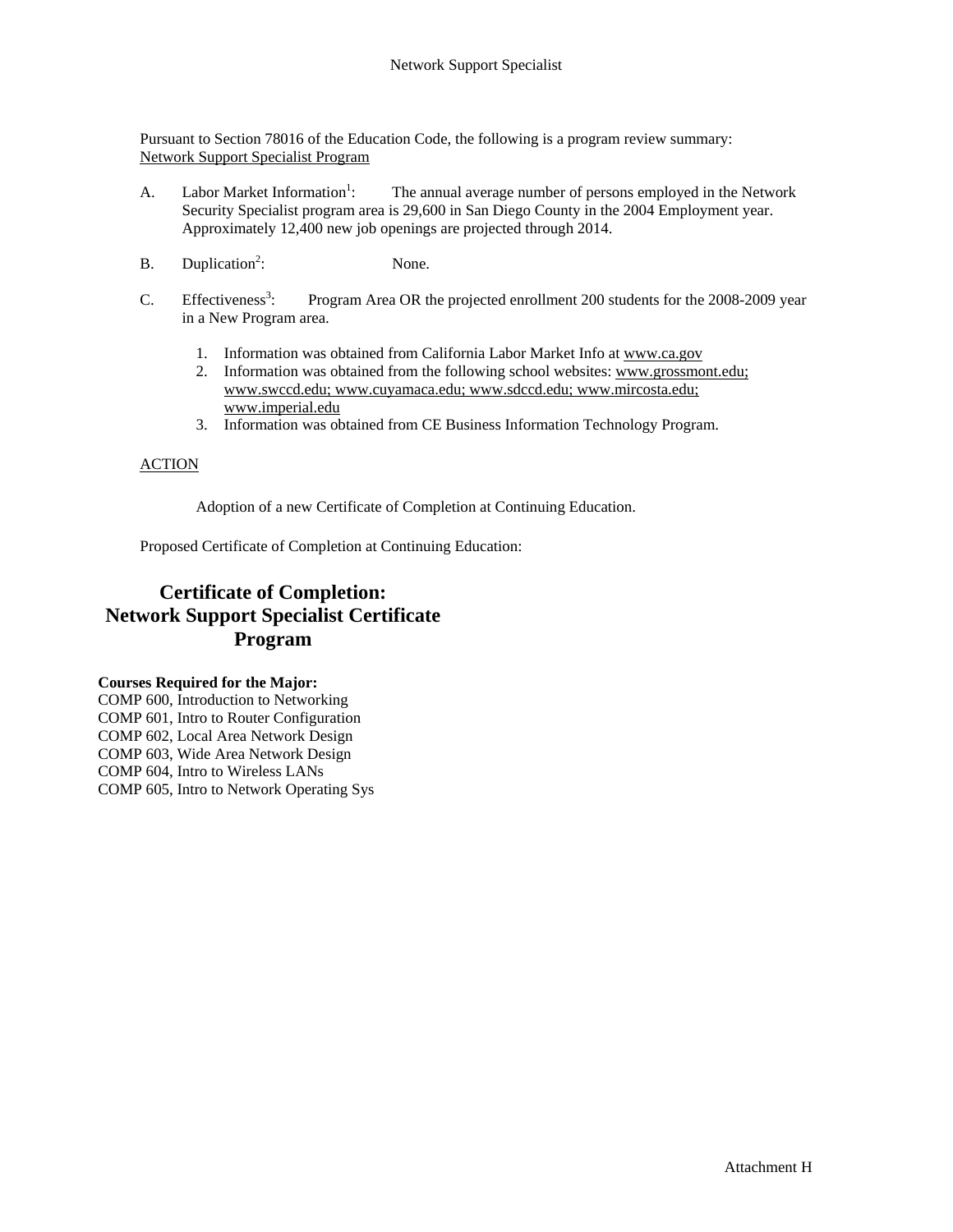Adoption of a Revised Program at Miramar College.

Proposed Revised Program at Miramar College:

Converting from a Non-Complaint Degree to a Compliant Degree

### **Associate in Arts Degree: Art/Visual Studies**

**Courses Required for the Major: Units**  ARTF 110, Art History: Prehistoric to Gothic ..............3 ARTF 111, Art History: Renaissance to Modern..........3 **Select at least 12 units, including at least two ARTF courses or one ARTF course and one ARTG course, from the following:**  ARTF 100, Art Orientation ARTF 107, Contemporary Art ARTF 109, Nineteenth and Twentieth Century Art ARTF 113, African, Oceanic, and Native American Art ARTF 125, History of Far Eastern Art ARTF 150A, Design I ARTF 150B, Beginning Graphic Design ARTF 151, Three-Dimensional Design ARTF 155A, Freehand Drawing I ARTF 155B, Freehand Drawing II ARTF 165A, Composition in Painting I ARTF 170A, Contemporary Crafts I ARTF 170B, Contemporary Crafts II ARTF 195A, Ceramics I ARTF 198A, Introduction to Printmaking I ARTF 210A, Life Drawing I ARTF 210B, Life Drawing II ARTG 125, Fundamentals of Digital Media ENGL 209, Literary Approaches to Film GEOG 102, Cultural Geography SOCO 101, Principles of Sociology............................12 **Total Units = 18** 

### **Associate in Science Degree: Biology Studies**

**Courses Required for the Major: Units**  BIOL 210A, Introduction to the Biological Sciences I.....4 **Select 4 to 9 units from the following:**  BIOL 210B, Introduction to the Biological Sciences II CHEM 200, General Chemistry I Lecture CHEM 200L, General Chemistry I Laboratory .............4-9 **Select 5 to 10 or more units from the following:**  ACCT 116A, Financial Accounting ACCT 116B, Managerial Accounting BIOL 115, Marine Biology BIOL 205, General Microbiology BIOL 215, Introduction to Zoology BIOL 230, Human Anatomy BIOL 235, Human Physiology BIOL 250, Introduction to Botany CHEM 201, General Chemistry II Lecture CHEM 201L, General Chemistry II Laboratory CISC 190, Java Programming CISC 192, C/C++ Programming MATH 104, Trigonometry MATH 116, College and Matrix Algebra MATH 119, Elementary Statistics MATH 121, Basic Techniques of Applied Calculus I MATH 122, Basic Techniques of Applied Calculus II MATH 141, Precalculus MATH 150, Calculus with Analytic Geometry I MATH 151, Calculus with Analytic Geometry II PHYS 125, General Physics PHYS 126, General Physics II PHYS 195, Mechanics PHYS 196, Electricity and Magnetism PHYS 197, Waves, Optics, and Modern Physics PSYC 101, General Psychology PSYC 258, Behavioral Science Statistics SOCO 101, Principles of Sociology ............................5-10 **Total Units = 18**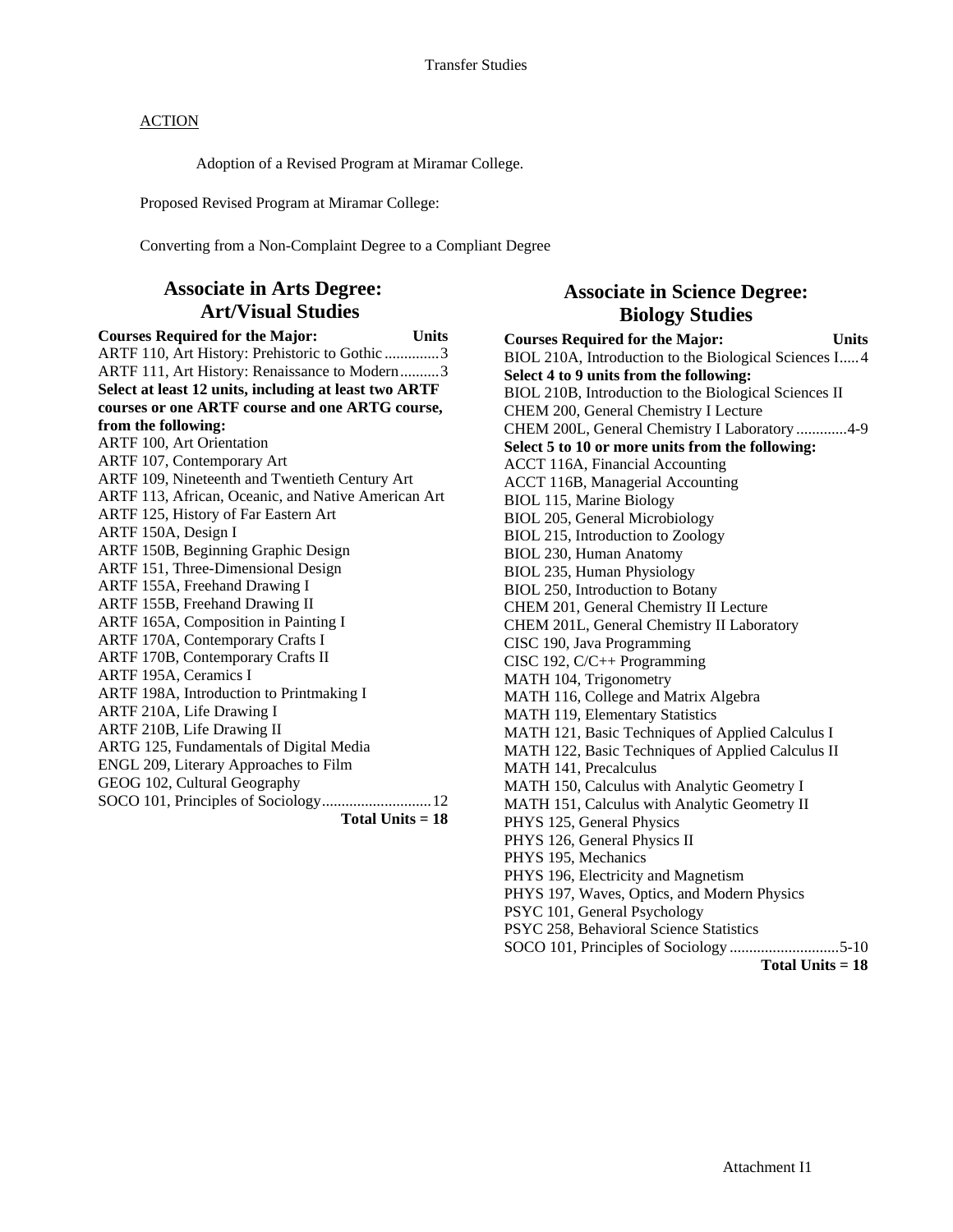### **Associate in Arts Degree: Chemistry Studies**

| <b>Courses Required for the Major:</b><br><b>Units</b> |
|--------------------------------------------------------|
| CHEM 200, General Chemistry I Lecture 3                |
| CHEM 200L, General Chemistry I Laboratory 2            |
| CHEM 201, General Chemistry II Lecture 3               |
| CHEM 201L, General Chemistry II Laboratory 2           |
| Select at least 8 units from the following:            |
| <b>ASTR 101, Descriptive Astronomy</b>                 |
| CISC 192, $C/C++$ Programming                          |
| GEOL 104, Earth Science                                |
| MATH 150, Calculus with Analytic Geometry I            |
| MATH 151, Calculus with Analytic Geometry II           |
| MATH 252, Calculus with Analytic Geometry III          |
| PHYS 195, Mechanics                                    |
| PHYS 196, Electricity and Magnetism                    |
| PHYS 197, Waves, Optics, and Modern Physics            |
| CHEM 231, Organic Chemistry I-Lecture                  |
| CHEM 231L, Organic Chemistry I-Laboratory              |
| CHEM 233, Organic Chemistry II-Lecture                 |
| CHEM 233L, Organic Chemistry II-Laboratory             |
|                                                        |
|                                                        |

**Total Units = 18** 

### **Associate in Arts Degree: Communication Studies**

| <b>Courses Required for the Major:</b><br><b>Units</b> |
|--------------------------------------------------------|
| Select 6 to 15 units from the following communications |
| core courses:                                          |
| JOUR 202, Introduction to Mass Communication           |
| SPEE 103, Oral Communication                           |
| SPEE 135, Interpersonal Communication                  |
| SPEE 160, Argumentation                                |
|                                                        |
| Select 3 to 12 or more units from the following:       |
| ANTH 103, Introduction to Cultural Anthropology        |
| ARTF 109, Nineteenth and Twentieth Century Art         |
| ARTF 111, Art History: Renaissance to Modern           |
| ARTF 150B, Beginning Graphic Design                    |
| CBTE 162, Web Page Creation                            |
| CISC 181, Principles of Information Systems            |
| CISC 192, $C/C++$ Programming                          |
| DFLM 101, Introduction to Film                         |
| ECON 120, Principles of Economics I                    |
| ECON 121, Principles of Economics II                   |
| ENGL 105, Composition and Literature                   |
| ENGL 205, Critical Thinking and Intermediate           |
| Composition                                            |
| ENGL 209, Literary Approaches to Film                  |
| ENGL 237, Women in Literature                          |
| ENGL 249, Introduction to Creative Writing             |
| HIST 110, History of the United States II              |
| JOUR 210A, Journalism Workshop I                       |
| JOUR 210B, Journalism Workshop II                      |
| JOUR 210C, Journalism Workshop III                     |
| JOUR 210D, Journalism Workshop IV                      |
| <b>MATH 119, Elementary Statistics</b>                 |
| MUSI 109, World Music                                  |
| PHIL 101, Symbolic Logic                               |
| POLI 101, Introduction to Political Science            |
| POLI 102, The American Political System                |
| PSYC 101, General Psychology                           |
| PSYC 258, Behavioral Science Statistics                |
| SOCO 101, Principles of Sociology                      |
| SPEE 101, Voice and Articulation 3-12                  |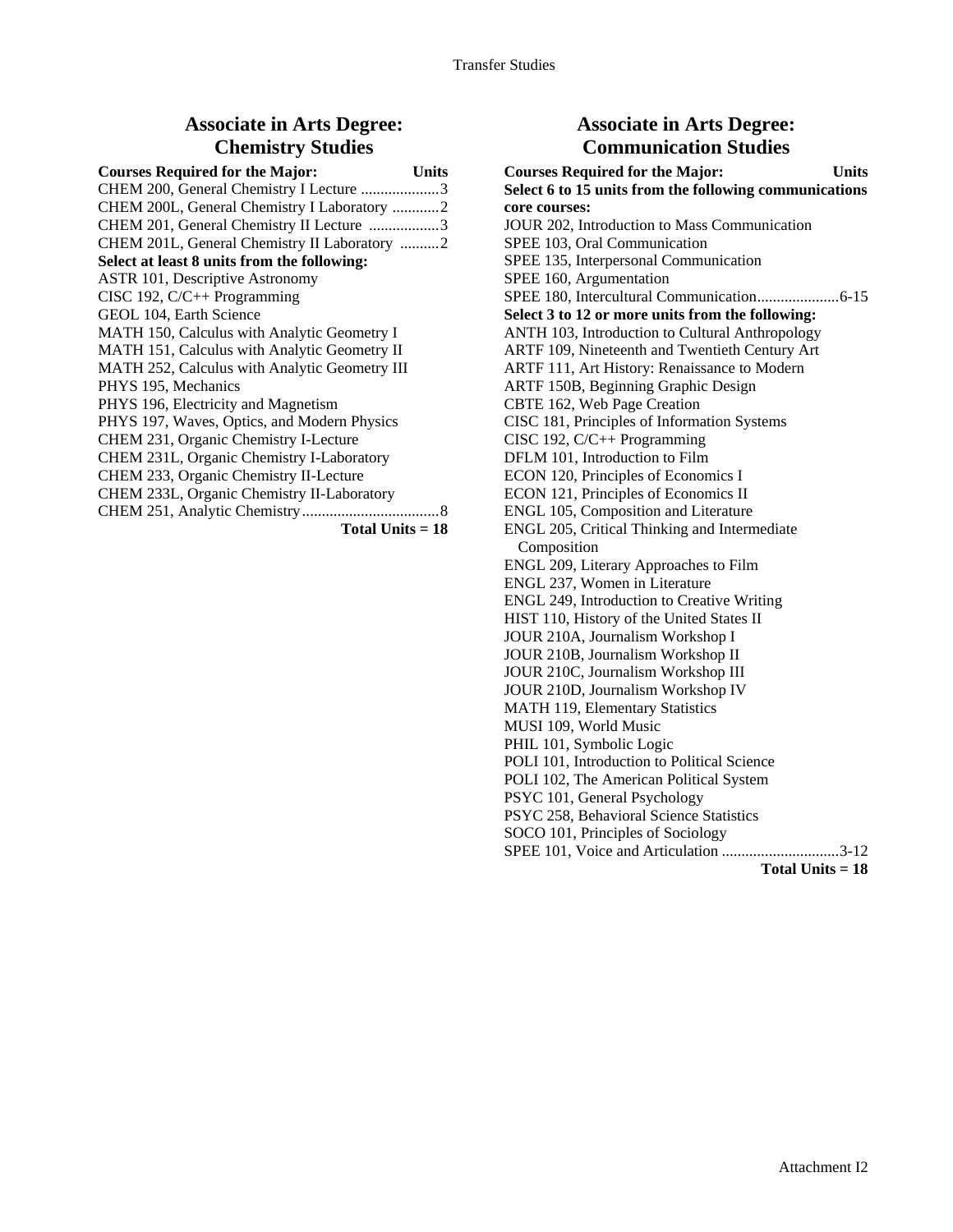### **Associate in Science Degree: Earth Science Studies**

| <b>Courses Required for the Major:</b>                | <b>Units</b> |
|-------------------------------------------------------|--------------|
| CHEM 200, General Chemistry I Lecture3                |              |
| CHEM 200L, General Chemistry I Laboratory2            |              |
| PHYS 125, General Physics OR                          |              |
|                                                       |              |
| Select at least 8 units from the following:           |              |
| <b>ASTR 101, Descriptive Astronomy</b>                |              |
| <b>ASTR 111, Astronomy Laboratory</b>                 |              |
| BIOL 107, General Biology-Lecture and Laboratory      |              |
| BIOL 210A, Introduction to the Biological Sciences I  |              |
| BIOL 210B, Introduction to the Biological Sciences II |              |
| BIOL 215, Introduction to Zoology                     |              |
| BIOL 250, Introduction to Botany                      |              |
| CHEM 201, General Chemistry II Lecture                |              |
| CHEM 201L, General Chemistry II Laboratory            |              |
| CHEM 231, Organic Chemistry I Lecture                 |              |
| CHEM 231L, Organic Chemistry I Laboratory             |              |
| CISC 186, Visual Basic Programming                    |              |
| CISC 189A, Introduction to Programming I              |              |
| CISC 189B, Introduction to Programming II             |              |
| CISC 190, Java Programming                            |              |
| ECON 121, Principles of Economics II                  |              |
| GEOG 101, Physical Geography                          |              |
| GEOG 101L, Physical Geography Laboratory              |              |
| GEOG 102, Cultural Geography                          |              |
| GEOL 100, General Geology                             |              |
| GEOL 101, General Geology Laboratory                  |              |
| GEOL 104, Earth Science                               |              |
| MATH 116, College and Matrix Algebra                  |              |
| <b>MATH 119, Elementary Statistics</b>                |              |
| MATH 121, Basic Techniques of Applied Calculus I      |              |
| MATH 122, Basic Techniques of Applied Calculus II     |              |
| MATH 141, Precalculus                                 |              |
| MATH 150, Calculus with Analytic Geometry I           |              |
| MATH 151, Calculus with Analytic Geometry II          |              |
| PHYN 100, Survey of Physical Science                  |              |
| PHYN 101, Survey of Physical Science Laboratory       |              |
| PHYN 120, Physical Oceanography                       |              |
| PHYS 126, General Physics II                          |              |
| PHYS 196, Electricity and Magnetism                   |              |
| PHYS 197, Waves, Optics, and Modern Physics           |              |
| PSYC 258, Behavioral Science Statistics               |              |
|                                                       |              |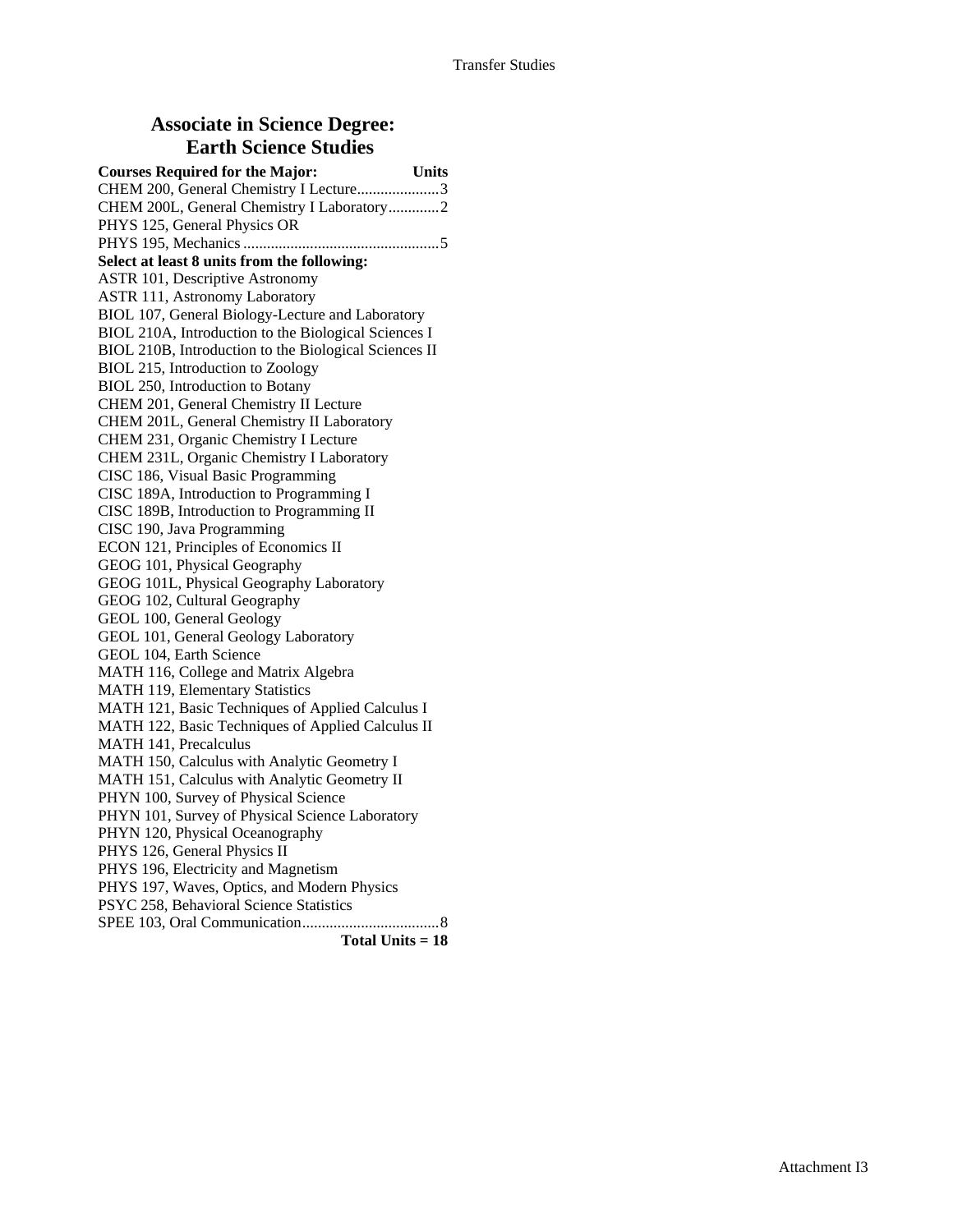### **Associate in Arts Degree: Elementary Education**

**Courses Required for the Major: Units**  MATH 210A, Concepts of Elementary School Mathematics I ............................................................3 **Complete at least one course from the following:**  CHIL 101, Human Growth and Development EDUC 200, Teaching as a Profession EDUC 203, Service Learning for Prospective Teachers PHYE 240, Physical Education in the Elementary Schools MATH 210B, Concepts of Elementary School Mathematics II MATH 212, Children's Mathematical Thinking .....1-13 **Complete at least one course and the remainder of units needed to meet the minimum of 18 from the following:**  ANTH 103, Introduction to Physical Anthropology ARAB 101, First Course in Arabic ARAB 102, Second Course in Arabic ARTF 100, Art Orientation ARTF 110, Art History ARTF 111, Art History ARTF 155A, Freehand Drawing I ASTR 101, Descriptive Astronomy ASTR 111, Astronomy Laboratory BIOL 107, General Biology-Lecture and Laboratory BIOL 230, Human Anatomy BIOL 235, Human Physiology BLAS 140A, History of the U.S., Black Perspectives BLAS 140B, History of the U.S., Black Perspectives CHIL 141, The Child, Family and Community ENGL 101, Reading and Composition ENGL 105, Composition and Literature ENGL 205, Critical Thinking and Intermediate Composition ENGL 208, Introduction to Literature ENGL 209, Literary Approaches to Film ENGL 210, American Literature I ENGL 211, American Literature II ENGL 215, English Literature I: 800-1799 ENGL 216, English Literature II: 1800-Present ENGL 220, Masterpieces of World Literature I: 1500 BCE-1600 CE ENGL 221, Masterpieces of World Literature II: 1600- Present ENGL 230, Asian American Literature ENGL 237, Women in Literature ENGL 249, Introduction to Creative Writing GEOG 102, Cultural Geography GEOG 104, World Regional Geography GEOL 100, General Geology GEOL 101, General Geology Laboratory GEOL 104, Earth Science HEAL 190, Health Education for Teachers

HIST 100, World History I HIST 101, World History II HIST 109, History of the United States I HIST 110, History of the United States II HIST 141, Women in United States History I HIST 142, Women in United States History II HIST 150, Native Americans in United States History HIST 151, Native Americans in United States History HUMA 101, Introduction to the Humanities HUMA 102, Introduction to the Humanities II JOUR 202, Introduction to Mass Communication LIBS 101, Information Literacy and Research Skills MATH 150, Calculus with Analytical Geometry I MUSI 100, Introduction to Music MUSI 110, Music for Elementary School Teachers PHIL 100, Logic and Critical Thinking PHIL 102A, Introduction to Philosophy: Reality and Knowledge PHIL 102B, Introduction to Philosophy: Values PHIL 205, Critical Thinking and Writing in Philosophy PHYN 100, Survey of Physical Science PHYN 101, Survey of Physical Science Laboratory PHYN 120, Physical Oceanography POLI 102, The American Political System POLI 103, Comparative Politics PSYC 101, General Psychology PSYC 230, Psychology of Lifespan Development SOCO 101, Principles of Sociology SPAN 101, First Course in Spanish SPAN 102, Second Course in Spanish SPAN 201, Third Course in Spanish SPAN 202, Fourth Course in Spanish SPAN 215, Spanish for Spanish Speakers I SPAN 216, Spanish for Spanish Speakers II SPEE 103, Oral Communication SPEE 135, Interpersonal Communication SPEE 160, Argumentation TAGA 101, First Course in Tagalog TAGA 102, Second Course in Tagalog TAGA 201, Third Course in Tagalog..........................2-14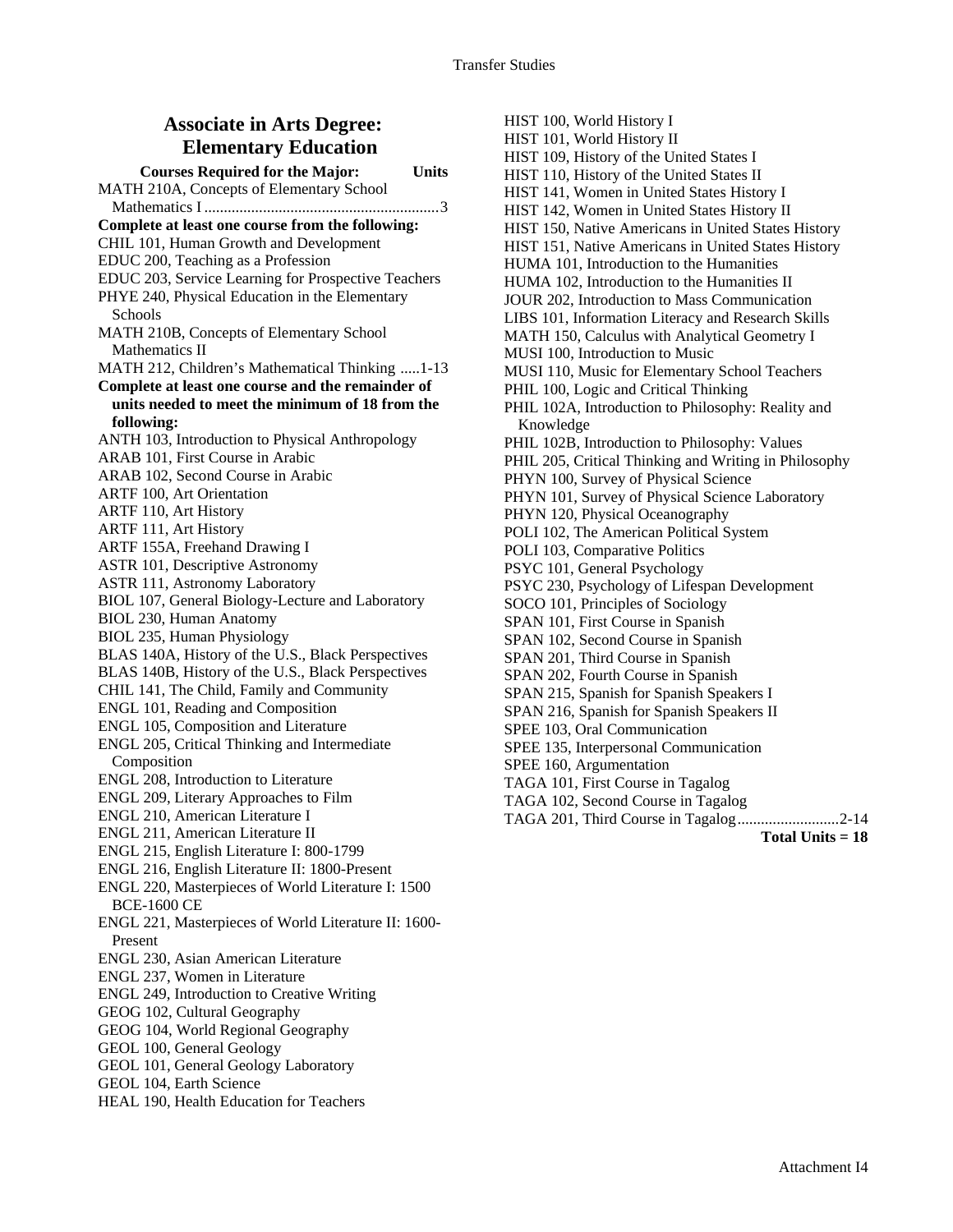### **Associate in Arts Degree: English/Literature Studies**

| <b>Courses Required for the Major:</b><br><b>Units</b> |  |
|--------------------------------------------------------|--|
| ENGL 101, Reading and Composition or                   |  |
| ENGL 105, Composition and Literature 3                 |  |
| ENGL 205, Critical Thinking and Intermediate           |  |
|                                                        |  |
| Select at least 12 units, including at least two ENGL  |  |
| courses, from the following:                           |  |
| BLAS 140A, History of the U.S., Black Perspectives     |  |
| CHIL 101, Human Growth and Development                 |  |
| ENGL 208, Introduction to Literature                   |  |
| ENGL 210, American Literature I                        |  |
| ENGL 211, American Literature II                       |  |
| ENGL 215, English Literature I: 800-1799               |  |
| ENGL 216, English Literature II: 1800-Present          |  |
| ENGL 220, Masterpieces of World Literature I: 1500     |  |
| <b>BCE-1600 CE</b>                                     |  |
| ENGL 221, Masterpieces of World Literature II: 1600-   |  |
| Present                                                |  |
| ENGL 230, Asian American Literature                    |  |
| ENGL 237, Women in Literature                          |  |
| ENGL 249, Introduction to Creative Writing             |  |
| HIST 109, History of the United States I               |  |
| HIST 141, Women in the United States History I         |  |
| HUMA 201, Mythology                                    |  |
| JOUR 202, Introduction to Mass Communication           |  |
| POLI 102, The American Political System                |  |
| PSYC 101, General Psychology                           |  |
|                                                        |  |
| Total Units $= 18$                                     |  |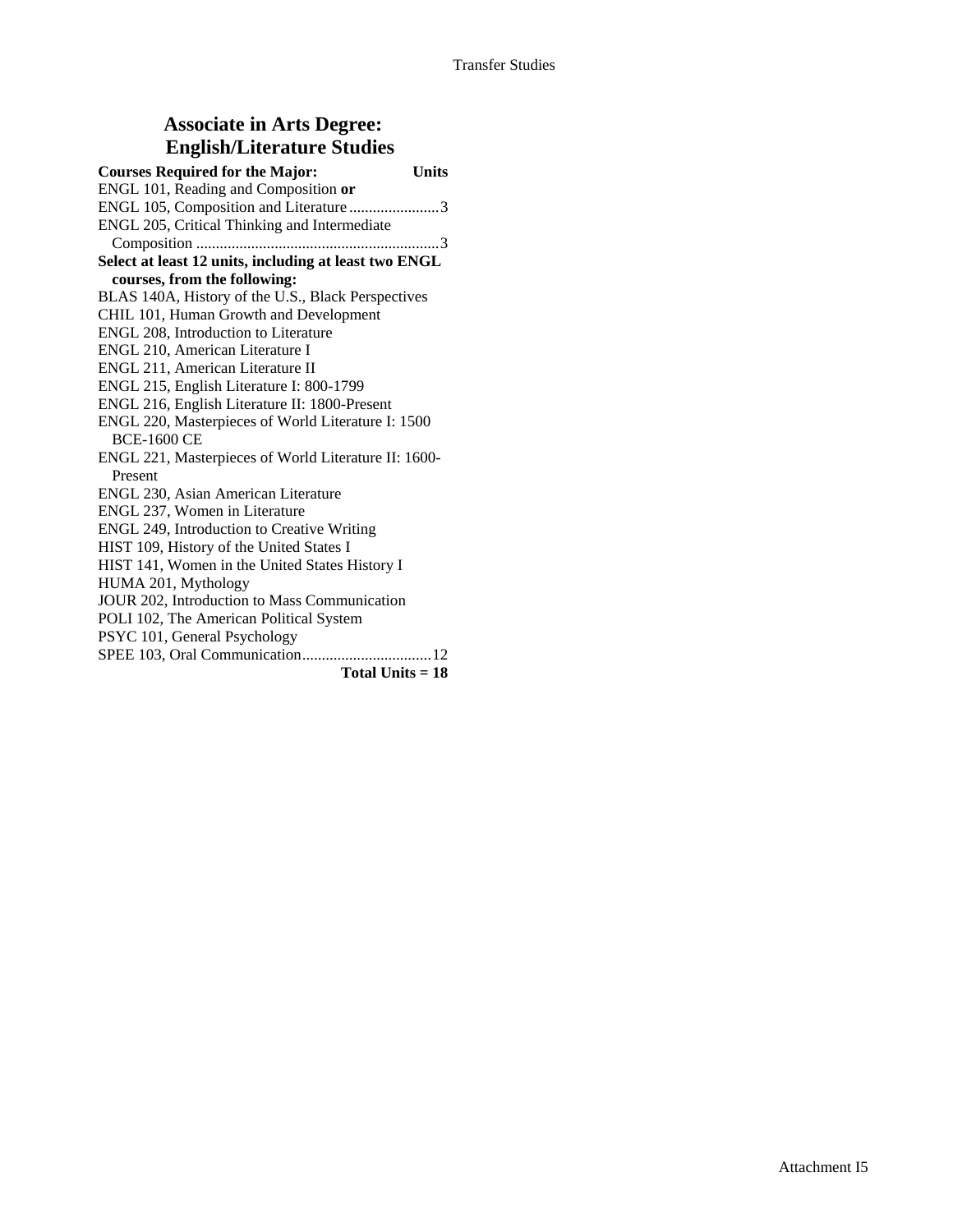## **Associate in Science Degree: Health and Physical Education Studies**

**Courses Required for the Major: Units Select at least two courses from the following:**  HEAL 101, Health and Lifestyle HEAL 131, First Aid NUTR 150, Nutrition NUTR 170, Nutrition and Fitness PHYE 164, Water Safety Instructor PHYE 241, Introduction to Exercise Science/Physical **Education** PHYE 242, Care and Prevention of Injuries ............4-19 **Select at least one course from the following:**  BIOL 107, General Biology-Lecture and Laboratory **or** BIOL 210A, Introduction to the Biological Sciences I BIOL 230, Human Anatomy BIOL 235, Human Physiology.................................4-12 **Select at least one course and the remainder of units needed to meet the minimum of 18 from the following:**  BIOL 130, Human Heredity BIOL 135, Biology of Human Nutrition BIOL 160, Elements of Human Anatomy and Physiology BIOL 205, General Microbiology BIOL 210B, Introduction to the Biological Sciences II CHEM 100, Fundamentals of Chemistry CHEM 100L, Fundamentals of Chemistry Laboratory CHEM 130, Introduction to Organic and Biological **Chemistry** CHEM 130L, Introduction to Organic and Biological Chemistry Laboratory CHEM 200, General Chemistry I Lecture CHEM 200L, General Chemistry I Laboratory CHEM 201, General Chemistry II Lecture CHEM 201L, General Chemistry II Laboratory HEAL 101, Health and Lifestyle HEAL 131, First Aid MATH 116, College and Matrix Algebra MATH 119, Elementary Statistics MATH 121, Basic Techniques of Applied Calculus I MATH 141, Precalculus MATH 150, Calculus with Analytic Geometry I PHYE 103, Aerobic Dance PHYE 106, Aquatic Fitness PHYE 112, Basketball PHYE 115, Bowling PHYE 120, Fencing PHYE 123, Fitness Activities PHYE 126, Golf PHYE 132, Individual Conditioning PHYE 135, Jazz Dance PHYE 139, Lifeguard Training-Advanced Swimming PHYE 140, Modern Dance

PHYE 141, Over-the-Line PHYE 149, Soccer PHYE 151, Softball PHYE 154, Fitness Walking PHYE 155, Swimming PHYE 156, Water Exercise PHYE 159, Tennis PHYE 161, Volleyball PHYE 163, Water Polo PHYE 166, Weight Training PHYE 204, Intercollegiate Basketball I PHYE 205, Intercollegiate Basketball II PHYE 214, Intercollegiate Soccer I PHYE 215, Intercollegiate Soccer II PHYE 216, Intercollegiate Softball I PHYE 218, Intercollegiate Swimming PHYE 219, Intercollegiate Swimming II PHYE 220, Intercollegiate Tennis I PHYE 221, Intercollegiate Tennis II PHYE 224, Intercollegiate Volleyball I PHYE 225, Intercollegiate Volleyball II PHYE 226, Intercollegiate Water Polo I PHYE 227, Intercollegiate Water Polo II PHYE 232, Martial Arts PHYE 233, Kickboxing PHYE 240, Physical Education in the Elementary Schools PHYS 125, General Physics PSYC 101, General Psychology PSYC 258, Behavioral Science Statistics PSYC 260, Introduction to Physiological Psychology

SOCO 101, Principles of Sociology .........................0.5-10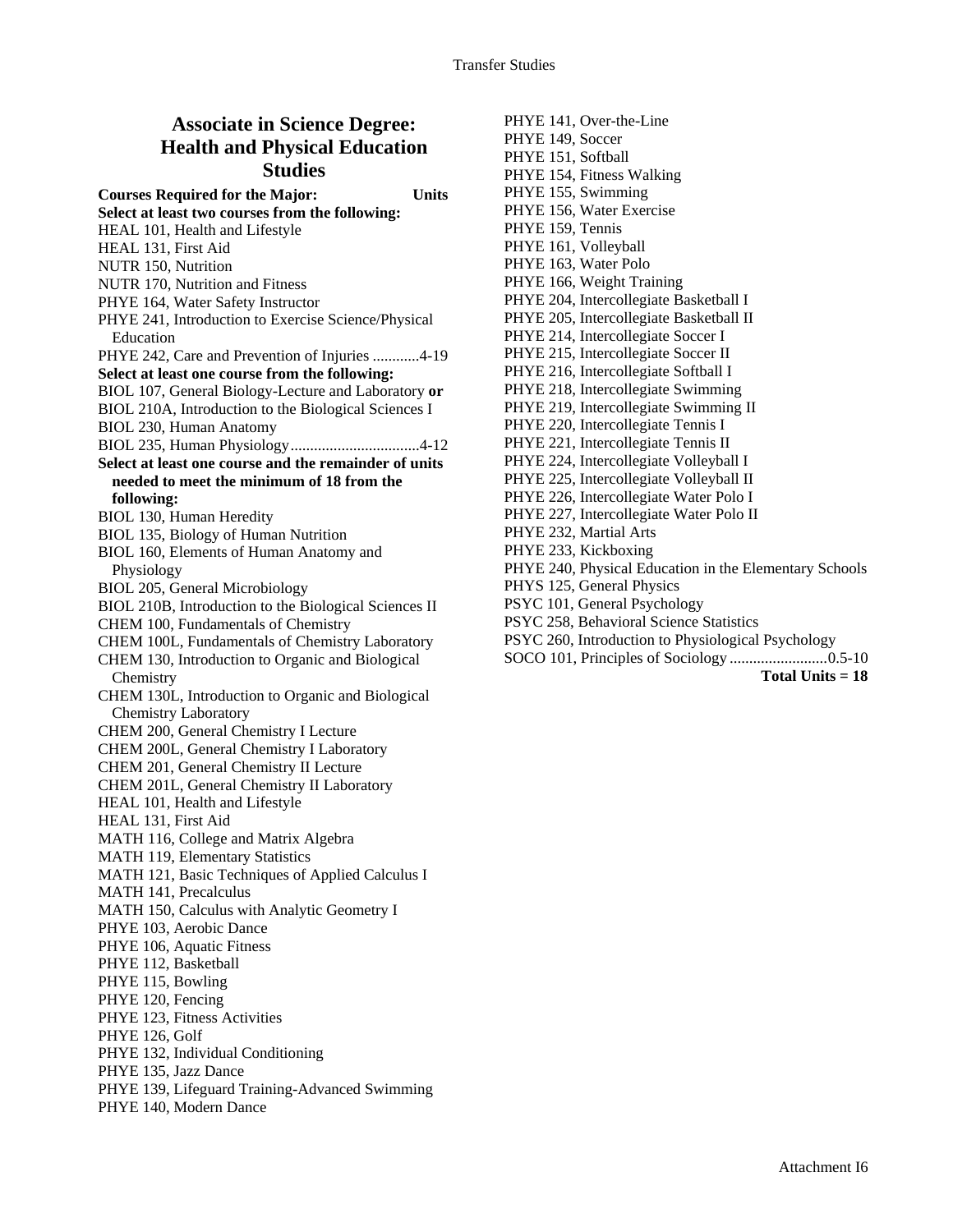#### **Associate in Arts Degree: Human Development Studies**

**Courses Required for the Major: Units**  CHIL 101, Human Growth and Development PSYC 101, General Psychology....................................6 **Select at least 12 units from the following:**  ANTH 103, Introduction to Cultural Anthropology BIOL 107, General Biology-Lecture and Laboratory BIOL 210A, Introduction to the Biological Sciences I BIOL 210B, Introduction to the Biological Sciences II BIOL 230, Human Anatomy BIOL 235, Human Physiology BLAS 140A, History of the U.S., Black Perspectives BLAS 140B, History of the U.S., Black Perspectives CHIL 103, Lifespan Growth and Development CHIL 111, Curriculum: Music/Motor Skills CHIL 121, Curriculum: Art CHIL 131, Curriculum: Language/Science CHIL 141, The Child, Family and Community CHIL 151, Program Planning CHIL 160, Observing and Understanding Children CHIL 162, Observing and Guiding Child Behavior CHIL 175, Infant-Toddler Growth and Development CHIL 176, Principles of Infant/Toddler Caregiving CHIL 180, Nutrition, Health and Safety for Children CISC 190, Java Programming CISC 192, C/C++ Programming MATH 119, Elementary Statistics MATH 121, Basic Techniques of Applied Calculus I MATH 150, Calculus with Analytic Geometry I MATH 210A, Concepts of Elementary School Mathematics I NUTR 150, Nutrition PHIL 101, Symbolic Logic PSYC 135, Marriage and Family Relations PSYC 258, Behavioral Science Statistics PSYC 260, Introduction to Physiological Psychology SOCO 101, Principles of Sociology............................12

**Total Units = 18** 

#### **Associate in Arts Degree: Humanities Studies**

**Courses Required for the Major: Units**  PHIL 205, Critical Thinking and Writing in Philosophy...3 **Select at least 15 units from the following:**  ANTH 103, Introduction to Cultural Anthropology ARTF 113, African, Oceanic, and Native American Art ARTF 125, History of Art: Far Eastern Art BLAS 140A, History of the U.S., Black Perspectives BLAS 140B, History of the U.S., Black Perspectives ENGL 208, Introduction to Literature ENGL 210, American Literature I ENGL 211, American Literature II ENGL 220, Masterpieces of World Literature I: 1500 BCE-1600 CE ENGL 221, Masterpieces of World Literature II: 1600- Present HIST 100, World History I HIST 101, World History II HIST 105, Introduction to Western Civilization HIST 109, History of the United States I HIST 110, History of the United States II HIST 141, Women in the United States History I HIST 142, Women in the United States History II HUMA 101, Introduction to the Humanities HUMA 102, Introduction to the Humanities II HUMA 201, Mythology MUSI 100, Introduction to Music MUSI 109, World Music PHIL 100, Logic and Critical Thinking PHIL 101, Symbolic Logic PHIL 102A, Introduction to Philosophy: Reality and Knowledge PHIL 102B, Introduction to Philosophy: Values POLI 102, The American Political System.....................15 **Total Units = 18**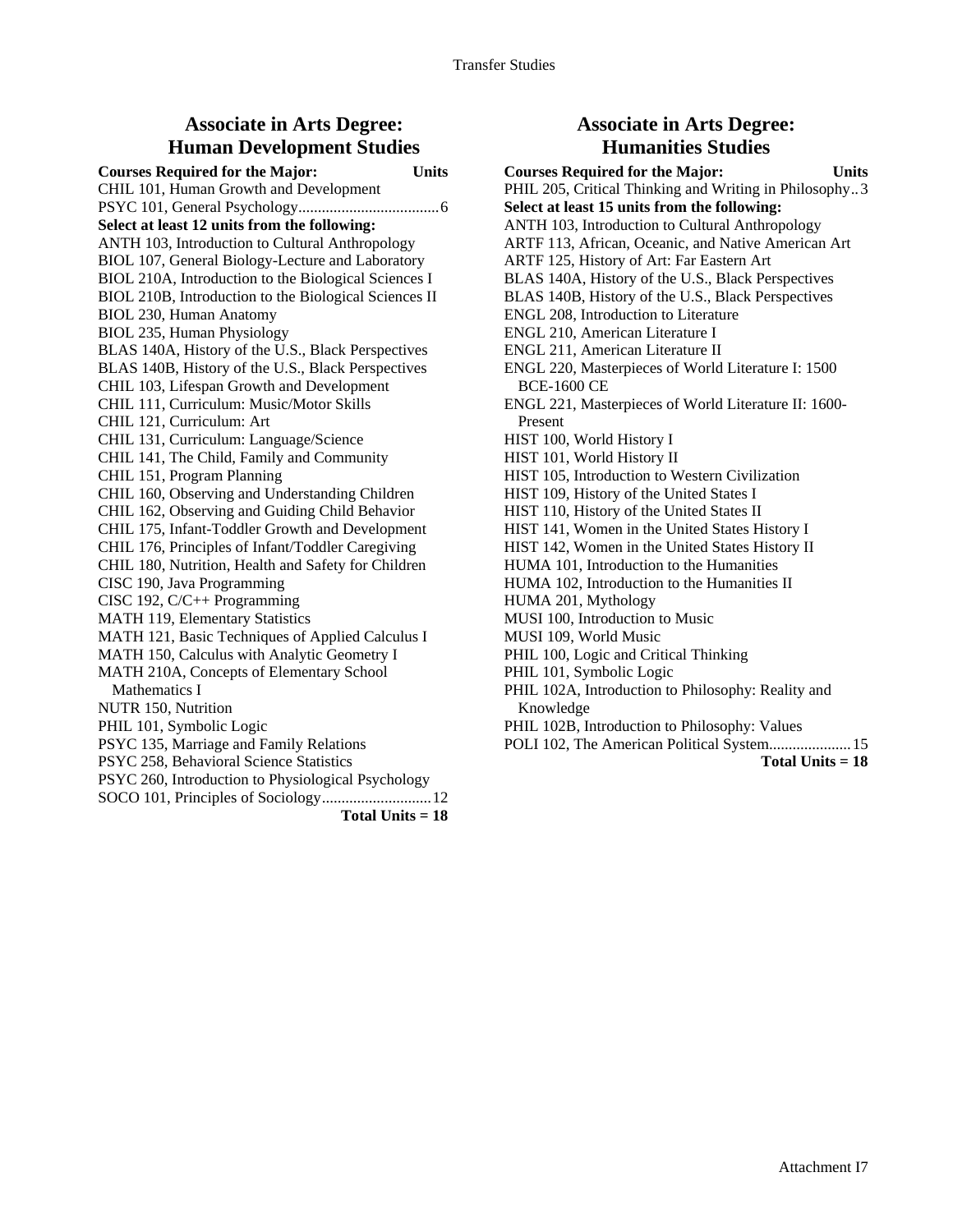#### **Associate in Arts Degree: Mathematics Studies**

**Courses Required for the Major: Units**  MATH 150, Calculus with Analytic Geometry I ..........5 MATH 151, Calculus with Analytic Geometry II.........4 MATH 252, Calculus with Analytic Geometry III .......4 **Select at least 5 units from the following:**  ACCT 116A, Financial Accounting ACCT 116B, Managerial Accounting BIOL 210A, Introduction to the Biological Sciences I BIOL 210B, Introduction to the Biological Sciences II CHEM 200, General Chemistry I Lecture CHEM 200L, General Chemistry I Laboratory CISC 181, Principles of Information Systems CISC 186, Visual Basic Programming CISC 189A, Introduction to Programming I CISC 189B, Introduction to Programming II CISC 190, Java Programming CISC 192, C/C++ Programming CISC 205, Object Oriented Programming Using C++ CISC 210, System Analysis and Design ECON 120, Principles of Economics I ECON 121, Principles of Economics II GEOL 100, General Geology GEOL 101, General Geology Laboratory MATH 119, Elementary Statistics MATH 245, Discrete Mathematics MATH 254, Introduction to Linear Algebra MATH 255, Differential Equations PHIL 100, Logic and Critical Thinking PHIL 101, Symbolic Logic PHYN 100, Survey of Physical Science PHYS 195, Mechanics PHYS 196, Electricity and Magnetism PHYS 197, Waves, Optics, and Modern Physics PSYC 101, General Psychology PSYC 258, Behavioral Science Statistics SOCO 101, Principles of Sociology..............................5 **Total Units = 18**

#### **Associate in Arts Degree: Music Studies**

| <b>Courses Required for the Major:</b><br><b>Units</b> |  |
|--------------------------------------------------------|--|
|                                                        |  |
| Select at least 15 units, including at least two MUSI  |  |
| courses, from the following:                           |  |
| BUSE 140, Business Law and the Legal Environment       |  |
| ENGL 105, Composition and Literature                   |  |
| ENGL 205, Critical Thinking and Intermediate           |  |
| Composition                                            |  |
| MUSI 108, The Business of Music                        |  |
| MUSI 109, World Music                                  |  |
| MUSI 110, Music for Elementary School Teachers         |  |
| MUSI 111, Jazz-History and Development                 |  |
| MUSI 120, Beginning Voice Class                        |  |
| MUSI 150A, Basic Musicianship                          |  |
| MUSI 158A, Music Theory I                              |  |
| MUSI 190, The Electronic Music Studio                  |  |
| MUSI 201, Recording Arts                               |  |
| MUSI 202, Computer Music                               |  |
| MUSI 252, Concert Jazz Band                            |  |
| MUSI 268A, Beginning Ear Training Laboratory I         |  |
|                                                        |  |
| Total Units $= 18$                                     |  |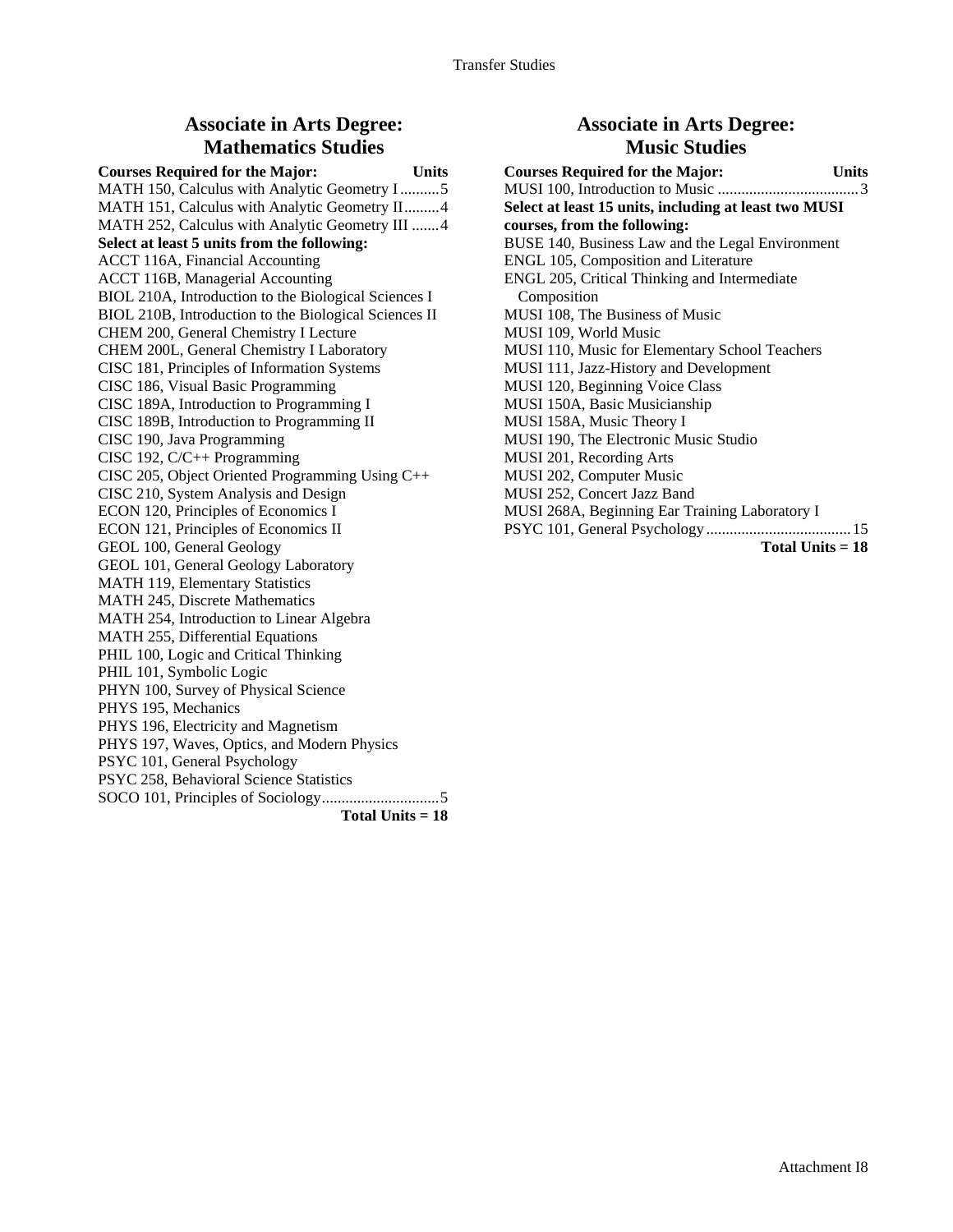#### **Associate in Science Degree: Occupational/Technical Studies**

**Courses Required for the Major: Units Select at least one course from the following occupational courses:**  ACCT 120, Federal Income Tax ACCT 150, Computer Accounting Applications ADJU 101, Introduction to Administration of Justice ADJU 101A, Introduction to Administration of Justice I ADJU 101B, Introduction to Administration of Justice II ADJU 101C, Introduction to Administration of Justice III ADJU 102, Criminal Law I ADJU 106, Diversity and Community Relations ADJU 140, Patrol Procedures ADJU 160, Criminal Law II ADJU 161, Juvenile Procedures ADJU 162, Criminal Investigation ADJU 167, Report Writing ADJU 201, California Criminal Procedure ADJU 210, Rules of Evidence BANK 102, Mortgage Brokerage and Banking BANK 104, Principles of Loan Processing BANK 106, Loan Underwriting BANK 108, Principles of Loan Closing BUSE 101, Business Mathematics BUSE 102, Introduction to Customer Service BUSE 150, Human Relations in Business HEAL 131, First Aid LEGL 100A, Introduction to Paralegalism LEGL 100B, Legal Procedures LEGL 105, Legal Research LEGL 110, Legal Writing and Communications LEGL 115, Civil Litigation I LEGL 120, Civil Litigation II-Torts LEGL 180, Contract Law MILS 101, Introduction to Military Science MILS 110, Leadership Theory and Practice MILS 120, Military Justice, Ethics, and the Law of Armed Conflict MILS 200, Applied Military Leadership PERG 130, Career-Life Planning PHYE 139, Lifeguard Training-Advanced Swimming PHYE 164, Water Safety Instructor REAL 101, Real Estate Principles REAL 105, Legal Aspects of Real Estate I REAL 110, Principles of Real Estate Appraisal I REAL 115, Real Estate Finance I REAL 120, Real Estate Practice REAL 125, Real Estate Economics REAL 130, Real Property Management REAL 140, Real Estate Appraisal II ........................1-17

**Select at least one course and the remainder of units needed to meet the minimum of 18 from the following technical courses:**  AVIA 101, Private Pilot Ground School AVIA 105, Introduction to Aviation and Aerospace AVIA 125, Aviation and Airport Management AVIA 128, Group Dynamics, Teams Under Stress AVIA 133, Human Factors in Aviation AVIA 151, Helicopter Pilot Ground School AVIA 228, Group Dynamics II AVIM 101G, General Aviation Technology Theory I AVIM 101H, General Aviation Technology Theory II AVIM 102G, General Aviation Maintenance Technology Practices I AVIM 102H, General Aviation Maintenance Technology Practices II AVIM 103B, Aircraft Welding and Sheetmetal Structures AVIM 103D, Aircraft Landing Gear Systems AVIM 104B, Applied Aircraft Welding and Sheetmetal Structures AVIM 104D, Applied Aircraft Landing Gear Systems AVIM 105A, Aircraft Cabin Atmosphere Control AVIM 106A, Aircraft Cabin Atmosphere Control AVIM 109A, Airframe Electrical Systems AVIM 109B, Powerplant Ignition Systems AVIM 110, Airframe Electrical Systems Laboratory AVIM 107B, Turbine Engines AVIM 108B, Turbine Engines Laboratory AVIM 109D, Aircraft Fire Protection and Digital Logic AVIM 111C, Reciprocating Engines I AVIM 111D, Reciprocating Engines II AVIM 112C, Applied Reciprocating Engines I AVIM 112D, Applied Reciprocating Engines II AVIM 120, Basic D.C. Electronics Theory AVIM 121A, Applied Basic D.C. Electronics AVIM 249, Induction and Fuel Metering BIOL 131, Introduction to Biotechnology BIOL 132, Applied Biotechnology I BIOL 133, Applied Biotechnology II BIOL 134, Introduction to the Biotechnology Lab CBTE 101, Keyboarding for Computers CBTE 114, Introduction to Microsoft Windows CBTE 120, Beginning Microsoft Word CBTE 122, Intermediate Microsoft Word CBTE 126, Document Processing CBTE 127, Introduction to PowerPoint CBTE 140, Microsoft Excel CBTE 143, Intermediate Microsoft Excel CBTE 152, Beginning Microsoft Access CBTE 153, Database Development with Access CBTE 162, Web Page Creation CBTE 164, Introduction to Microsoft Outlook CBTE 165, Webpage Creation with Dreamweaver CBTE 167, Web Development Using Microsoft Expression Web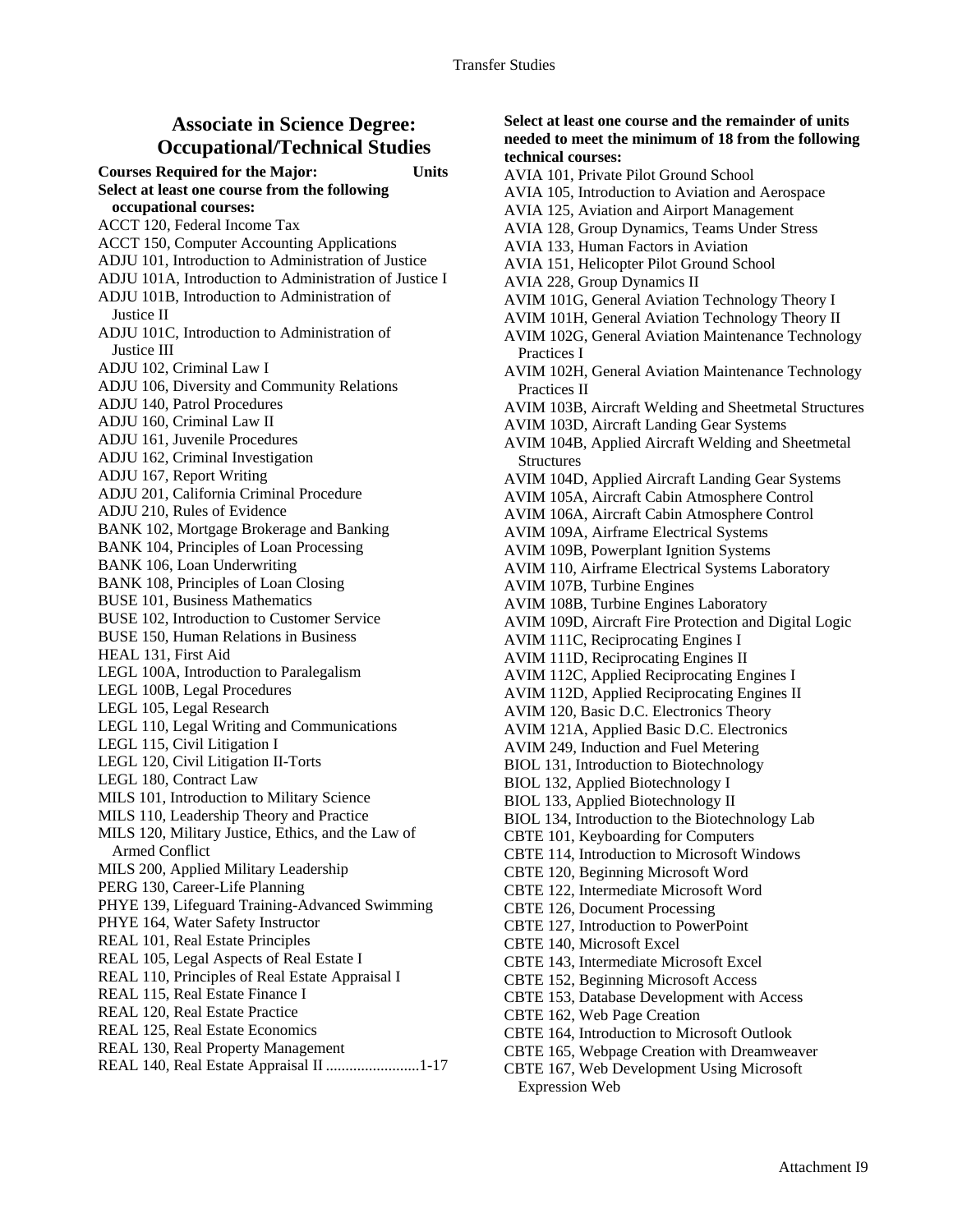CBTE 170, Desktop Publishing CBTE 173, Introduction to E-Commerce CBTE 180, Microsoft Office EMGM 105, Emergency Medical Technician-National Registry EMGM 106, Emergency Medical Technician-Defibrillation/Combitude FIPT 100A, Introduction to Fire Suppression and Maintenance Manipulative Tasks (Beginning) FIPT 101, Fire Protection Organization FIPT 102, Fire Prevention Technology FIPT 103, Fire Protection Equipment and Systems FIPT 104, Building Construction for Fire Protection FIPT 105, Fire Behavior and Combustion FIPT 106, Truck Company Operations FIPT 107, Fire Fighting Tactics and Strategy FIPT 109, Fire Service Hydraulics FIPT 110, Wildland Fire Control FIPT 114, Shipboard Fire Control FIPT 119, Aircraft Fire Control FIPT 160, Introduction to Open Water Lifeguarding ......................................................0.5-17 **Total Units = 18**

## **Associate in Science Degree: Physics Studies**

| <b>Courses Required for the Major:</b>        | Units |
|-----------------------------------------------|-------|
| MATH 150, Calculus with Analytic Geometry I5  |       |
| MATH 151, Calculus with Analytic Geometry II4 |       |
|                                               |       |
|                                               |       |
| Total Units $= 19$                            |       |

#### **Associate in Science Degree: Pre-Engineering Studies**

| <b>Courses Required for the Major:</b>                    | <b>Units</b> |
|-----------------------------------------------------------|--------------|
| CHEM 200, General Chemistry I Lecture I3                  |              |
| MATH 150, Calculus with Analytic Geometry II5             |              |
| Select at least 10 units from the following:              |              |
| <b>ACCT 116A, Financial Accounting</b>                    |              |
| <b>BIOL 205, General Microbiology</b>                     |              |
| BIOL 210A, Introduction to the Biological Sciences I      |              |
| BIOL 210B, Introduction to the Biological Sciences II     |              |
| BIOL 215, Introduction to Zoology                         |              |
| BIOL 250, Introduction to Botany                          |              |
| BUSE 140, Business Law and the Legal Environment          |              |
| CHEM 130, Introduction to Organic and Biological          |              |
| Chemistry I                                               |              |
| CHEM 200L, General Chemistry I Laboratory                 |              |
| CHEM 201, General Chemistry II Lecture                    |              |
| CHEM 201L, General Chemistry II Laboratory                |              |
| CISC 189A, Introduction to Programming I                  |              |
| CISC 189B, Introduction to Programming II                 |              |
| CISC 190, Java Programming                                |              |
| CISC 192, C/C++ Programming                               |              |
| ECON 121, Principles to Economics II                      |              |
| GEOL 100, General Geology                                 |              |
| GEOL 101, General Geology Laboratory                      |              |
| <b>MATH 119, Elementary Statistics</b>                    |              |
| MATH 151, Calculus with Analytic Geometry II              |              |
| <b>MATH 245, Discrete Mathematics</b>                     |              |
| MATH 252, Calculus with Analytic Geometry III             |              |
| MATH 254, Introduction to Linear Algebra                  |              |
| MATH 255, Differential Equations                          |              |
| PHYS 125, General Physics<br>PHYS 126, General Physics II |              |
| PHYS 195, Mechanics                                       |              |
| PHYS 196, Electricity and Magnetism                       |              |
| PHYS 197, Waves, Optics, and Modern Physics               |              |
| PSYC 258, Behavioral Science Statistics I 10              |              |
| Total Units $= 18$                                        |              |
|                                                           |              |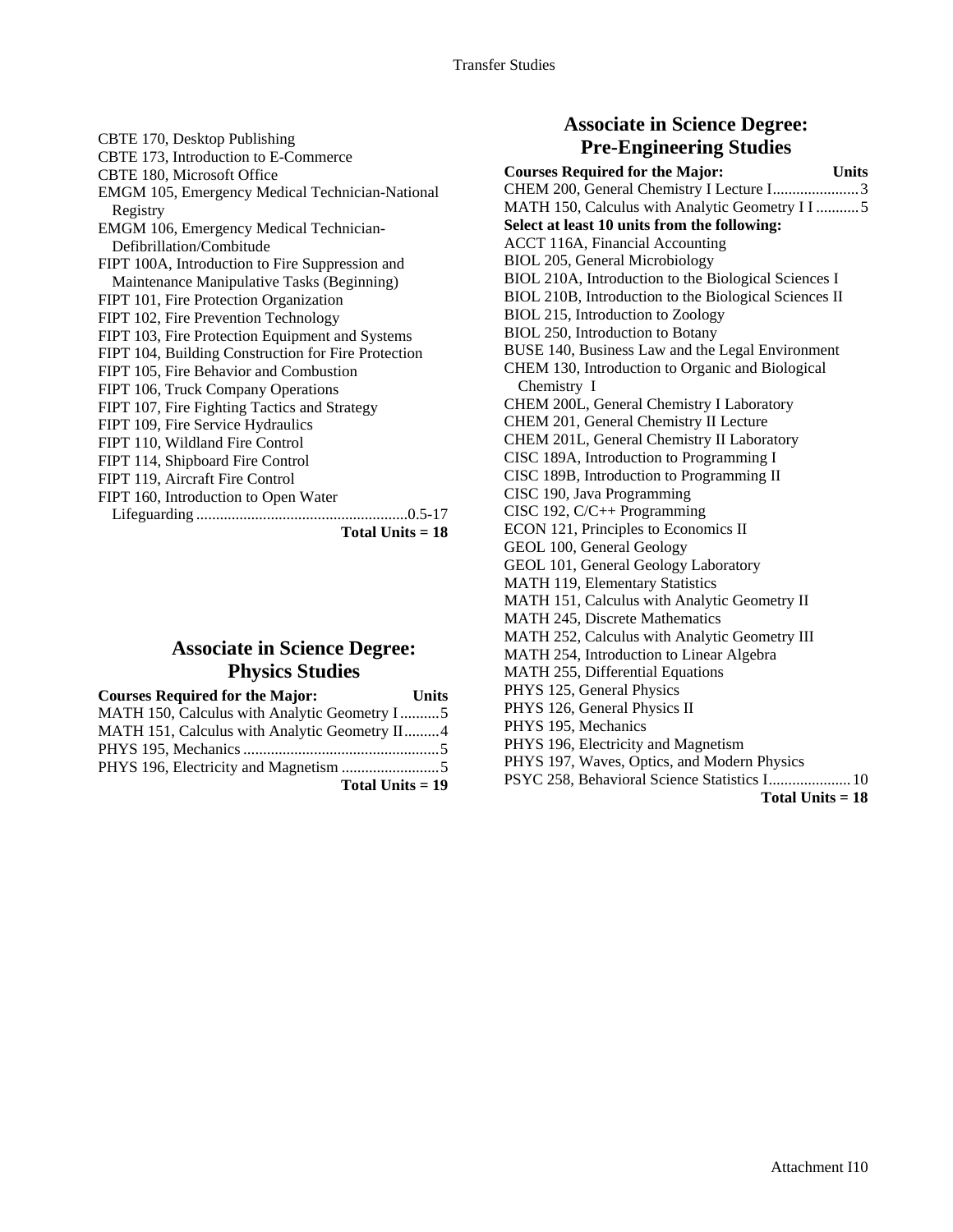## **Associate in Arts Degree: Psychology**

| <b>Courses Required for the Major:</b>                | <b>Units</b> |
|-------------------------------------------------------|--------------|
|                                                       |              |
| MATH 119, Elementary Statistics OR                    |              |
| PSYC 258, Behavioral Science and Statistics3          |              |
| Select at least 12 units from the following:          |              |
| ASTR 101, Descriptive Astronomy                       |              |
| BIOL 107, General Biology-Lecture and Laboratory      |              |
| BIOL 130, Human Heredity                              |              |
| BIOL 210A, Introduction to the Biological Sciences I  |              |
| BIOL 210B, Introduction to the Biological Sciences II |              |
| BIOL 230, Human Anatomy                               |              |
| CHEM 100, Fundamentals of Chemistry                   |              |
| CHEM 100L, Fundamentals of Chemistry Laboratory       |              |
| CHEM 130, Introduction to Organic and Biological      |              |
| Chemistry                                             |              |
| CHEM 130L, Introduction to Organic and Biological     |              |
| <b>Chemistry Laboratory</b>                           |              |
| CHEM 152, Introduction to General Chemistry           |              |
| CHEM 152L, Introduction to General Chemistry          |              |
| Laboratory                                            |              |
| CISC 190, Java Programming                            |              |
| CISC 192, C/C++ Programming                           |              |
| ECON 120, Principles of Economics I                   |              |
| MATH 121, Basic Techniques of Applied Calculus I      |              |
| MATH 122, Basic Techniques of Applied Calculus II     |              |
| MATH 141, Precalculus                                 |              |
| MATH 150, Calculus with Analytic Geometry I           |              |
| MATH 151, Calculus with Analytic Geometry II          |              |
| MATH 252, Calculus with Analytic Geometry III         |              |
| PHIL 100, Logic and Critical Thinking                 |              |
| PHIL 101, Symbolic Logic                              |              |
| PHYS 125, General Physics                             |              |
| PHYS 126, General Physics II                          |              |
| PHYS 195, Mechanics                                   |              |
| PHYS 196, Electricity and Magnetism                   |              |
| PHYS 197, Waves, Optics, and Modern Physics           |              |
| PSYC 121, Introduction to Child Psychology            |              |
| PSYC 123, Adolescent Psychology                       |              |
| PSYC 133, Psychology of Women                         |              |
| PSYC 135, Marriage and Family Relations               |              |
| PSYC 137, Human Sexual Behavior                       |              |
| PSYC 155, Introduction to Personality                 |              |
| PSYC 166, Introduction to Social Psychology           |              |
| PSYC 211, Learning                                    |              |
| PSYC 230, Psychology of Lifespan Development          |              |
| PSYC 245, Abnormal Psychology                         |              |
| PSYC 255, Introduction to Psychological Research      |              |
| PSYC 260, Introduction to Physiological Psychology    |              |
|                                                       |              |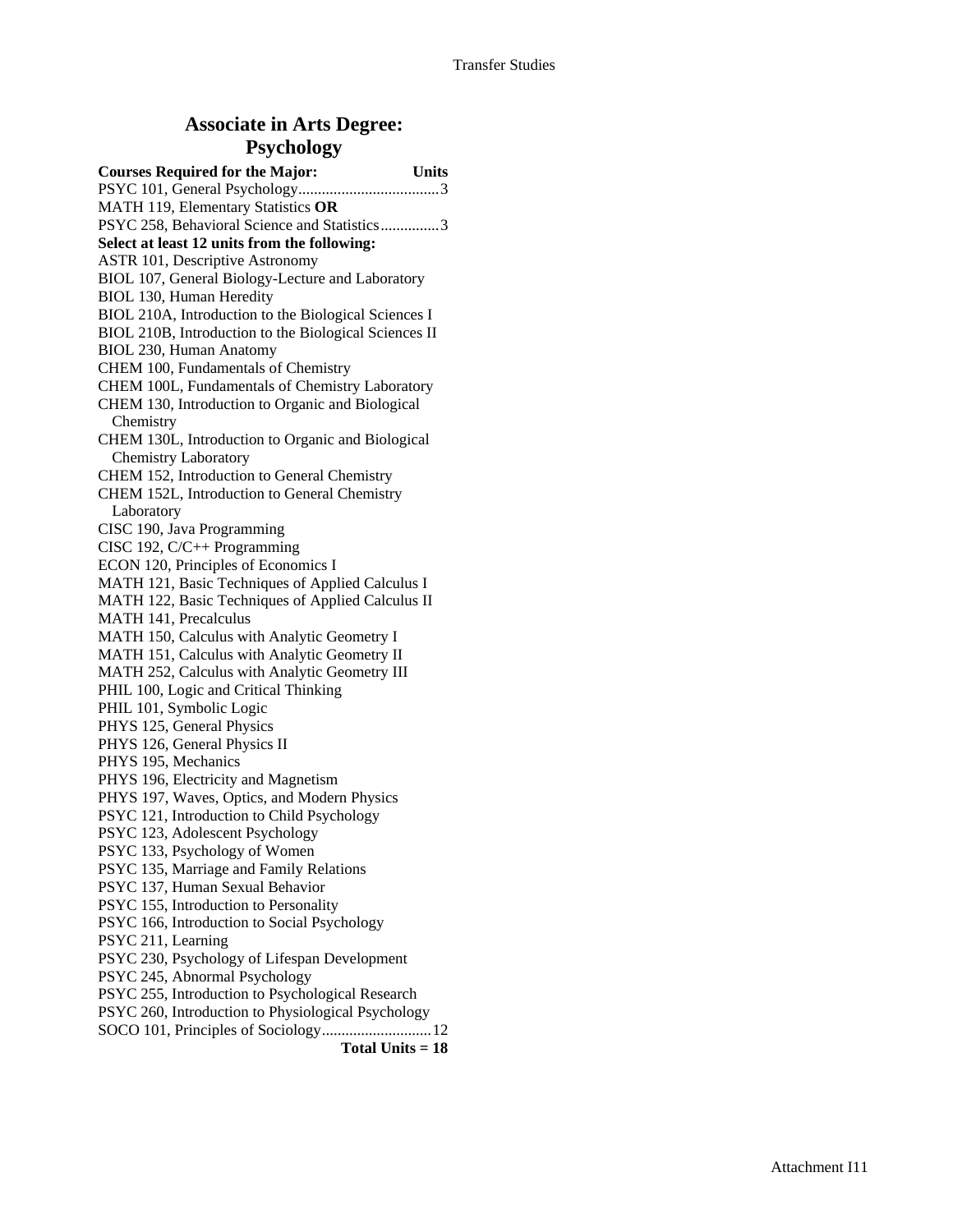#### **Associate in Arts Degree: Social and Behavioral Sciences**

**Courses Required for the Major: Units Select at least 12 units from the following social and behavioral sciences core courses:**  ADJU 101, Introduction to Administration of Justice ADJU 102, Criminal Law I ADJU 162, Criminal Investigation ADJU 210, Rules of Evidence ANTH 102, Introduction to Physical Anthropology ANTH 103, Introduction to Cultural Anthropology ANTH 104, Laboratory in Anthropology ANTH 107, Introduction to Archaeology BLAS 140A, History of the U.S., Black Perspectives BLAS 140B, History of the U.S., Black Perspectives ECON 120, Principles of Economics I ECON 121, Principles of Economics II FILI 100, Filipino American Experience GEOG 101, Physical Geography GEOG 101L, Physical Geography Laboratory GEOG 102, Cultural Geography GEOG 104, World Regional Geography HIST 100, World History I HIST 101, World History II HIST 105, Introduction to Western Civilization I HIST 106, Introduction to Western Civilization II HIST 109, History of the United States I HIST 110, History of the United States II HIST 120, Introduction to Asian Civilization HIST 121, Asian Civilization in Modern Times HIST 141, Women in United States History I HIST 142, Women in United States History II HIST 150, Native Americans in United States History HIST 151, Native Americans in United States History POLI 101, Introduction to Political Science POLI 102, The American Political System POLI 103, Comparative Politics POLI 140, Contemporary International Politics PSYC 101, General Psychology PSYC 133, Psychology of Women PSYC 135, Marriage and Family Relations PSYC 166, Introduction to Social Psychology PSYC 255, Introduction to Psychological Research PSYC 258, Behavioral Science Statistics SOCO 101, Principle of Sociology SOCO 110, Contemporary Social Problems SOCO 201, Advanced Principles of Sociology

SOCO 223, Globalization and Social Change........12-17

#### **Select at least one course and the remainder of units needed to meet the minimum of 18 from the following:**  ACCT 116A, Financial Accounting

BIOL 107, General Biology-Lecture and Laboratory BUSE 140, Business Law and the Legal Environment CBTE 120, Beginning Microsoft Word CBTE 127, Introduction to PowerPoint CBTE 140, Microsoft Excel CBTE 151, Introduction to Microsoft Access CBTE 161, Learning the Internet CBTE 162, Web Page Creation CHEM 100, Fundamentals of Chemistry CHEM 100L, Fundamentals of Chemistry Laboratory CISC 181, Principles of Information Systems CISC 186, Visual Basic Programming CISC 189A, Introduction to Programming I CISC 189B, Introduction to Programming II CISC 190, Java Programming ENGL 105, Composition and Literature ENGL 205, Critical Thinking and Intermediate Composition ENGL 237, Women in Literature HUMA 106, World Religions LIBS 101, Information Literacy and Research Skills MATH 119, Elementary Statistics MATH 121, Basic Techniques of Applied Calculus I MATH 150, Calculus with Analytic Geometry I PHIL 100, Logic and Critical Thinking PHIL 101, Symbolic Logic PHIL 102B, Introduction to Philosophy: Values PHIL 205, Critical Thinking and Writing in Philosophy PHYN 100, Survey of Physical Science........................1-6 **Total Units = 18**